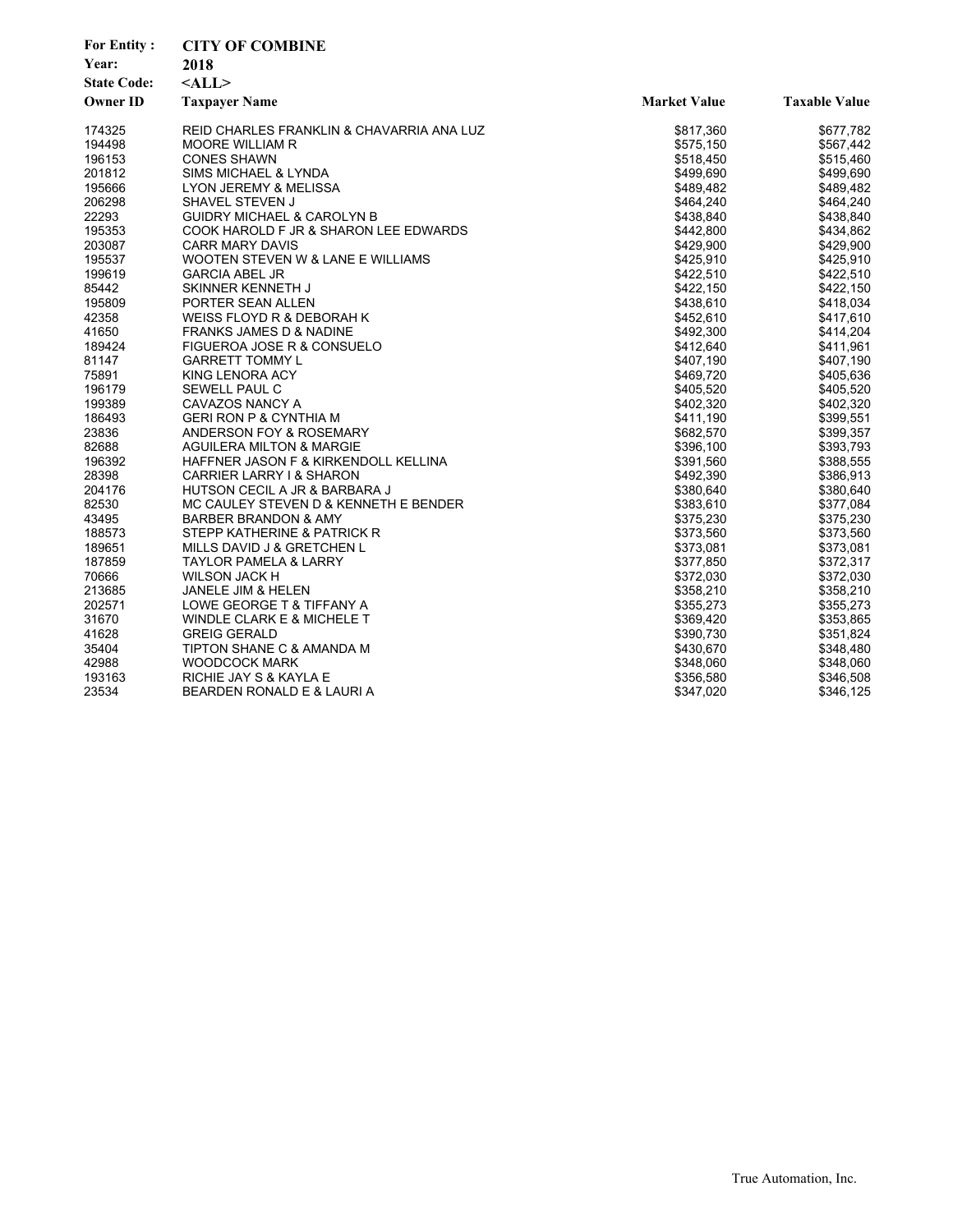| <b>For Entity:</b> | <b>CITY OF CRANDALL</b>                 |                     |                      |
|--------------------|-----------------------------------------|---------------------|----------------------|
| Year:              | 2018                                    |                     |                      |
| <b>State Code:</b> | $<$ ALL $>$                             |                     |                      |
| <b>Owner ID</b>    | <b>Taxpayer Name</b>                    | <b>Market Value</b> | <b>Taxable Value</b> |
| 179133             | OAK NATIONAL HOLDINGS LLC               | \$2,380,000         | \$2,275,000          |
| 13699              | ONCOR ELECTRIC DELIVERY COMPANY         | \$2,199,030         | \$2,199,030          |
| 160705             | <b>JWS LAND LTD</b>                     | \$2,743,030         | \$1,821,420          |
| 211756             | <b>4B PROPERTIES LP</b>                 | \$1,669,300         | \$1,669,300          |
| 61776              | <b>HOWELL STEVE</b>                     | \$1,499,260         | \$1,499,260          |
| 180947             | <b>WORTHMAX LLC</b>                     | \$1,166,320         | \$1,166,320          |
| 20940              | <b>JORDAN TIM</b>                       | \$1,166,070         | \$1,166,070          |
| 67803              | AMERICAN NATIONAL BANK OF TEXAS         | \$972,730           | \$972,730            |
| 190306             | HMMDB REAL ESTATE LLC                   | \$853,530           | \$853,530            |
| 68645              | <b>JORDAN TRUCK PARTS</b>               | \$849,860           | \$849,860            |
| 30277              | TRI GAZ 5 INC                           | \$836,940           | \$836,940            |
| 205398             | <b>BLUFF VIEW SENIOR LP</b>             | \$733,610           | \$733,610            |
| 198732             | <b>SRIBHAT LLC</b>                      | \$715,000           | \$715,000            |
| 30463              | JORDAN TIMOTHY R & DONNA                | \$659,110           | \$659,110            |
| 176713             | KWIK KAR LUBE & TUNE CRANDALL INC       | \$658,400           | \$658,400            |
| 205269             | PRIME CHANCE PROPERTIES LLC             | \$610,531           | \$610,531            |
| 26863              | ATMOS ENERGY MID-TEX DIVISION           | \$605,700           | \$605,700            |
| 179507             | <b>WALSH PROPERTIES LTD</b>             | \$562,470           | \$562,470            |
| 165691             | TIM JORDAN'S TRUCK PARTS INC            | \$530,140           | \$530,140            |
| 212894             | <b>FIBER PLATFORM LLC</b>               | \$520,420           | \$520,420            |
| 34758              | MUNCRIEF MATTHEW W                      | \$516,530           | \$516,530            |
| 206810             | CRANDALL PLAZA LLC                      | \$514,240           | \$514,240            |
| 64064              | <b>B &amp; DAL PROP INC</b>             | \$495,950           | \$495,950            |
| 82623              | WELCH GEORGE R JR                       | \$508,810           | \$483,734            |
| 43020              | CRANDALL DAY CARE CENTER INC            | \$456,610           | \$456,610            |
| 49254              | <b>CRANDALL ELECTRIC &amp; PLUMBING</b> | \$437,410           | \$437,410            |
| 190535             | 175 CRANDALL LLC                        | \$422,440           | \$422,440            |
| 54344              | MOORE LARRY P & SANDRA J                | \$411,070           | \$409,674            |
| 205435             | AS DAR INVESTMENTS INC                  | \$379,121           | \$379,121            |
| 35676              | D S DREAM LP                            | \$375,360           | \$375,360            |
| 196519             | <b>BROOKSHIRE BROTHERS</b>              | \$374,260           | \$374,260            |
| 29748              | TAYLOR LESTER C & BARBARA J             | \$363,920           | \$348,920            |
| 185002             | ALTURA BUILDERS LLC                     | \$330,000           | \$330,000            |
| 54387              | LONG GEORGE R JR                        | \$327,000           | \$327,000            |
| 200179             | STEPHENS PAULA FRANCES                  | \$326,490           | \$326,490            |
| 196715             | POLLOCK LARRY D                         | \$324,260           | \$316,907            |
| 163211             | LUSBY B K REVOCABLE LIVING TRUST        | \$311,440           | \$311,440            |
| 193115             | <b>MORIN KEITH &amp; OLENA</b>          | \$311,130           | \$311,130            |
| 204067             | MILES TOMMY A & MYNETTA R               | \$304,480           | \$304,480            |
| 202597             | HOLDEN ADAM R & ANDREA CARLSON          | \$304,270           | \$304,270            |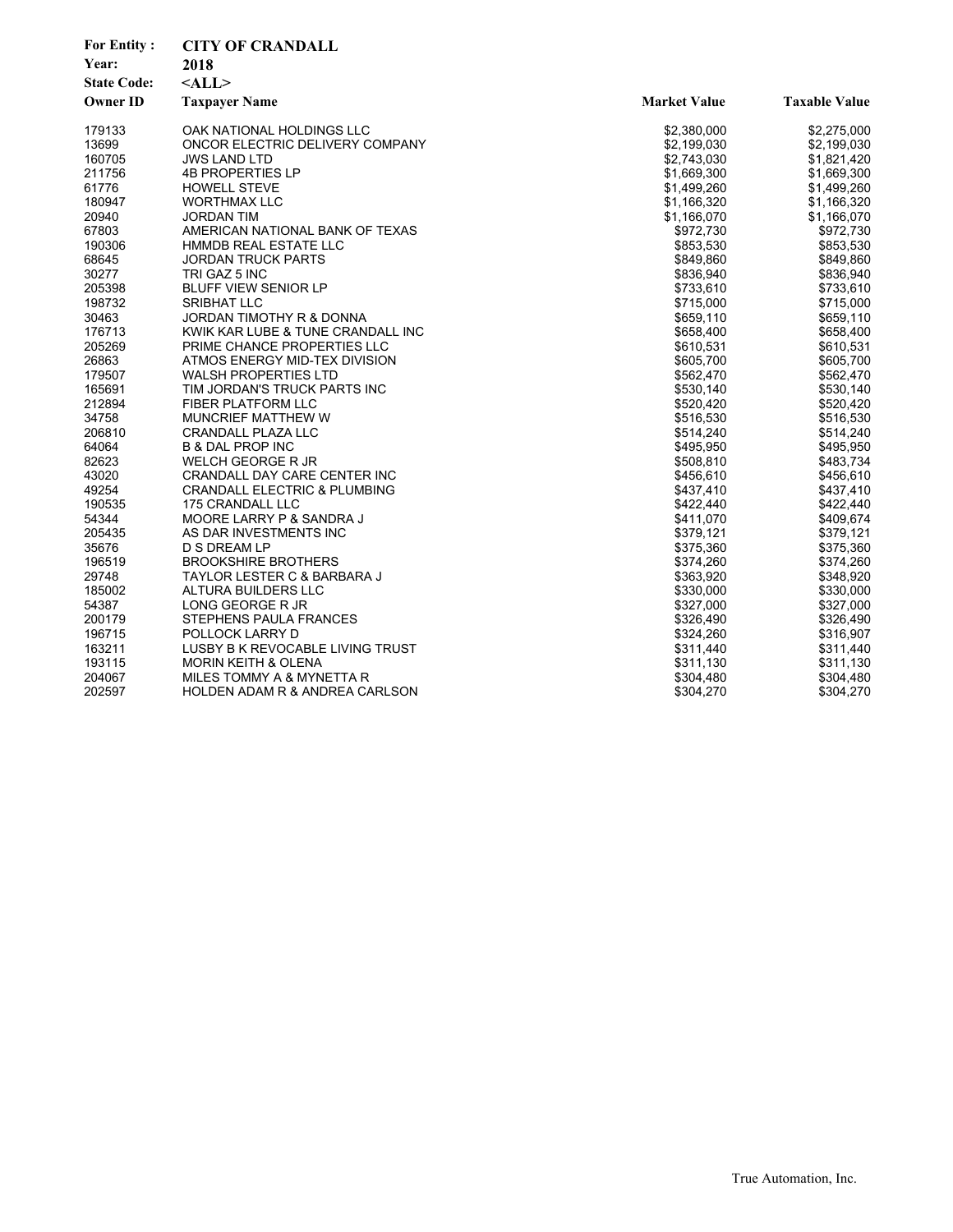| <b>For Entity:</b><br>Year:<br><b>State Code:</b><br><b>Owner ID</b> | <b>CITY OF FORNEY</b><br>2018<br>$<$ ALL $>$<br><b>Taxpayer Name</b> | <b>Market Value</b> | <b>Taxable Value</b> |
|----------------------------------------------------------------------|----------------------------------------------------------------------|---------------------|----------------------|
| 28280                                                                | SMURFIT KAPPA                                                        | \$43,000,000        | \$35,564,822         |
| 212414                                                               | DFW GATEWAY OAKS APARTMENTS LLC ETAL                                 | \$33,000,000        | \$33,000,000         |
| 200333                                                               | ROSE ENGLEBROOK LP & ROSE MARLBOROUGH SQUARE APTS I L                | \$30,000,000        | \$30,000,000         |
| 23740                                                                | STEVE SILVER COMPANY                                                 | \$18,300,630        | \$18,300,630         |
| 181842                                                               | SOUTH FORNEY LLC                                                     | \$25,754,250        | \$17,684,030         |
| 13699                                                                | ONCOR ELECTRIC DELIVERY COMPANY                                      | \$17,137,880        | \$17,137,880         |
| 184678                                                               | KROGER TEXAS LP                                                      | \$14,192,140        | \$14,192,140         |
| 39391                                                                | <b>WAL-MART REAL ESTATE BUSINESS TRUST</b>                           | \$13,417,678        | \$13,417,678         |
| 69301                                                                | <b>COPART EXCAVATION INC</b>                                         | \$10,329,540        | \$10,329,540         |
| 174228                                                               | ORANGE COUNTY CONTAINER GROUP LLC                                    | \$10,635,710        | \$9,106,450          |
| 200209                                                               | <b>SEALY SW FORNEY LLC</b>                                           | \$7,618,641         | \$7,618,641          |
| 178880                                                               | <b>MEGATEL HOMES INC</b>                                             | \$6,539,800         | \$6,539,800          |
| 84792                                                                | LOWES HOME CENTER INC                                                | \$5,799,220         | \$5,799,220          |
| 182493                                                               | FORNEY DEERVAL LLC ETAL                                              | \$5,608,080         | \$5,608,080          |
| 35502                                                                | FORNEY INDUSTRIAL PARK                                               | \$5,012,770         | \$5,012,770          |
| 209698                                                               | CHG SENIOR LIVING RE OF FORNEY LLC                                   | \$4,687,170         | \$4,687,170          |
| 161840                                                               | OHI ASSET LA LLC                                                     | \$4,637,260         | \$4,637,260          |
| 186195                                                               | STORE SPE STARPLEX LLC                                               | \$4,508,510         | \$4,508,510          |
| 26863                                                                | ATMOS ENERGY MID-TEX DIVISION                                        | \$4,396,190         | \$4,382,410          |
| 202656                                                               | AJ HOTELS LLC                                                        | \$4,376,850         | \$4,376,850          |
| 166013                                                               | LOWES HOME CENTERS INC #2441                                         | \$4,300,760         | \$4,300,760          |
| 50306                                                                | SMURFIT KAPPA                                                        | \$10,692,119        | \$4,046,849          |
| 195913                                                               | HRE MUSTANG CROSSING LLC                                             | \$3,833,130         | \$3,833,130          |
| 196987                                                               | FORNEY COMMERCIAL RETAIL LLC                                         | \$3,326,240         | \$3,326,240          |
| 189084                                                               | PMC RETAIL VENTURE 3 LLC                                             | \$3,250,000         | \$3,250,000          |
| 208090                                                               | FORNEY MEADOW LLC                                                    | \$3,144,633         | \$3,144,633          |
| 210878                                                               | <b>FORNEY MAVERICK LLC</b>                                           | \$3,053,021         | \$3,053,021          |
| 199990                                                               | <b>HIGHLAND HOMES DALLAS LLC</b>                                     | \$3,008,560         | \$3,008,560          |
| 212794                                                               | <b>FORNEY WRANGLER LLC</b>                                           | \$2,957,340         | \$2,957,340          |
| 47026                                                                | <b>WEEKLEY HOMES LP</b>                                              | \$2,935,565         | \$2,935,565          |
| 76470                                                                | FIRST TEXAS HOMES INC                                                | \$2,851,579         | \$2,851,579          |
| 28344                                                                | <b>BROOKSHIRE GROCERY CO</b>                                         | \$2,756,250         | \$2,756,250          |
| 199927                                                               | TY COMMERCIAL GROUP                                                  | \$2,728,320         | \$2,728,320          |
| 201743                                                               | <b>GEHAN HOMES LTD</b>                                               | \$2,711,520         | \$2,711,520          |
| 173979                                                               | <b>MEADOW RIDGE FARM LP</b>                                          | \$14,233,030        | \$2,692,616          |
| 188118                                                               | FTX MOB PHASE II LP                                                  | \$5,186,860         | \$2,619,820          |
| 173598                                                               | <b>CITY BANK</b>                                                     | \$2,525,000         | \$2,525,000          |
| 16726                                                                | S K W HOLDINGS LTD                                                   | \$4,625,580         | \$2,392,480          |
| 83062                                                                | MARQUIS RANCH SELF STORAGE LP                                        | \$2,385,380         | \$2,385,380          |
| 49072                                                                | UNION PACIFIC RR CO                                                  | \$2,308,500         | \$2,308,500          |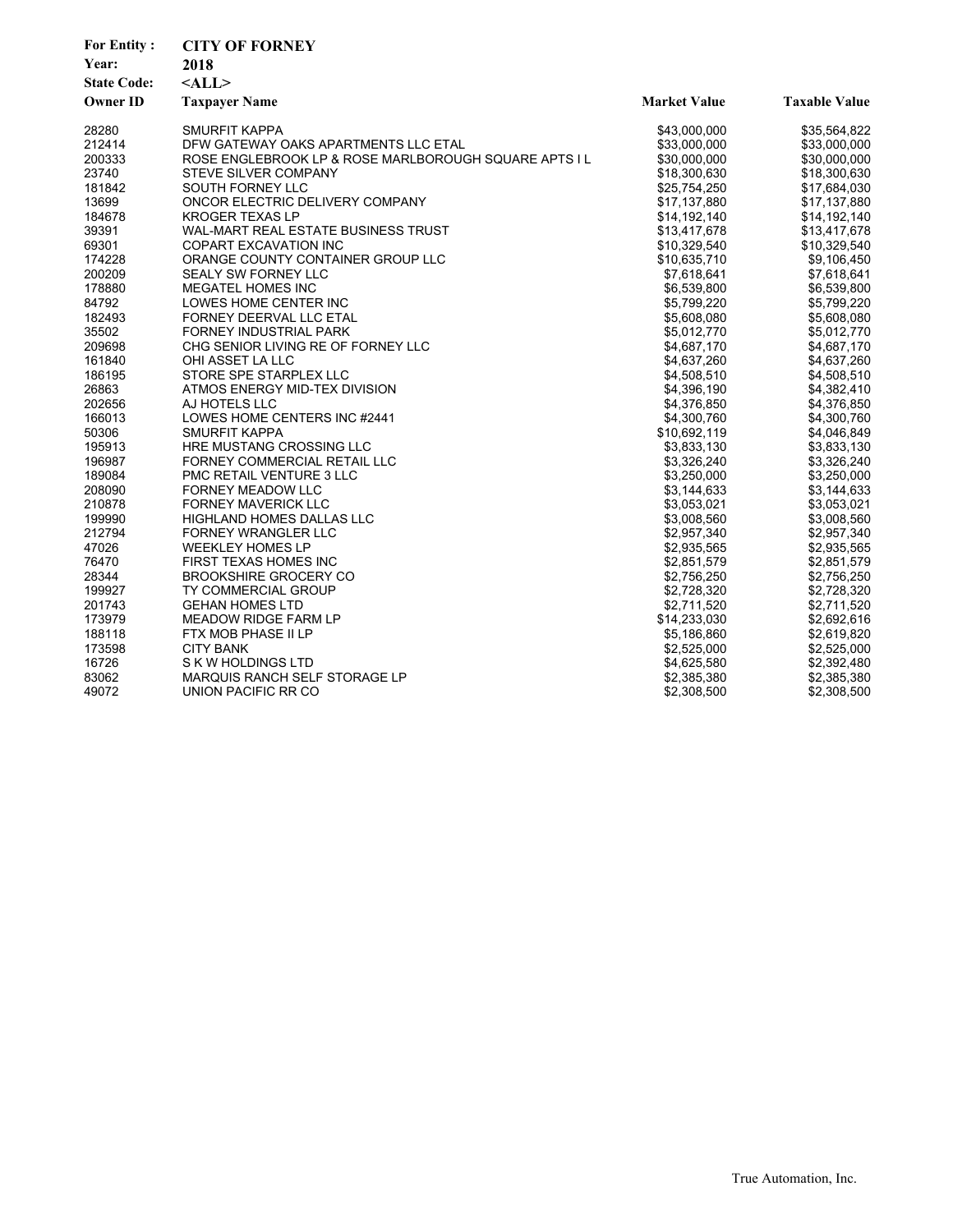| <b>For Entity:</b><br>Year:<br><b>State Code:</b> | <b>CITY OF HEATH</b><br>2018<br>$<$ ALL $>$ |                     |                      |
|---------------------------------------------------|---------------------------------------------|---------------------|----------------------|
| <b>Owner ID</b>                                   | <b>Taxpaver Name</b>                        | <b>Market Value</b> | <b>Taxable Value</b> |
| 189804                                            | <b>HGYC LLC</b>                             | \$6,786,990         | \$4,664,380          |
| 189795                                            | <b>RILAT TRAVIS S &amp; MARY ANNA</b>       | \$1,258,360         | \$1,258,360          |
| 211379                                            | JAMES ROBB R & JODI R                       | \$100,000           | \$100.000            |
| 39372                                             | MEGNA ROBERT J & BRIDGET E                  | \$100,000           | \$100,000            |
| 26863                                             | ATMOS ENERGY MID-TEX DIVISION               | \$21.050            | \$20,650             |
| 202752                                            | <b>HGYC LLC</b>                             | \$375.280           | \$1,280              |
| 205115                                            | ROCKWALL ISD                                | \$19,359,840        | \$0                  |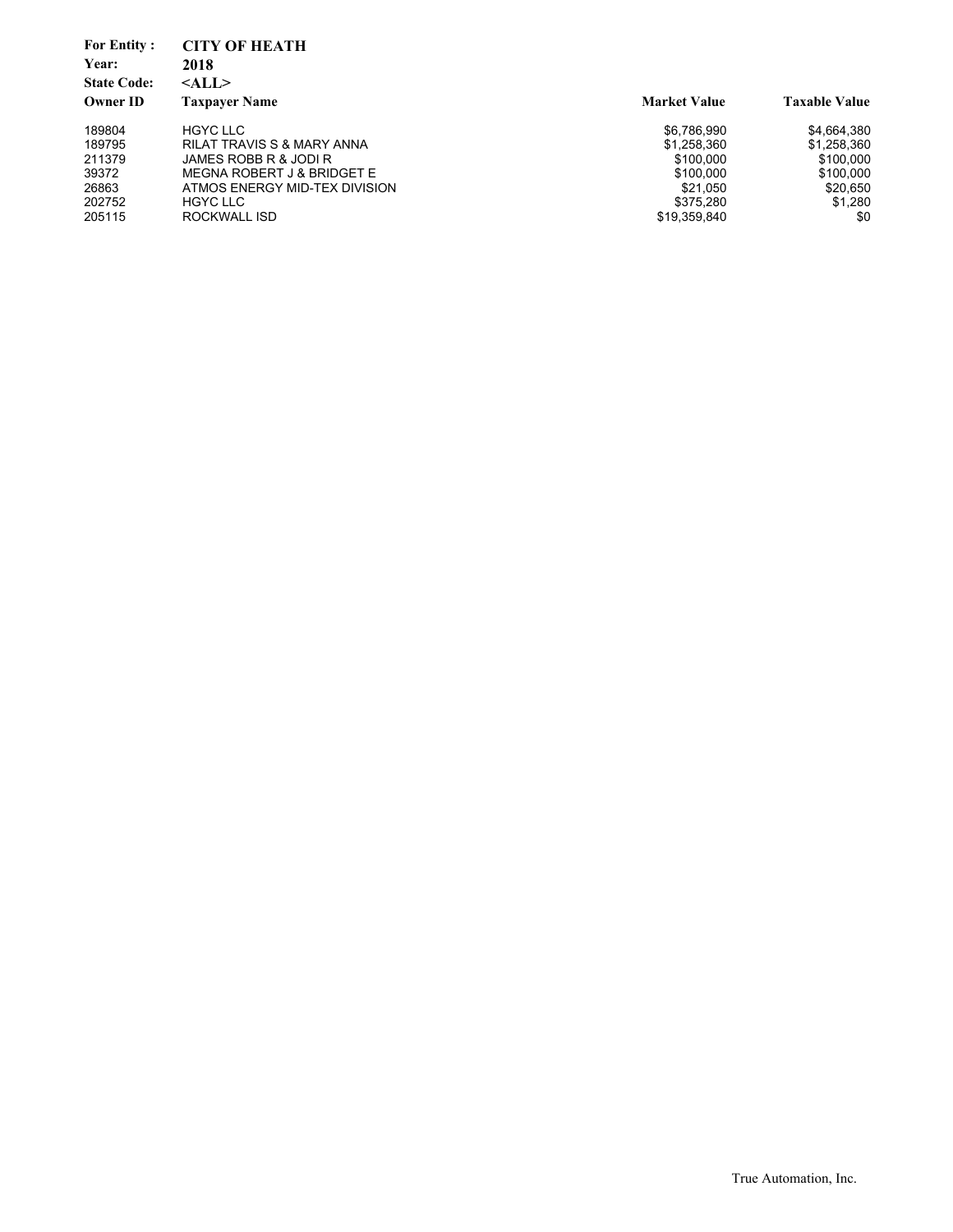| <b>For Entity:</b> | <b>CITY OF KAUFMAN</b>                 |                     |                      |
|--------------------|----------------------------------------|---------------------|----------------------|
| Year:              | 2018                                   |                     |                      |
| <b>State Code:</b> | $<$ ALL $>$                            |                     |                      |
| <b>Owner ID</b>    | <b>Taxpayer Name</b>                   | <b>Market Value</b> | <b>Taxable Value</b> |
|                    |                                        |                     |                      |
| 206801             | ITS EQUPMENT LEASING & MAINTENANCE LLC | \$16,308,320        | \$16,308,320         |
| 39391              | WAL-MART REAL ESTATE BUSINESS TRUST    | \$8,396,582         | \$8,396,582          |
| 50379              | <b>FALCON STEEL INC</b>                | \$6,182,800         | \$6,182,800          |
| 24594              | WAL-MART STORES 01-265                 | \$6,075,920         | \$6,075,920          |
| 193886             | <b>BWR APARTMENTS LP</b>               | \$4,819,880         | \$4,819,880          |
| 28344              | <b>BROOKSHIRE GROCERY CO</b>           | \$4,250,940         | \$4,250,940          |
| 50835              | TABLES MANUFACTURING INC               | \$4,010,310         | \$3,688,086          |
| 73279              | KOLDER INC                             | \$3,197,430         | \$3,197,430          |
| 179378             | CENTRO NP HOLDINGS 12 SPE LLC          | \$2,850,000         | \$2,850,000          |
| 13699              | ONCOR ELECTRIC DELIVERY COMPANY        | \$2,817,300         | \$2,817,300          |
| 206419             | <b>JANGS CHOICE INC</b>                | \$2,700,000         | \$2,700,000          |
| 26863              | ATMOS ENERGY MID-TEX DIVISION          | \$2,445,340         | \$2,444,770          |
| 160705             | <b>JWS LAND LTD</b>                    | \$4,648,330         | \$2,389,640          |
| 213881             | <b>TNT CRANE &amp; RIGGING</b>         | \$2,168,040         | \$2,168,040          |
| 183634             | <b>KLLM TRANSPORT</b>                  | \$2,155,790         | \$2,155,790          |
| 205891             | STORE MASTER FUNDING X LLC             | \$1,960,000         | \$1,960,000          |
| 58734              | <b>MURREY FORD-MERCURY</b>             | \$1,915,800         | \$1,915,800          |
| 206957             | SOUTHWEST CHEVROLET                    | \$1,820,990         | \$1,820,990          |
| 70266              | KINPLEX TRUST A                        | \$1,749,910         | \$1,749,910          |
| 210858             | CASE DAVD SUCCESSOR TRUSTEE            | \$1,380,830         | \$1,380,830          |
| 203993             | DUFF REAL ESTATE LLC                   | \$1,301,120         | \$1,301,120          |
| 64094              | CALDWELL BARRY D & JANET               | \$1,288,560         | \$1,281,399          |
| 169659             | <b>MJY INC</b>                         | \$1,273,420         | \$1,273,420          |
| 79428              | SPRINT SPECTRUM LP                     | \$1,236,570         | \$1,236,570          |
| 58622              | FIRST FARMERS & MERCHANTS BANK         | \$1,224,710         | \$1,224,710          |
| 211040             | SOLVENTURE SOLAR LLC                   | \$1,195,250         | \$1,195,250          |
| 208364             | WM 41 KAUFMAN RE LLC                   | \$1,171,460         | \$1,171,460          |
| 198699             | MRT OF KAUFMAN TX SNF LLC              | \$1,155,190         | \$1,155,190          |
| 74644              | <b>COMPASS BANK</b>                    | \$1,150,510         | \$1,150,510          |
| 191298             | TRIPLE J & S HOLDINGS LLC              | \$1,116,780         | \$1,116,780          |
| 167811             | PCG EXCHANGE 2007 315 LLC              | \$1,080,000         | \$1,080,000          |
| 209802             | GILCHRIST CHARLES & TRINA TRUST        | \$1,033,520         | \$1,033,520          |
| 198128             | <b>DVINSON LLC</b>                     | \$1,632,150         | \$1,021,254          |
| 180140             | <b>TRELAB PROPERTIES LLC</b>           | \$1,012,320         | \$1,012,320          |
| 49054              | <b>TRINITY VALLEY ELECTRIC CO-OP</b>   | \$1,027,070         | \$997,530            |
| 56467              | PARKER-ASHWORTH FUNERAL HOME           | \$957,190           | \$957,190            |
| 24906              | CVS #7404                              | \$952,600           | \$952,600            |
| 50564              | DEERE CREDIT INC                       | \$926,140           | \$926,140            |
| 172950             | RAVISH & JAI INC                       | \$909,000           | \$909,000            |
| 12180              | MC DONALDS CORP 42-2350                | \$901,370           | \$901,370            |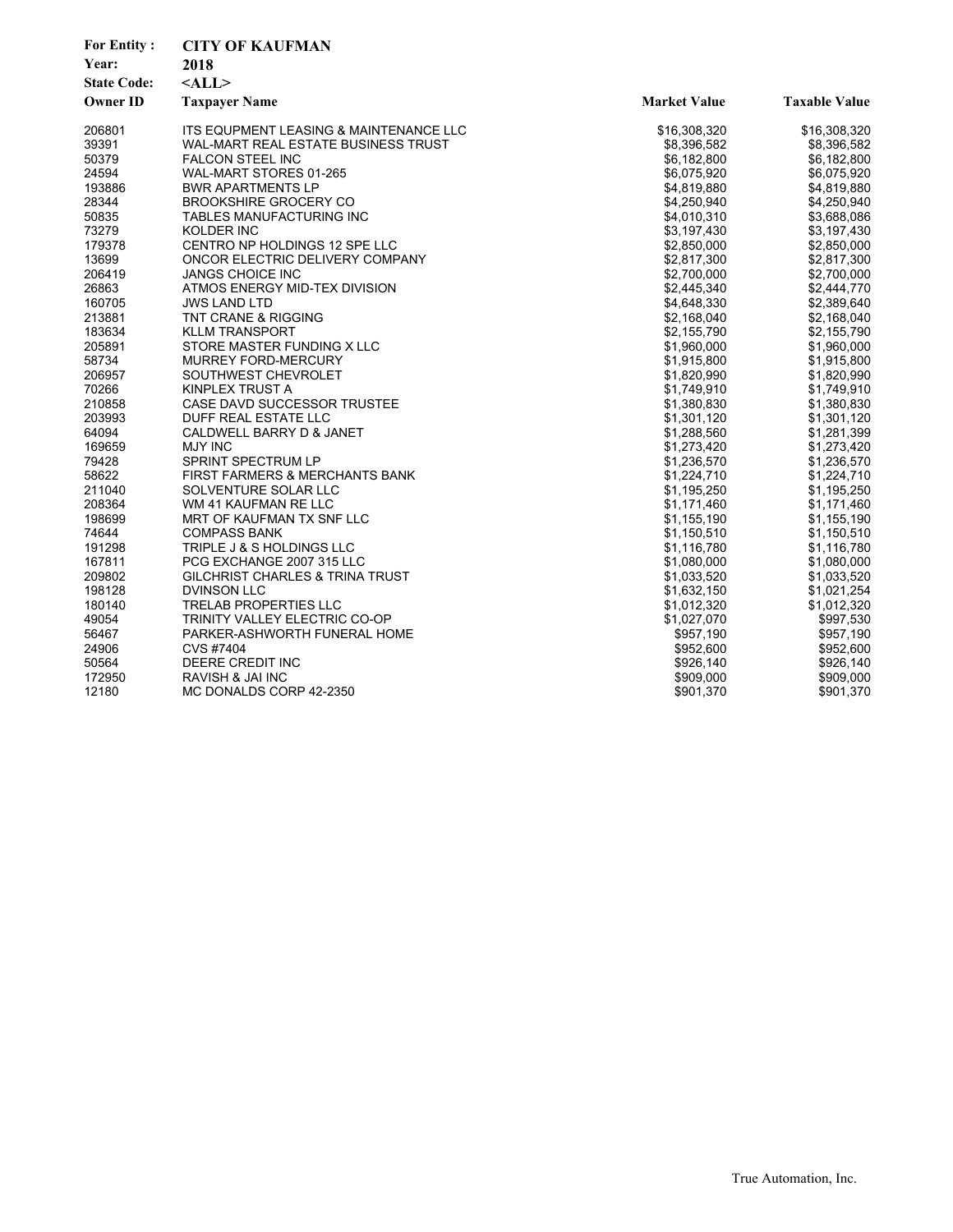| <b>For Entity:</b> | <b>CITY OF KEMP</b>                    |                     |                      |
|--------------------|----------------------------------------|---------------------|----------------------|
| Year:              | 2018                                   |                     |                      |
| <b>State Code:</b> | $<$ ALL $>$                            |                     |                      |
| <b>Owner ID</b>    | <b>Taxpayer Name</b>                   | <b>Market Value</b> | <b>Taxable Value</b> |
| 198280             | MRT OF KEMP TX SNF LLC                 | \$4,511,250         | \$4,511,250          |
| 165240             | KEMP LAKESIDE INVESTOR LLC             | \$3,111,500         | \$3,110,500          |
| 179896             | 1273 BEACON SHORE DRIVE LLC            | \$1,250,000         | \$1,250,000          |
| 51420              | FIRST NATIONAL BANK OF KEMP            | \$1,199,450         | \$1,199,450          |
| 28344              | <b>BROOKSHIRE GROCERY CO</b>           | \$1,187,120         | \$1,187,120          |
| 189644             | <b>GAINOR CAPITAL LLC</b>              | \$664,480           | \$664,480            |
| 13699              | ONCOR ELECTRIC DELIVERY COMPANY        | \$662,500           | \$642,040            |
| 168122             | <b>KEMP GOLD LP</b>                    | \$580,000           | \$580,000            |
| 26863              | ATMOS ENERGY MID-TEX DIVISION          | \$513,550           | \$513,550            |
| 213448             | <b>MAXIM CRANE WORKS</b>               | \$477,520           | \$477,520            |
| 64064              | <b>B &amp; DAL PROP INC</b>            | \$474,920           | \$474,920            |
| 181078             | TIRUVALLA INC                          | \$466,640           | \$466,640            |
| 205207             | <b>SPRING MARKET</b>                   | \$442,790           | \$442,790            |
| 169668             | MCMO INVESTMENTS LLC                   | \$435,160           | \$435,160            |
| 211917             | LAKEWAY RV RESORT LLC                  | \$391,830           | \$391,830            |
| 206513             | RAND 2017 FAMILY TRUST                 | \$319,750           | \$319,750            |
| 65914              | ANDERSON CLAYTON FUNERAL HOMES         | \$308,810           | \$308,810            |
| 190534             | 274 KEMP LLC                           | \$303,520           | \$303,520            |
| 49106              | UNITED TELEPHONE CO OF TX              | \$295,470           | \$295,470            |
| 209009             | ALLEN NATIONAL INVESTMENTS LLC         | \$293,190           | \$293,190            |
| 27947              | <b>MASIH KASHMIR &amp; MACY ARTHUR</b> | \$278,270           | \$278,270            |
| 53119              | <b>EMFINGER ROBERT</b>                 | \$273,840           | \$273,840            |
| 74182              | SCHOENLE FRANK A & ANN M               | \$244,630           | \$244,630            |
| 21562              | KING SHAUN                             | \$233,500           | \$233,500            |
| 167297             | NATIONAL RETAIL PROPERTIES LP          | \$228,920           | \$228,920            |
| 51293              | <b>KEMP FAMILY PHARMACY</b>            | \$225,000           | \$225,000            |
| 203722             | <b>GROVE RICHARD &amp; JACQUELINE</b>  | \$222,210           | \$222,210            |
| 14894              | <b>CLAMON RUSSELL B &amp; CHERYL A</b> | \$228,900           | \$206,120            |
| 34060              | <b>JONES VIDAL &amp; KELLEY</b>        | \$233,190           | \$198,217            |
| 205736             | HOK SAYON & SOTCHECHKATE KEO           | \$192,110           | \$192,110            |
| 12078              | RANKIN MICHAEL G & SHARRON R           | \$184,250           | \$184,250            |
| 30725              | <b>HOOTEN MARVIN D &amp; MICKIE R</b>  | \$181,890           | \$181,890            |
| 210413             | <b>TAYLOR KELLIE M</b>                 | \$180,990           | \$180,990            |
| 69537              | <b>HARVEY S EXXON</b>                  | \$176,860           | \$176,860            |
| 189442             | <b>BORIACK HOLDINGS LLC</b>            | \$174,920           | \$174,920            |
| 58967              | <b>WISEMAN AUDREY GREEN</b>            | \$167,630           | \$167,630            |
| 59116              | <b>SCHOENLE FRANK A</b>                | \$170,650           | \$165,650            |
| 199288             | 102 S STATE HWY 274 LLC                | \$164,120           | \$164,120            |
| 11744              | DONALDSON WILLIAM D & NANCY A          | \$162,340           | \$162,340            |
| 189305             | TORRES COSME D                         | \$160,120           | \$160,120            |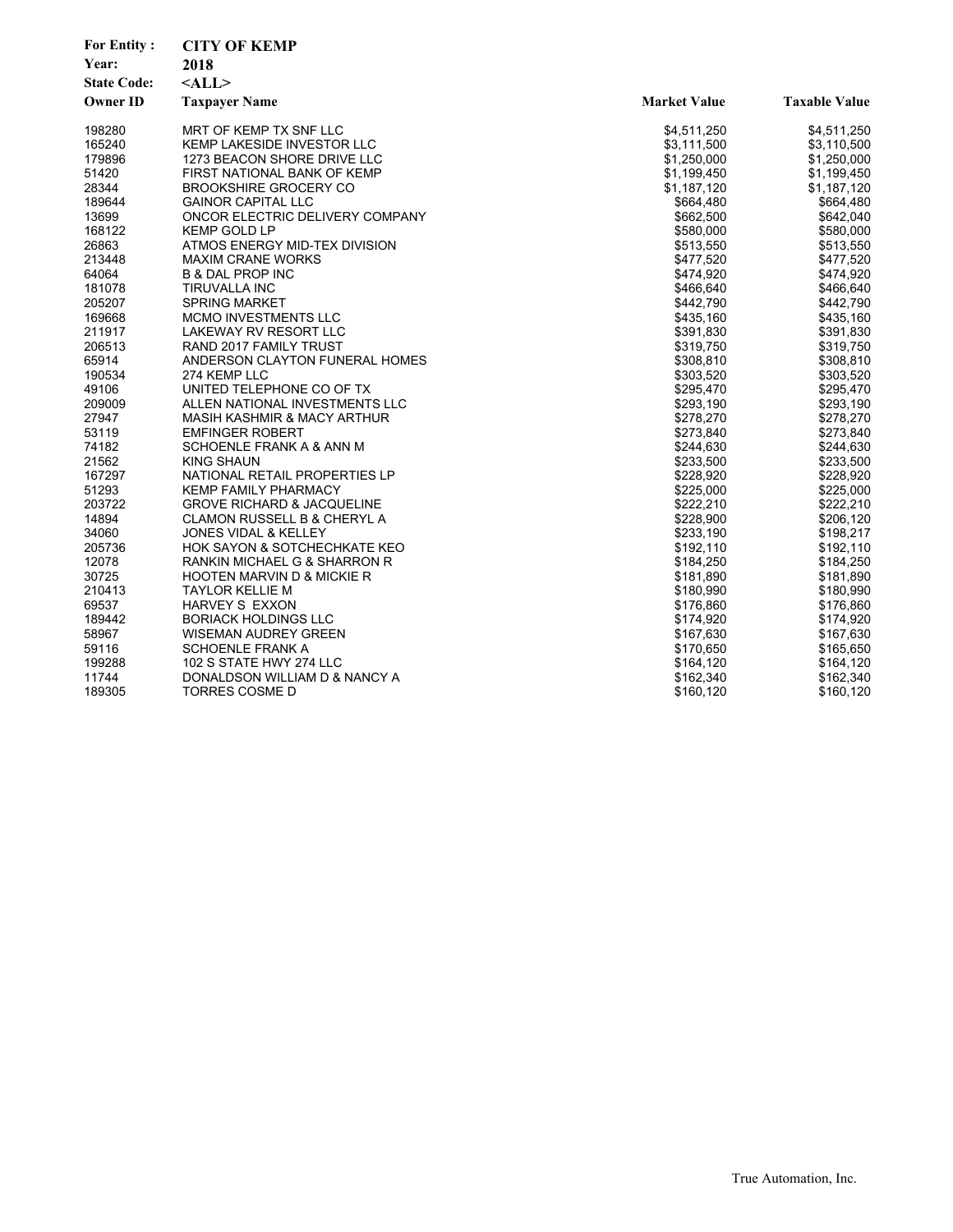| <b>CITY OF MABANK</b><br>Year:<br>2018<br><b>State Code:</b><br>$<$ ALL $>$<br><b>Owner ID</b><br><b>Market Value</b><br><b>Taxable Value</b><br><b>Taxpayer Name</b><br><b>SOLAR TURBINES INC</b><br>30645<br>\$29,583,700<br>\$29,583,700<br>31638<br>LIGHTHOUSE LANDING PARTNERS LP<br>\$3,452,540<br>\$3,452,540<br>179812<br><b>HENRY &amp; WATSON LAKE LLC</b><br>\$2,378,110<br>\$2,378,110<br>50388<br><b>EAGLE METAL PRODUCTS</b><br>\$2,300,440<br>\$2,300,440<br>13699<br>ONCOR ELECTRIC DELIVERY COMPANY<br>\$1,879,240<br>\$1,879,240<br>173978<br><b>KBC SIENNA LLC</b><br>\$1,850,000<br>\$1,850,000<br>ANTHONY WAYNE & MARY ANN<br>60105<br>\$1,834,100<br>\$1,831,100<br>197478<br><b>SASSO FAMILY TRUST</b><br>\$1,774,350<br>\$1,774,350<br>170993<br>HOLMAN RONALD & CECILLIE<br>\$1,762,800<br>\$1,762,800<br>203589<br>\$1,713,900<br>URECH RONALD W & RYAN K<br>\$1,713,900<br>185145<br>PARK LARENCE & BETH A<br>\$1,707,250<br>\$1,707,250<br>50413<br>TRI COUNTY FORD<br>\$1,667,120<br>\$1,667,120<br>42152<br><b>TEAGUE CHEV-BUICK INC</b><br>\$1,583,730<br>\$1,583,730<br>175094<br><b>RFJ LAKEHOUSE LLC</b><br>\$1,508,490<br>\$1,508,490<br>168548<br>WELLS DENNIS L & JANIS F<br>\$1,438,490<br>\$1,438,490<br>190472<br>DEBORAH OWEN BIERTIZ NO-EXEMPT LEGACY TRUST<br>\$1,430,490<br>\$1,430,490<br>180914<br><b>J BAR C LLC</b><br>\$1,302,800<br>\$1,302,800 |
|---------------------------------------------------------------------------------------------------------------------------------------------------------------------------------------------------------------------------------------------------------------------------------------------------------------------------------------------------------------------------------------------------------------------------------------------------------------------------------------------------------------------------------------------------------------------------------------------------------------------------------------------------------------------------------------------------------------------------------------------------------------------------------------------------------------------------------------------------------------------------------------------------------------------------------------------------------------------------------------------------------------------------------------------------------------------------------------------------------------------------------------------------------------------------------------------------------------------------------------------------------------------------------------------------------------------------------------------------------------------------------------------------|
|                                                                                                                                                                                                                                                                                                                                                                                                                                                                                                                                                                                                                                                                                                                                                                                                                                                                                                                                                                                                                                                                                                                                                                                                                                                                                                                                                                                                   |
|                                                                                                                                                                                                                                                                                                                                                                                                                                                                                                                                                                                                                                                                                                                                                                                                                                                                                                                                                                                                                                                                                                                                                                                                                                                                                                                                                                                                   |
|                                                                                                                                                                                                                                                                                                                                                                                                                                                                                                                                                                                                                                                                                                                                                                                                                                                                                                                                                                                                                                                                                                                                                                                                                                                                                                                                                                                                   |
|                                                                                                                                                                                                                                                                                                                                                                                                                                                                                                                                                                                                                                                                                                                                                                                                                                                                                                                                                                                                                                                                                                                                                                                                                                                                                                                                                                                                   |
|                                                                                                                                                                                                                                                                                                                                                                                                                                                                                                                                                                                                                                                                                                                                                                                                                                                                                                                                                                                                                                                                                                                                                                                                                                                                                                                                                                                                   |
|                                                                                                                                                                                                                                                                                                                                                                                                                                                                                                                                                                                                                                                                                                                                                                                                                                                                                                                                                                                                                                                                                                                                                                                                                                                                                                                                                                                                   |
|                                                                                                                                                                                                                                                                                                                                                                                                                                                                                                                                                                                                                                                                                                                                                                                                                                                                                                                                                                                                                                                                                                                                                                                                                                                                                                                                                                                                   |
|                                                                                                                                                                                                                                                                                                                                                                                                                                                                                                                                                                                                                                                                                                                                                                                                                                                                                                                                                                                                                                                                                                                                                                                                                                                                                                                                                                                                   |
|                                                                                                                                                                                                                                                                                                                                                                                                                                                                                                                                                                                                                                                                                                                                                                                                                                                                                                                                                                                                                                                                                                                                                                                                                                                                                                                                                                                                   |
|                                                                                                                                                                                                                                                                                                                                                                                                                                                                                                                                                                                                                                                                                                                                                                                                                                                                                                                                                                                                                                                                                                                                                                                                                                                                                                                                                                                                   |
|                                                                                                                                                                                                                                                                                                                                                                                                                                                                                                                                                                                                                                                                                                                                                                                                                                                                                                                                                                                                                                                                                                                                                                                                                                                                                                                                                                                                   |
|                                                                                                                                                                                                                                                                                                                                                                                                                                                                                                                                                                                                                                                                                                                                                                                                                                                                                                                                                                                                                                                                                                                                                                                                                                                                                                                                                                                                   |
|                                                                                                                                                                                                                                                                                                                                                                                                                                                                                                                                                                                                                                                                                                                                                                                                                                                                                                                                                                                                                                                                                                                                                                                                                                                                                                                                                                                                   |
|                                                                                                                                                                                                                                                                                                                                                                                                                                                                                                                                                                                                                                                                                                                                                                                                                                                                                                                                                                                                                                                                                                                                                                                                                                                                                                                                                                                                   |
|                                                                                                                                                                                                                                                                                                                                                                                                                                                                                                                                                                                                                                                                                                                                                                                                                                                                                                                                                                                                                                                                                                                                                                                                                                                                                                                                                                                                   |
|                                                                                                                                                                                                                                                                                                                                                                                                                                                                                                                                                                                                                                                                                                                                                                                                                                                                                                                                                                                                                                                                                                                                                                                                                                                                                                                                                                                                   |
|                                                                                                                                                                                                                                                                                                                                                                                                                                                                                                                                                                                                                                                                                                                                                                                                                                                                                                                                                                                                                                                                                                                                                                                                                                                                                                                                                                                                   |
|                                                                                                                                                                                                                                                                                                                                                                                                                                                                                                                                                                                                                                                                                                                                                                                                                                                                                                                                                                                                                                                                                                                                                                                                                                                                                                                                                                                                   |
|                                                                                                                                                                                                                                                                                                                                                                                                                                                                                                                                                                                                                                                                                                                                                                                                                                                                                                                                                                                                                                                                                                                                                                                                                                                                                                                                                                                                   |
|                                                                                                                                                                                                                                                                                                                                                                                                                                                                                                                                                                                                                                                                                                                                                                                                                                                                                                                                                                                                                                                                                                                                                                                                                                                                                                                                                                                                   |
| 199827<br>WBLB 505 LLC<br>\$1,192,970<br>\$1,192,970                                                                                                                                                                                                                                                                                                                                                                                                                                                                                                                                                                                                                                                                                                                                                                                                                                                                                                                                                                                                                                                                                                                                                                                                                                                                                                                                              |
| 60151<br><b>GIBBS &amp; PICKENS FAMILY LTD PTR</b><br>\$1,128,440<br>\$1,128,440                                                                                                                                                                                                                                                                                                                                                                                                                                                                                                                                                                                                                                                                                                                                                                                                                                                                                                                                                                                                                                                                                                                                                                                                                                                                                                                  |
| 61280<br>\$1,123,608<br>CHEYENNE SALES INC<br>\$1,812,140                                                                                                                                                                                                                                                                                                                                                                                                                                                                                                                                                                                                                                                                                                                                                                                                                                                                                                                                                                                                                                                                                                                                                                                                                                                                                                                                         |
| 162159<br>EASTERN 505 L P<br>\$1,091,000<br>\$1,091,000                                                                                                                                                                                                                                                                                                                                                                                                                                                                                                                                                                                                                                                                                                                                                                                                                                                                                                                                                                                                                                                                                                                                                                                                                                                                                                                                           |
| 170098<br><b>EAN HOLDINGS LLC</b><br>\$1,074,480<br>\$1,074,480                                                                                                                                                                                                                                                                                                                                                                                                                                                                                                                                                                                                                                                                                                                                                                                                                                                                                                                                                                                                                                                                                                                                                                                                                                                                                                                                   |
| 198152<br>DARILEK PROPERTIES LLC<br>\$1,052,710<br>\$1,052,710                                                                                                                                                                                                                                                                                                                                                                                                                                                                                                                                                                                                                                                                                                                                                                                                                                                                                                                                                                                                                                                                                                                                                                                                                                                                                                                                    |
| 177565<br>\$1,050,000<br>STUBBS PHIN W JR & MERSINA<br>\$1,050,000                                                                                                                                                                                                                                                                                                                                                                                                                                                                                                                                                                                                                                                                                                                                                                                                                                                                                                                                                                                                                                                                                                                                                                                                                                                                                                                                |
| 203136<br><b>CLINE BRIAN &amp; BRANDI</b><br>\$979,170<br>\$979,170                                                                                                                                                                                                                                                                                                                                                                                                                                                                                                                                                                                                                                                                                                                                                                                                                                                                                                                                                                                                                                                                                                                                                                                                                                                                                                                               |
| 196777<br>DEFORD LUMBER CO LTD<br>\$970,630<br>\$970,630                                                                                                                                                                                                                                                                                                                                                                                                                                                                                                                                                                                                                                                                                                                                                                                                                                                                                                                                                                                                                                                                                                                                                                                                                                                                                                                                          |
| 51285<br>MABANK BANK BRANCH<br>\$945,130<br>\$945,130                                                                                                                                                                                                                                                                                                                                                                                                                                                                                                                                                                                                                                                                                                                                                                                                                                                                                                                                                                                                                                                                                                                                                                                                                                                                                                                                             |
| 30646<br><b>T F W ENTERPRISES</b><br>\$897,130<br>\$897,130                                                                                                                                                                                                                                                                                                                                                                                                                                                                                                                                                                                                                                                                                                                                                                                                                                                                                                                                                                                                                                                                                                                                                                                                                                                                                                                                       |
| <b>MABANK GARDENS GROUP LP</b><br>187694<br>\$891,690<br>\$891,690                                                                                                                                                                                                                                                                                                                                                                                                                                                                                                                                                                                                                                                                                                                                                                                                                                                                                                                                                                                                                                                                                                                                                                                                                                                                                                                                |
| 162544<br>TRANSPORTATION MANAGEMENT & CONSULTANTS LTD<br>\$866,590<br>\$866,590                                                                                                                                                                                                                                                                                                                                                                                                                                                                                                                                                                                                                                                                                                                                                                                                                                                                                                                                                                                                                                                                                                                                                                                                                                                                                                                   |
| 193930<br>\$833,860<br>\$833,860<br>MC DONALDS REAL ESTATE CO                                                                                                                                                                                                                                                                                                                                                                                                                                                                                                                                                                                                                                                                                                                                                                                                                                                                                                                                                                                                                                                                                                                                                                                                                                                                                                                                     |
| 185559<br>\$795,120<br>\$795,120<br>HOLSAN JOHN F & DIANE S                                                                                                                                                                                                                                                                                                                                                                                                                                                                                                                                                                                                                                                                                                                                                                                                                                                                                                                                                                                                                                                                                                                                                                                                                                                                                                                                       |
| 196129<br><b>WESTBROOK JAMES</b><br>\$770,640<br>\$770,640                                                                                                                                                                                                                                                                                                                                                                                                                                                                                                                                                                                                                                                                                                                                                                                                                                                                                                                                                                                                                                                                                                                                                                                                                                                                                                                                        |
| 208821<br><b>BROWN SAMUEL &amp; CATHY R</b><br>\$723,990<br>\$723,990                                                                                                                                                                                                                                                                                                                                                                                                                                                                                                                                                                                                                                                                                                                                                                                                                                                                                                                                                                                                                                                                                                                                                                                                                                                                                                                             |
| 197505<br>\$702,070<br>\$702,070<br><b>WARRICK ELIZABETH</b>                                                                                                                                                                                                                                                                                                                                                                                                                                                                                                                                                                                                                                                                                                                                                                                                                                                                                                                                                                                                                                                                                                                                                                                                                                                                                                                                      |
| 206902<br><b>BURROUGHS KENNETH</b><br>\$700,000<br>\$700,000                                                                                                                                                                                                                                                                                                                                                                                                                                                                                                                                                                                                                                                                                                                                                                                                                                                                                                                                                                                                                                                                                                                                                                                                                                                                                                                                      |
| 203923<br>\$696,900<br>\$696,900<br>STUKALIN RONALD S & JANET E                                                                                                                                                                                                                                                                                                                                                                                                                                                                                                                                                                                                                                                                                                                                                                                                                                                                                                                                                                                                                                                                                                                                                                                                                                                                                                                                   |
| 191510<br>EASTERN 505 INVESTMENT LLC<br>\$695,490<br>\$695,490                                                                                                                                                                                                                                                                                                                                                                                                                                                                                                                                                                                                                                                                                                                                                                                                                                                                                                                                                                                                                                                                                                                                                                                                                                                                                                                                    |
| 210472<br>\$692,630<br>\$692,630<br>BRUCE JAY R & TAYLOR D                                                                                                                                                                                                                                                                                                                                                                                                                                                                                                                                                                                                                                                                                                                                                                                                                                                                                                                                                                                                                                                                                                                                                                                                                                                                                                                                        |
| \$675,320<br>45645<br><b>JONES RICK SAMUEL</b><br>\$675,320                                                                                                                                                                                                                                                                                                                                                                                                                                                                                                                                                                                                                                                                                                                                                                                                                                                                                                                                                                                                                                                                                                                                                                                                                                                                                                                                       |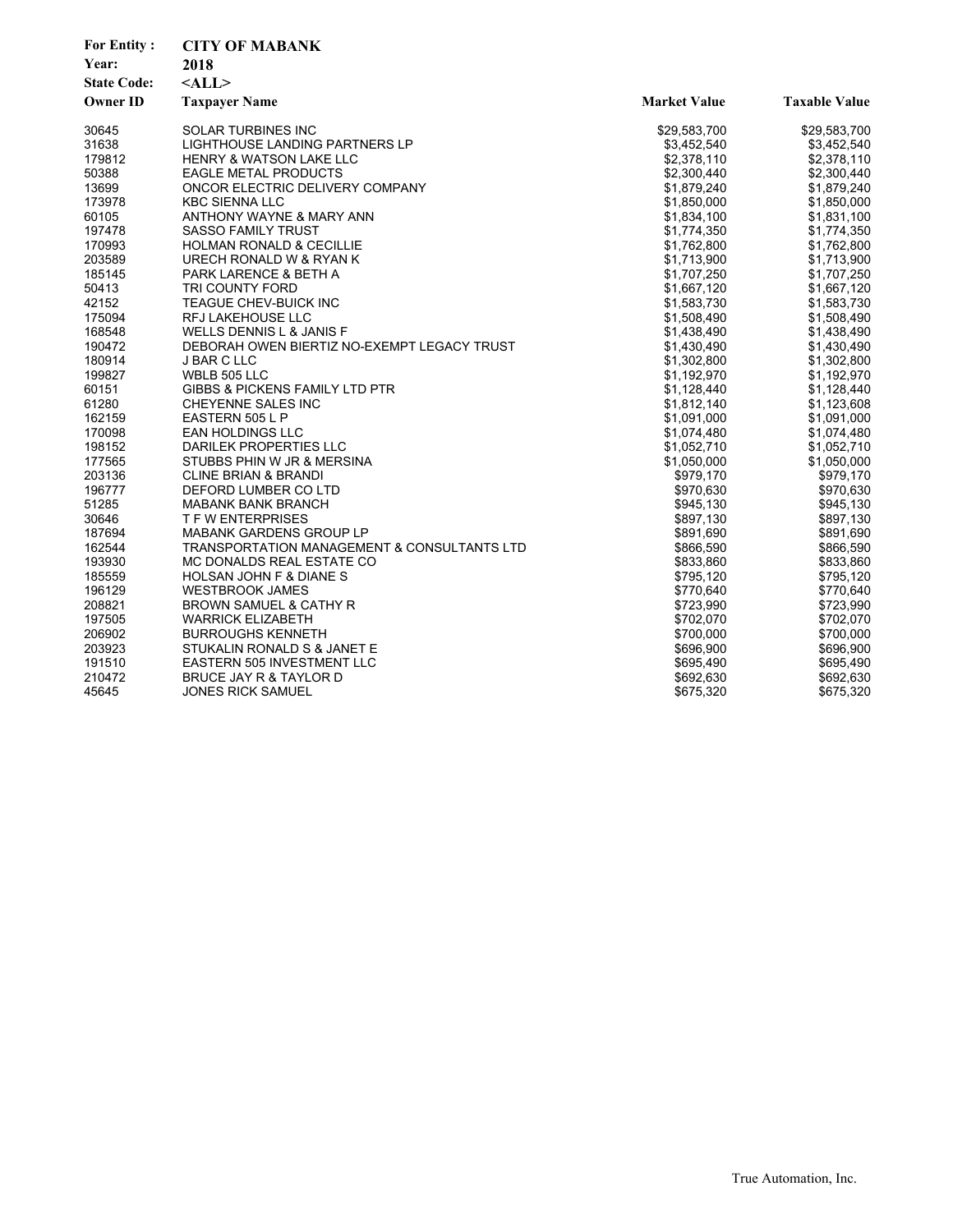| <b>For Entity:</b><br>Year:<br><b>State Code:</b> | <b>CITY OF MESQUITE</b><br>2018<br>$<$ ALL $>$ |                     |                      |
|---------------------------------------------------|------------------------------------------------|---------------------|----------------------|
| <b>Owner ID</b>                                   | <b>Taxpayer Name</b>                           | <b>Market Value</b> | <b>Taxable Value</b> |
| 21134                                             | SCHRENK FRANCIS J & JUDITH A                   | \$1,074,010         | \$1,074,010          |
| 166425                                            | <b>JYZ PROPERTIES LLC</b>                      | \$570,380           | \$570,380            |
| 70593                                             | <b>BEAM &amp; SONS INC</b>                     | \$1,086,730         | \$455,340            |
| 73505                                             | TALTY I-20 LP                                  | \$965,857           | \$428,127            |
| 179163                                            | DAVIS DONNIE & LEASA KAY                       | \$376,000           | \$376,000            |
| 166203                                            | HW HEARTLAND LP                                | \$361,220           | \$361,220            |
| 213293                                            | <b>MONK AMANDA E</b>                           | \$367,470           | \$353,401            |
| 178804                                            | BEAM GRADY M & JEFFREY L                       | \$268,970           | \$268,970            |
| 179149                                            | C LEE INVESTMENTS LLC                          | \$265,720           | \$265,720            |
| 201944                                            | GILBERT JASON K & JEANNE G                     | \$256,860           | \$256,860            |
| 33016                                             | DOZIER JAMES S & JUANITA A                     | \$352,661           | \$252,178            |
| 186167                                            | STARRETT JAMIE & CHRISTY                       | \$245,410           | \$245,410            |
| 200366                                            | ALCAUTER ROBERTINA                             | \$220,790           | \$220,790            |
| 172278                                            | PSH ASSOCIATES LLC                             | \$189,360           | \$189,360            |
| 203575                                            | <b>WATTIKER GEOFFREY</b>                       | \$175,100           | \$175,100            |
| 33495                                             | TUDOR DAVID L & REBECCA R                      | \$238,500           | \$173,500            |
| 34502                                             | <b>BLACKINGTON KENNETH &amp; LINDA</b>         | \$246,629           | \$169,629            |
| 15587                                             | SIGVALDSON SCOTT & LISA                        | \$169.560           | \$169,560            |
| 190779                                            | <b>METZINGER RANDY &amp; CINDY</b>             | \$168,130           | \$168,130            |
| 169031                                            | NADG 10/HEARTLAND LP                           | \$164,350           | \$164,350            |
| 75953                                             | PETREA STACEY & SHANNON                        | \$207,320           | \$164,090            |
| 33018                                             | SPRAGUE TIMOTHY S & CAROLE                     | \$153,420           | \$153,420            |
| 192290                                            | <b>PENN CHARLES II</b>                         | \$172,470           | \$148,177            |
| 193129                                            | HERREN FRANKLIN & CARLA TRUST                  | \$206,375           | \$142,326            |
| 184113                                            | NEWTON PEGGY M ETAL                            | \$385,310           | \$132,780            |
| 172811                                            | DAVIS DONALD G JR & LEASA K                    | \$126,200           | \$126,200            |
| 189005                                            | <b>CABRERA JOSE F</b>                          | \$124,270           | \$124,270            |
| 30264                                             | SMITH GARY W                                   | \$119,030           | \$119,030            |
| 33081                                             | <b>FOSTER JESSIE</b>                           | \$108,190           | \$108,190            |
| 20959                                             | LEEMAN NELSON T & DONNA G                      | \$173,290           | \$103,971            |
| 201833                                            | <b>GRIFFIN JENNIFER</b>                        | \$101,340           | \$101,340            |
| 184090                                            | <b>CANDR LLC</b>                               | \$80,720            | \$80,720             |
| 33724                                             | <b>KELLY KATHLENA</b>                          | \$197,090           | \$77,833             |
| 12728                                             | SPRADLEY/FORNEY DEVELOPMENT LTD                | \$10,074,560        | \$77,450             |
| 201911                                            | GILBERT CLAYTON T & SARAH IVY                  | \$55,000            | \$55,000             |
| 33497                                             | <b>SHAW DANNY &amp; NANCY</b>                  | \$113,290           | \$48,290             |
| 38547                                             | KING LEVI JESSE                                | \$39,010            | \$39,010             |
| 17987                                             | WEST GORDON T JR                               | \$4,314,500         | \$38,830             |
| 198042                                            | <b>CROCKETT &amp; WEST LLC</b>                 | \$3,704,750         | \$33,350             |
| 211644                                            | II CB LP                                       | \$973,400           | \$30,010             |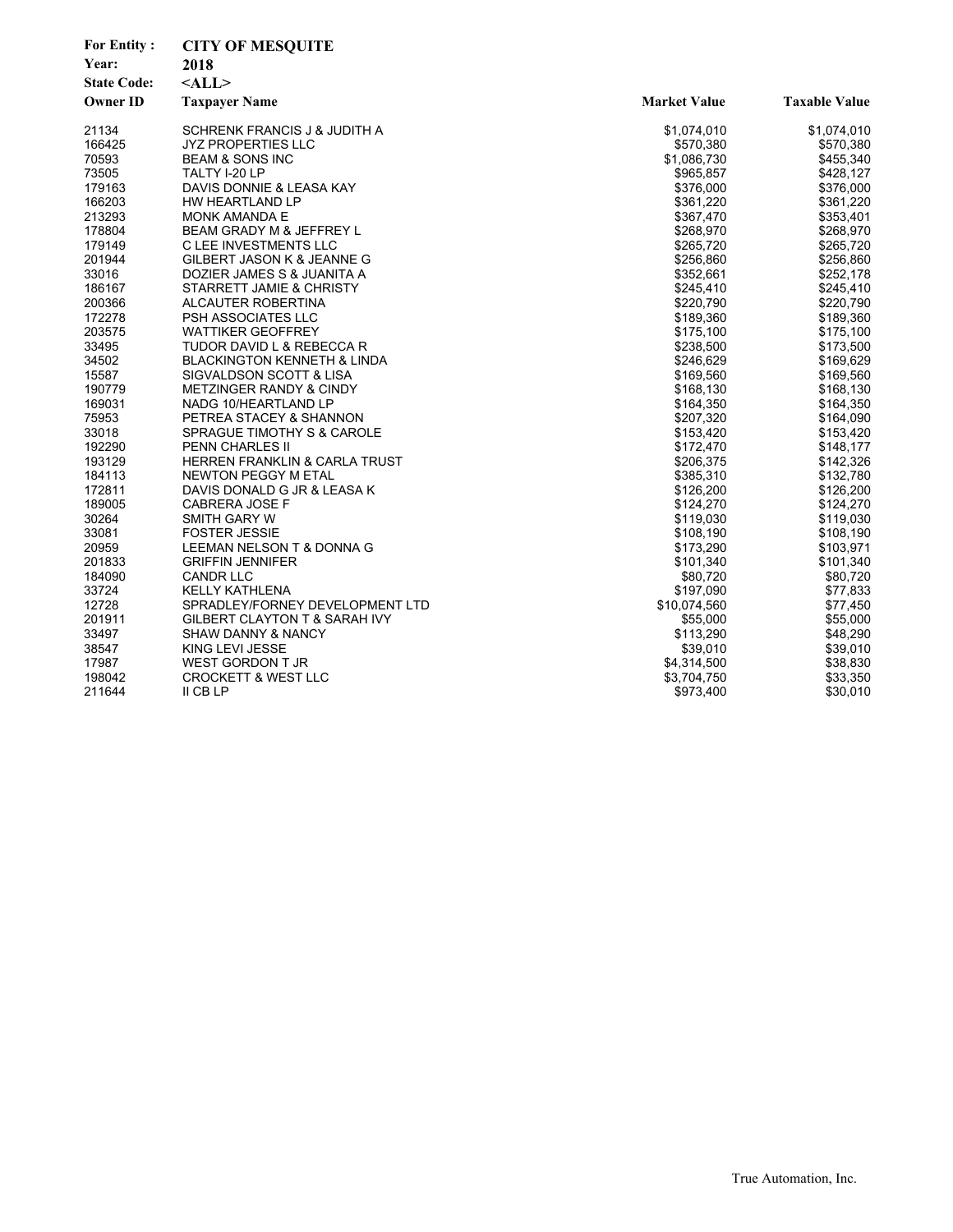| <b>For Entity:</b><br>Year:<br><b>State Code:</b><br><b>Owner ID</b> | <b>CITY OF OAK GROVE</b><br>2018<br>$<$ ALL $>$<br><b>Taxpayer Name</b> | <b>Market Value</b> | <b>Taxable Value</b> |
|----------------------------------------------------------------------|-------------------------------------------------------------------------|---------------------|----------------------|
| 170288                                                               | DAVIS CURTIS L & BEVERLY D                                              | \$683,660           | \$662,189            |
| 54657                                                                | <b>MURREY PAUL DAVID</b>                                                | \$494,020           | \$466,987            |
| 196287                                                               | <b>BISHOP DANIEL S</b>                                                  | \$420.300           | \$420,300            |
| 190179                                                               | <b>CASSON WILLIAM &amp; BARBARA</b>                                     | \$439,090           | \$405,828            |
| 62541                                                                | METCALF DAVID R & CONNIE F                                              | \$425,880           | \$401,950            |
| 171314                                                               | DAVIS BRANDON & DARA                                                    | \$431,260           | \$389,668            |
| 81419                                                                | SHAW RANDY T & AIMEE C                                                  | \$401,510           | \$388,670            |
| 27123                                                                | DAVIS CHARLES L & MEREDITH D                                            | \$544,180           | \$381,575            |
| 58784                                                                | JUNGMAN TERRY J & SARAH                                                 | \$474,500           | \$347,346            |
| 62542                                                                | <b>MARSH LAURA</b>                                                      | \$376,170           | \$341,716            |
| 22879                                                                | MURREY PAUL DAVID II & CHERYL                                           | \$329,080           | \$300,637            |
| 76881                                                                | <b>CARTER STEVE &amp; CARLENE</b>                                       | \$324,080           | \$296,800            |
| 210715                                                               | BREADON MICHAEL G & LINDSAY K                                           | \$287,920           | \$287,920            |
| 82296                                                                | BAILEY MARTIN B & DANA R                                                | \$308,080           | \$280,672            |
| 64043                                                                | THOMPSON BARRY D & SHARON                                               | \$332,260           | \$268,772            |
| 186586                                                               | RAMIREZ GUADALUPE                                                       | \$313,890           | \$268,595            |
| 194475                                                               | <b>LEAL APRIL &amp; JAVIER</b>                                          | \$264,460           | \$249,103            |
| 12692                                                                | <b>BUSBY JERRY &amp; KARI M</b>                                         | \$261,780           | \$248,510            |
| 186377                                                               | LUCAS BRYAN & JANE                                                      | \$247,580           | \$247,580            |
| 202747                                                               | ASHWORTH GENTRY & MILLETTE NICOLE R                                     | \$259,380           | \$247,425            |
| 197141                                                               | CHEERS KENNETH M & MC AFEE TERESA G                                     | \$246,670           | \$246,670            |
| 211722                                                               | SMITH CLAYTON E & ANGELIA A                                             | \$263,270           | \$238,999            |
| 180675                                                               | WILLIS MARY I & JEREMY D                                                | \$237,040           | \$237,040            |
| 14838                                                                | KINCAID MELVIN & VIRGINIA                                               | \$243,280           | \$233,603            |
| 62557                                                                | NELSON JAY R                                                            | \$236,920           | \$227,954            |
| 196698                                                               | <b>WILLIAMS BRADLEY JOE</b>                                             | \$224,480           | \$224,480            |
| 208081                                                               | <b>CERVANTES LUIS JR &amp;</b>                                          | \$221,380           | \$221,380            |
| 169376                                                               | NESBIT DONALD W & BETTIE M                                              | \$220,400           | \$220,400            |
| 33800                                                                | PIERCE BARRY & SHARI                                                    | \$230,270           | \$219,797            |
| 22877                                                                | <b>MURREY BRITT BLAIN</b>                                               | \$232,200           | \$219,385            |
| 193831                                                               | BURLESON JERAMY W & SONIA L                                             | \$228,810           | \$217,534            |
| 86952                                                                | <b>HABER JONATHAN &amp; KIM</b>                                         | \$215,100           | \$215,100            |
| 211849                                                               | KEYS JUSTIN L & MELANIE L                                               | \$212,810           | \$212,810            |
| 63270                                                                | STREMPKE STEVEN & SHERRY                                                | \$228,100           | \$212,319            |
| 211803                                                               | WALL MASON & EMALIE                                                     | \$211,520           | \$211,520            |
| 15431                                                                | BOUNDS GARY LEE & KIM                                                   | \$229,830           | \$210,673            |
| 16526                                                                | TAFOYA PAUL I & PEGGY C                                                 | \$215,660           | \$209,671            |
| 210607                                                               | <b>TAYLOR CHUCK &amp; KIMBERLY</b>                                      | \$207,380           | \$207,380            |
| 174172                                                               | <b>REGESTER NANCY ANN</b>                                               | \$214,000           | \$207,249            |
| 202594                                                               | WHITE JARROD L & SHERRIE L                                              | \$212,880           | \$201,190            |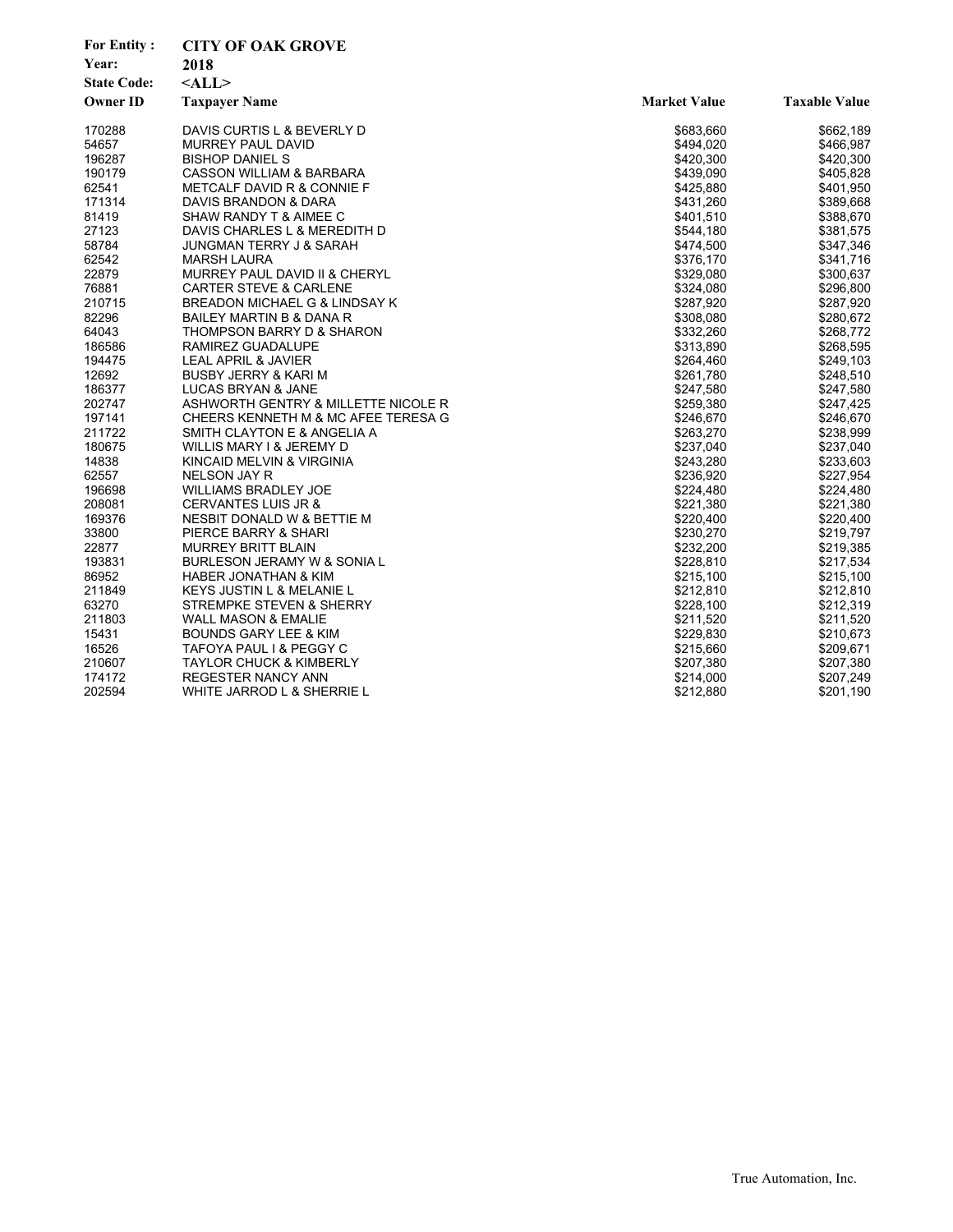| <b>For Entity:</b><br>Year:<br><b>State Code:</b><br><b>Owner ID</b> | <b>CITY OF OAK RIDGE</b><br>2018<br>$<$ ALL><br><b>Taxpayer Name</b> | <b>Market Value</b> | <b>Taxable Value</b> |
|----------------------------------------------------------------------|----------------------------------------------------------------------|---------------------|----------------------|
| 185232                                                               | SPARKS DAVID L SR & DORIS J                                          | \$1,070,170         | \$695,990            |
| 201404                                                               | <b>GARCIA ABRAHAM &amp; MARGARITA</b>                                | \$397,350           | \$397,350            |
| 38600                                                                | <b>HARRISON NEIL C &amp; GWEN</b>                                    | \$465,420           | \$348,398            |
| 181106                                                               | ZUNIGA ARISTEO & MARIA A                                             | \$334,650           | \$334,650            |
| 168911                                                               | <b>GOLDRING JOHN ANDREW</b>                                          | \$366,140           | \$331,952            |
| 214996                                                               | <b>BURCHFIELD KENNETH &amp; SHANNON</b>                              | \$330,090           | \$330,090            |
| 199649                                                               | <b>MERCER LANCE &amp; LINDSEY</b>                                    | \$329,670           | \$329,670            |
| 212053                                                               | LAWTON JEFFREY S & SAMANTHA L                                        | \$327,680           | \$327,680            |
| 214247                                                               | LYBRAND J LANCE & LAUREN N                                           | \$323,720           | \$323,720            |
| 193099                                                               | SEBANC HUBERT MATHEW & SHERI LYNN                                    | \$301,420           | \$299,886            |
| 193873                                                               | WHITELEY FRANKLIN & LANA Y                                           | \$348,350           | \$296,000            |
| 212050                                                               | CHRISTENSEN DAVID & EMILY                                            | \$291,000           | \$291,000            |
| 205814                                                               | <b>CONNER JAMES &amp; JULIA</b>                                      | \$285,800           | \$285,800            |
| 178295                                                               | <b>SKAGGS STANLEY &amp; SANDRA</b>                                   | \$276,190           | \$276,190            |
| 213148                                                               | SANCHEZ GUILLERMINA V & FRANCISCO                                    | \$274,840           | \$274,840            |
| 182169                                                               | KELLEY JASON R & ELAINE L                                            | \$274,130           | \$274,130            |
| 205263                                                               | MC DONALD JAMES D & TAMMY A                                          | \$273,550           | \$273,550            |
| 210724                                                               | <b>CUNNINGHAM NOAH &amp; CASEY M</b>                                 | \$281,940           | \$271,940            |
| 193083                                                               | ROMERO SALVADOR & LUCIA                                              | \$270,370           | \$270,370            |
| 207256                                                               | <b>WASHBURN CURTIS &amp; KIMBERLEY</b>                               | \$266,350           | \$266,350            |
| 203265                                                               | <b>MOSES ANTHONY LANDON &amp; YVETTE</b>                             | \$266,020           | \$266,020            |
| 197310                                                               | CARY DALE L & MARY R                                                 | \$281,910           | \$264,300            |
| 207561                                                               | <b>CLARK BRANDY &amp; PAUL</b>                                       | \$263,600           | \$263,600            |
| 198030                                                               | <b>HOLLIFIELD MICHELE R &amp; DUANE</b>                              | \$263,520           | \$263,520            |
| 30406                                                                | LERMA RONNIE RAY & GENA MARIE                                        | \$276,460           | \$261,884            |
| 185457                                                               | ORRD LLC                                                             | \$260,000           | \$260,000            |
| 188788                                                               | <b>RUSS CHARLES &amp; TERRI</b>                                      | \$258,350           | \$258,350            |
| 201065                                                               | SPURGEON TREY M & NANCY K                                            | \$255,830           | \$255,830            |
| 13459                                                                | TIMPSON RALPH D                                                      | \$254,660           | \$254,660            |
| 193767                                                               | <b>BRYANT PAMELA HAMPTON</b>                                         | \$254,090           | \$254,090            |
| 196008                                                               | <b>TROSPER RONALD &amp; VICKI</b>                                    | \$253,850           | \$253,850            |
| 212259                                                               | DINKEL DANIEL K & BRANDY N                                           | \$294,930           | \$253,000            |
| 212507                                                               | ROBBINS LESLIE & DANIELLE                                            | \$251,920           | \$251,920            |
| 168132                                                               | GROOM JERRY D & CAROL J                                              | \$251,310           | \$251,310            |
| 209860                                                               | BURRUS JAMES L & BERADETTE S                                         | \$250,900           | \$250,900            |
| 173125                                                               | <b>MORROW SHARONDA</b>                                               | \$249,980           | \$249,980            |
| 23308                                                                | OATS DENNY R                                                         | \$249,800           | \$249,800            |
| 204729                                                               | EVANS RAY III & DEBBIE                                               | \$249,480           | \$249,480            |
| 202398                                                               | JOINER CHAD ALAN                                                     | \$247,310           | \$247,310            |
| 47551                                                                | <b>HARMON JEFFERY S &amp; LISA G</b>                                 | \$258,920           | \$246,102            |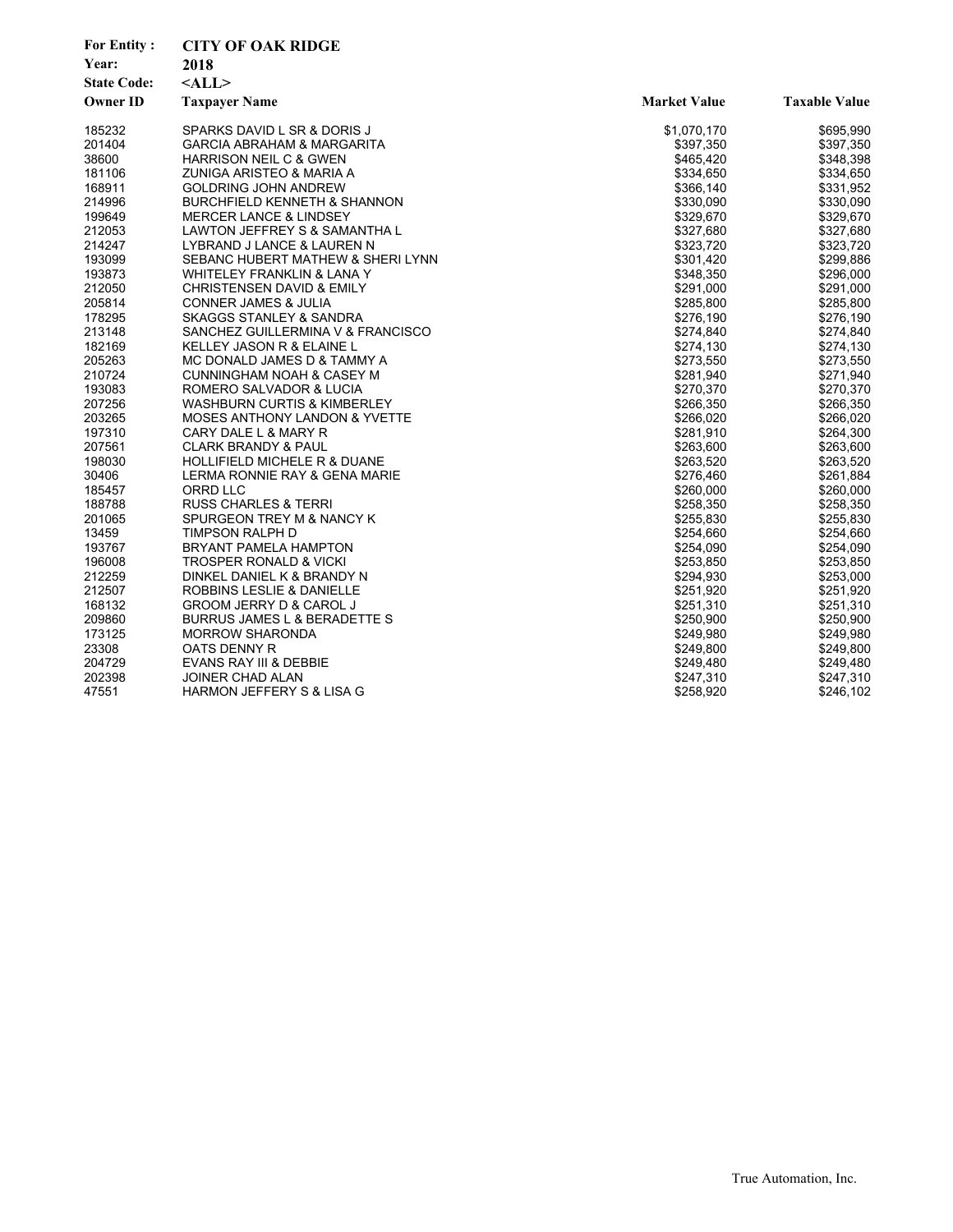| <b>For Entity:</b> | <b>CITY OF SEAGOVILLE</b>                  |                     |                      |
|--------------------|--------------------------------------------|---------------------|----------------------|
| Year:              | 2018                                       |                     |                      |
| <b>State Code:</b> | $<$ ALL $>$                                |                     |                      |
| <b>Owner ID</b>    | <b>Taxpayer Name</b>                       | <b>Market Value</b> | <b>Taxable Value</b> |
| 30009              | <b>SUDDUTH JAMES &amp; NORMA</b>           | \$1,405,360         | \$1,047,050          |
| 65914              | ANDERSON CLAYTON FUNERAL HOMES             | \$422,540           | \$422,540            |
| 187450             | <b>CHARBA HAROLDIENE</b>                   | \$988,280           | \$309,973            |
| 13699              | ONCOR ELECTRIC DELIVERY COMPANY            | \$283,510           | \$283,510            |
| 76024              | <b>MIRANDA FRANCISCO &amp; IRENE</b>       | \$196,000           | \$176,400            |
| 38308              | <b>HOPKINS KENNETH MICHAEL &amp; STARR</b> | \$168,920           | \$152,028            |
| 33827              | <b>SWAFFORD BURL</b>                       | \$885,880           | \$146,630            |
| 26863              | ATMOS ENERGY MID-TEX DIVISION              | \$144,200           | \$142,600            |
| 31060              | <b>MCM KAUFMAN LAND PARTNERS LP</b>        | \$2,721,970         | \$135,120            |
| 173117             | YORK VICTOR W                              | \$149,860           | \$104,874            |
| 71134              | SOUTHWESTERN BELL                          | \$80,640            | \$80,640             |
| 49701              | STEWART ENTERPRISES INC                    | \$39,320            | \$39,320             |
| 75606              | 160 MC SQUARED LP                          | \$458,680           | \$30,340             |
| 181549             | <b>TREVIZO JESUS VERONICA</b>              | \$27,000            | \$27,000             |
| 24929              | <b>DIRECTV LLC</b>                         | \$19,620            | \$19,620             |
| 63419              | LONE STAR GAS                              | \$17,020            | \$17,020             |
| 175102             | <b>JCRB PROPERTIES INC</b>                 | \$11,610            | \$11,610             |
| 176982             | PECAN HAVEN                                | \$10,000            | \$10,000             |
| 32645              | <b>COMPTON RAY &amp; DOROTHY</b>           | \$9,640             | \$9,640              |
| 201221             | <b>HAHN DERRICK J</b>                      | \$258,480           | \$9,240              |
| 189472             | DOUBLE R LAND CO                           | \$354,660           | \$8,610              |
| 180813             | <b>MIRANDA FRANCISCO ETAL</b>              | \$216,150           | \$3,520              |
| 38499              | <b>ROCK CHURCH INC</b>                     | \$123,130           | \$2,190              |
| 35399              | <b>MILLER JAMES L</b>                      | \$78,310            | \$950                |
| 165879             | PITNEY BOWES GLOBAL FINANCIAL SERVICES LLC | \$700               | \$700                |
| 32595              | <b>ROCK CHURCH INC</b>                     | \$1,453,500         | \$0                  |
| 179488             | BOARD OF REGENTS UNIVERSITY OF TEXAS       | \$97,720            | \$0                  |
| 33829              | <b>CITY OF SEAGOVILLE</b>                  | \$64,460            | \$0                  |
| 82898              | NORTH TEXAS MUNICIPAL WATER DIS            | \$265,240           | \$0                  |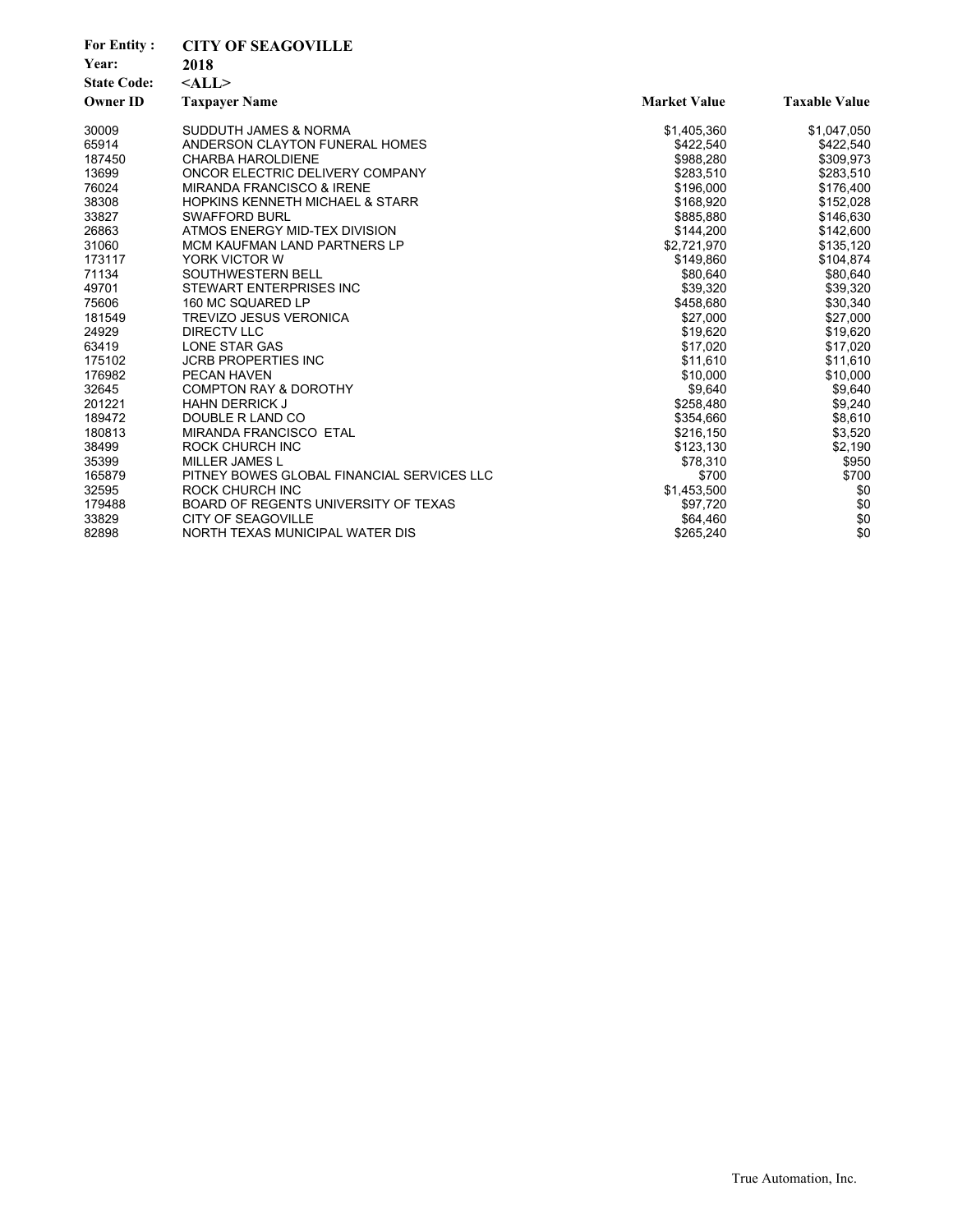| <b>For Entity:</b> | <b>CITY OF TALTY</b>                    |                     |                      |
|--------------------|-----------------------------------------|---------------------|----------------------|
| Year:              | 2018                                    |                     |                      |
| <b>State Code:</b> | $<$ ALL>                                |                     |                      |
| <b>Owner ID</b>    | <b>Taxpayer Name</b>                    | <b>Market Value</b> | <b>Taxable Value</b> |
| 184795             | <b>GREINER ROBERT</b>                   | \$3,933,170         | \$2,187,940          |
| 172299             | <b>TATCO PROPERTIES LLC</b>             | \$1,100,250         | \$1,100,250          |
| 73985              | NEXXUS HOMES INC                        | \$903,640           | \$903,640            |
| 15419              | ALMO INVESTMENT LTD                     | \$892,520           | \$892,520            |
| 201218             | HPA TEXAS SUB 2016-1 LLC                | \$861,330           | \$861,330            |
| 78926              | <b>KENNEDY KENOY &amp; CHARESSA</b>     | \$683,440           | \$683,440            |
| 193448             | DAVIS MILTON & BRANDI                   | \$679,550           | \$608,693            |
| 207471             | CHANEY THOMAS K & DANIELLE K            | \$589,500           | \$589,500            |
| 196797             | MAZE JEFFREY W & SUMMERLIN G            | \$574,260           | \$574,260            |
| 191633             | <b>HARRIS BRYCE &amp; MARCELLA K</b>    | \$560,770           | \$560,770            |
| 215311             | ALVAREZ GERMAN D                        | \$564,380           | \$538,667            |
| 195714             | REVEN MATT & TRACI                      | \$537,050           | \$534,696            |
| 173127             | THRASHER TIMOTHY B & JILL L             | \$533,440           | \$533,440            |
| 199215             | PIRRUNG MARK C & KAREN A                | \$545,310           | \$498,520            |
| 204404             | BRITT DEAN                              | \$495,000           | \$495,000            |
| 83034              | MC LEAN CORY D & ANGELA M               | \$500,400           | \$492,676            |
| 170037             | PETREAS CUSTOM HOMES LLC                | \$473,740           | \$473,740            |
| 167474             | SANCHEZ JOSE LUIS & RAQUEL G            | \$473,340           | \$473,340            |
| 194841             | <b>CHANEY CHADWICK &amp; KATHERYN S</b> | \$469,320           | \$469,320            |
| 196751             | <b>DEWEES DALLAS</b>                    | \$468,380           | \$468,380            |
| 211523             | TECH GAS SOLUTIONS LLC                  | \$466,080           | \$466,080            |
| 213103             | <b>SIJ MARK</b>                         | \$464,620           | \$464,620            |
| 210756             | RINGQUIST TYLER                         | \$462,000           | \$462,000            |
| 187744             | <b>FLORENCE JACK</b>                    | \$457,870           | \$457,870            |
| 195520             | RODRIGUEZ CRYSTAL HOLLYWOOD & BILL      | \$453,390           | \$453,390            |
| 178090             | WOOD FAMILY LIVING TRUST                | \$452,400           | \$452,400            |
| 161777             | IRWIN DANNY R & ROBERTA L               | \$464,300           | \$451,596            |
| 203957             | <b>WILKINS LARA D</b>                   | \$448,890           | \$448,890            |
| 210581             | <b>DELONG JUSTIN &amp; AMBER</b>        | \$446,670           | \$446,670            |
| 201675             | <b>BRICE JAMES E</b>                    | \$446,180           | \$446,180            |
| 84701              | PERKINS DANNY II & KRISTI               | \$456,760           | \$443,157            |
| 213595             | GOODSON JON D & KELLEY                  | \$442,960           | \$441,396            |
| 168786             | LAVERGNE BRIDGETTE DENYSE               | \$440,000           | \$440,000            |
| 164931             | WIDEMAN IMA J                           | \$457,590           | \$436,568            |
| 188172             | PREDDY ZACHARY E & MELISSA J            | \$436,430           | \$436,430            |
| 212643             | OWEN JOE & KATHERINE                    | \$435,480           | \$435,480            |
| 192311             | PRIBBENOW GLYNN & GINELLA               | \$487,650           | \$429,000            |
| 206933             | PRUITT JACOB S & KRYSTAL M              | \$425,000           | \$425,000            |
| 37452              | DUCKWORTH KENNETH L & BRENDA            | \$424,090           | \$424,090            |
| 199615             | OWEN RUSSELL A & CYNTHIA                | \$423,360           | \$423,360            |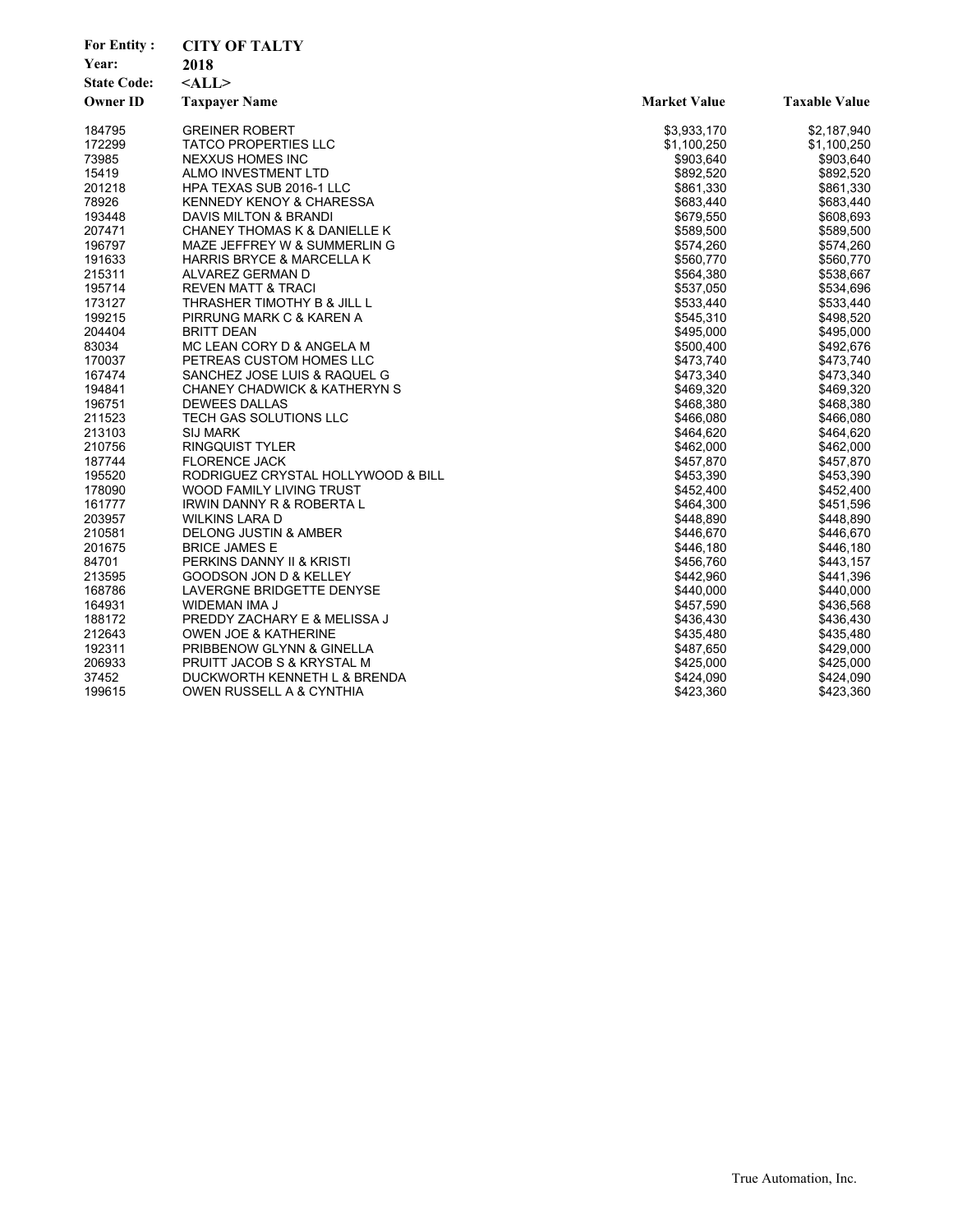| <b>For Entity:</b> | <b>CITY OF TERRELL</b>                                |                     |                      |  |
|--------------------|-------------------------------------------------------|---------------------|----------------------|--|
| Year:              | 2018                                                  |                     |                      |  |
| <b>State Code:</b> | $<$ ALL $>$                                           |                     |                      |  |
| <b>Owner ID</b>    | <b>Taxpayer Name</b>                                  | <b>Market Value</b> | <b>Taxable Value</b> |  |
| 50795              | <b>GOODYEAR TIRE &amp; RUBBER CO</b>                  | \$124,415,650       | \$71,776,386         |  |
| 24594              | WAL-MART STORES 01-265                                | \$45,107,610        | \$44,978,686         |  |
| 79905              | AUTOZONE INC DEPARTMENT 8808                          | \$34,918,770        | \$28,209,948         |  |
| 24542              | <b>MADIX INC</b>                                      | \$47,325,680        | \$26,595,288         |  |
| 191399             | <b>BUC-EES LTD</b>                                    | \$14,344,140        | \$14,344,140         |  |
| 79835              | <b>WAL-MART STORES LP</b>                             | \$14,069,190        | \$14,069,190         |  |
| 75507              | CARLISLE CONSTRUCTION MATERIALS INC/HUNTER PANELS LLC | \$15,491,890        | \$13,914,873         |  |
| 13699              | ONCOR ELECTRIC DELIVERY COMPANY                       | \$13,536,540        | \$13,536,540         |  |
| 11274              | <b>VENUS INITIATIVE LLC</b>                           | \$13,079,420        | \$13,079,420         |  |
| 208618             | <b>TANGER TERRELL LLC</b>                             | \$12,362,570        | \$12,362,570         |  |
| 179395             | <b>FGT HOLDINGS LLC</b>                               | \$12,128,310        | \$12,128,310         |  |
| 33900              | NUCOR CORPORATION                                     | \$16,675,500        | \$11,966,751         |  |
| 50838              | OLDCASTLE GLASS ENGINEERED PRODUCTS INC               | \$18,315,230        | \$8,847,637          |  |
| 181059             | <b>HELWIG TRUCKING</b>                                | \$8,811,320         | \$8,811,320          |  |
| 80052              | <b>VEKA INC</b>                                       | \$9,706,960         | \$8,259,278          |  |
| 39391              | WAL-MART REAL ESTATE BUSINESS TRUST                   | \$7,587,829         | \$7,587,829          |  |
| 26863              | ATMOS ENERGY MID-TEX DIVISION                         | \$6,326,070         | \$6,318,140          |  |
| 51094              | <b>RUSSELL STOVER CANDIES INC</b>                     | \$7,652,600         | \$6,310,168          |  |
| 188307             | DARDEN DIRECT DISTRIBUTION INC                        | \$8,081,340         | \$6,207,790          |  |
| 37312              | <b>HEATHER LANE LTD</b>                               | \$5,710,210         | \$5,710,210          |  |
| 50793              | <b>CONECSUS LLC</b>                                   | \$9,281,470         | \$4,948,497          |  |
| 210515             | <b>WPI TERRELL LLC</b>                                | \$4,754,160         | \$4,754,160          |  |
| 214760             | TERRELL AMERICA FUND I INC                            | \$4,625,420         | \$4,625,420          |  |
| 24699              | HOME DEPOT USA #6579                                  | \$4,471,570         | \$4,471,570          |  |
| 37360              | HOME DEPOT U S A INC                                  | \$4,427,850         | \$4,427,850          |  |
| 71859              | RENFRO INDUSTRIES INC                                 | \$4,403,660         | \$4,403,660          |  |
| 44048              | LRIXLTD                                               | \$4,234,880         | \$4,234,880          |  |
| 13328              | CARLISLE COATINGS AND WATERPROOFING                   | \$8,360,280         | \$4,186,839          |  |
| 186119             | <b>TXHP TERRELL LLC</b>                               | \$4,109,410         | \$4,109,410          |  |
| 201124             | ROCKMOOR TOWN WEST LP                                 | \$3,900,000         | \$3,900,000          |  |
| 201602             | INNOCOR FOAM TECHNOLOGIES-ACP INC                     | \$3,952,040         | \$3,870,162          |  |
| 167453             | OLDCASTLE GLASS ENGINEERED PRODUCTS INC               | \$9,822,840         | \$3,695,480          |  |
| 181061             | <b>BROCK SUPPLY CO TEXAS LLC</b>                      | \$3,600,220         | \$3,600,220          |  |
| 212691             | PLATINUM FORD LLC                                     | \$3,590,760         | \$3,590,760          |  |
| 186670             | QUIKTRIP CORPORATION                                  | \$3,526,190         | \$3,526,190          |  |
| 67803              | AMERICAN NATIONAL BANK OF TEXAS                       | \$3,496,390         | \$3,496,390          |  |
| 195584             | <b>RAND PARTNERS LP</b>                               | \$3,402,840         | \$3,402,840          |  |
| 165321             | <b>HPT TA PROPERTIES TRUST</b>                        | \$3,323,860         | \$3,323,860          |  |
| 182705             | <b>MTAC LLC</b>                                       | \$4,831,980         | \$3,178,012          |  |
| 18264              | APAC TEXAS INC                                        | \$3,066,870         | \$3,066,870          |  |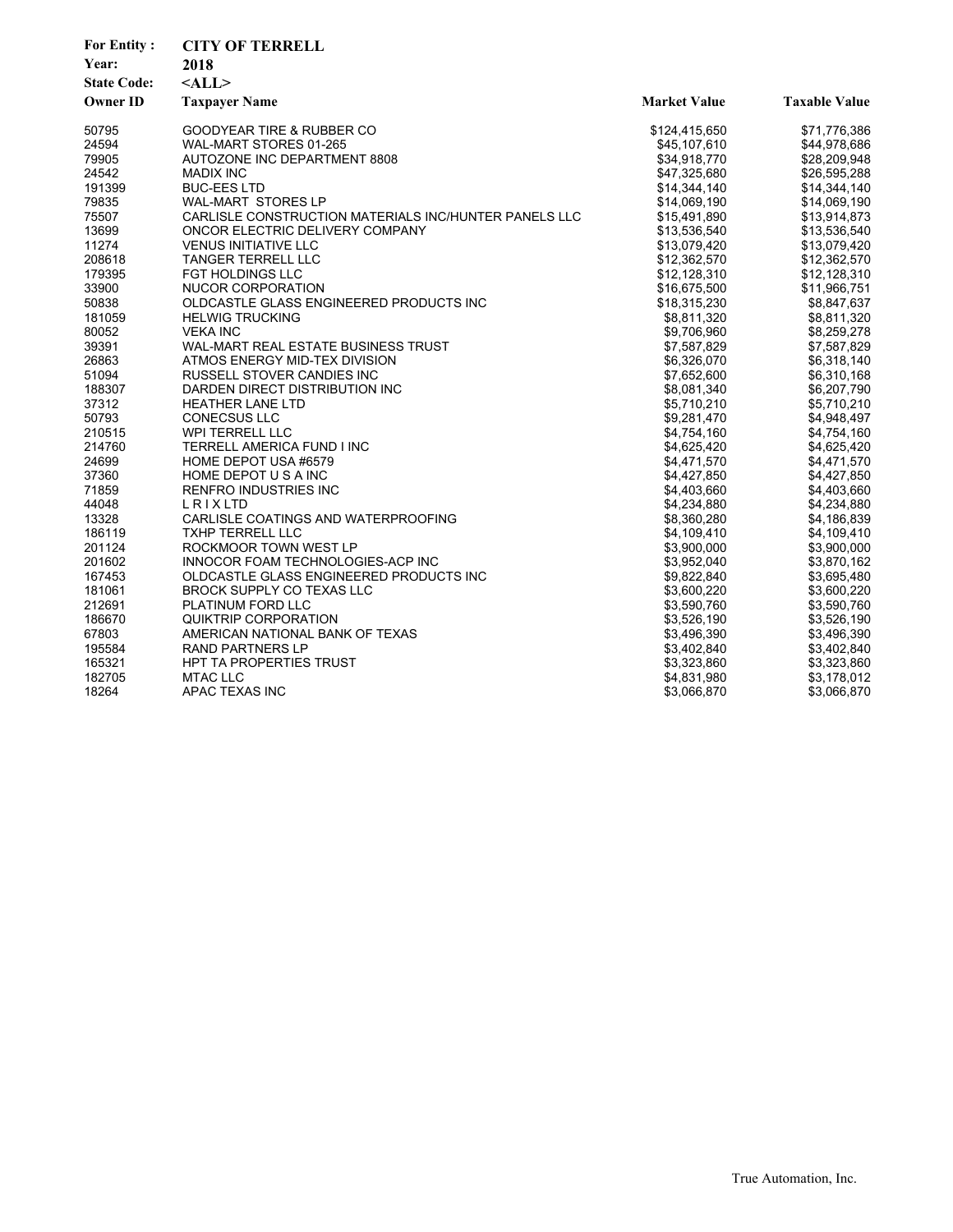| <b>For Entity:</b><br>Year:<br><b>State Code:</b><br><b>Owner ID</b> | <b>CRANDALL ISD</b><br>2018<br>$<$ ALL $>$<br><b>Taxpayer Name</b> | <b>Market Value</b> | <b>Taxable Value</b> |
|----------------------------------------------------------------------|--------------------------------------------------------------------|---------------------|----------------------|
| 166203                                                               | HW HEARTLAND LP                                                    | \$32,760,980        | \$10,231,640         |
| 13699                                                                | ONCOR ELECTRIC DELIVERY COMPANY                                    | \$4,965,510         | \$4,965,510          |
| 201969                                                               | <b>TRANSCANADA KEYSTONE PIPELINE LP</b>                            | \$4,106,190         | \$4,106,190          |
| 202186                                                               | MONARCH MOUNTAIN MINERALS AND AGGREGATES LLC                       | \$3,440,060         | \$3,440,060          |
| 33772                                                                | STAR MOBILE HOMES LP                                               | \$3,023,610         | \$2,998,052          |
| 200030                                                               | LENNAR HOMES OF TEXAS LAND & CONSTRUCTION LTD                      | \$2,499,870         | \$2,499,870          |
| 179133                                                               | OAK NATIONAL HOLDINGS LLC                                          | \$2,380,000         | \$2,275,000          |
| 193964                                                               | AMH 2014-2 BORROWER LLC                                            | \$1,924,620         | \$1,924,620          |
| 49054                                                                | TRINITY VALLEY ELECTRIC CO-OP                                      | \$2,079,490         | \$1,921,910          |
| 160705                                                               | <b>JWS LAND LTD</b>                                                | \$2,743,030         | \$1,821,420          |
| 196172                                                               | AMH 2015-1 BORROWER LLC                                            | \$1,718,670         | \$1,718,670          |
| 191743                                                               | CDT LAND HOLDINGS LLC                                              | \$2,845,660         | \$1,671,690          |
| 211756                                                               | <b>4B PROPERTIES LP</b>                                            | \$1,669,300         | \$1,669,300          |
| 212631                                                               | <b>IMPRESSION HOMES LLC</b>                                        | \$1,562,460         | \$1,562,460          |
| 61776                                                                | <b>HOWELL STEVE</b>                                                | \$1,499,260         | \$1,499,260          |
| 186575                                                               | <b>JORDAN TIM</b>                                                  | \$2,196,520         | \$1,467,750          |
| 191662                                                               | AMERICAN HOMES 4 RENT PROPERTIES EIGHT LLC                         | \$1,450,940         | \$1,450,940          |
| 194360                                                               | ARP 2014-1 BORROWER LLC                                            | \$1,392,544         | \$1,392,544          |
| 209543                                                               | UST HEARTLAND LP                                                   | \$1,377,550         | \$1,377,550          |
| 193762                                                               | <b>HMH LIFESTYLES LP</b>                                           | \$1,363,480         | \$1,363,480          |
| 193261                                                               | <b>BLOOMFIELD HOMES LP</b>                                         | \$1,353,460         | \$1,353,460          |
| 195968                                                               | ERMINA REAL ESTATE LLC                                             | \$1,312,670         | \$1,312,670          |
| 199990                                                               | <b>HIGHLAND HOMES DALLAS LLC</b>                                   | \$1,307,140         | \$1,307,140          |
| 20940                                                                | JORDAN TIM                                                         | \$1,287,320         | \$1,218,920          |
| 67803                                                                | AMERICAN NATIONAL BANK OF TEXAS                                    | \$1,209,450         | \$1,209,450          |
| 162786                                                               | JOYNER JEFFREY RYAN                                                | \$1,402,600         | \$1,172,276          |
| 180947                                                               | <b>WORTHMAX LLC</b>                                                | \$1,166,320         | \$1,166,320          |
| 199943                                                               | PROGRESS RESIDENTIAL 2015-3 BORROWER LLC                           | \$1,154,320         | \$1,154,320          |
| 167442                                                               | TRIPLE R RANCH LP                                                  | \$13,764,980        | \$1,123,770          |
| 26863                                                                | ATMOS ENERGY MID-TEX DIVISION                                      | \$1,120,530         | \$1,114,800          |
| 199126                                                               | AMH 2015-2 BORROWER LLC                                            | \$1,053,260         | \$1,053,260          |
| 30009                                                                | SUDDUTH JAMES & NORMA                                              | \$1,424,800         | \$1,047,730          |
| 197529                                                               | SOLIS MA DEL CARMEN & ALFARO JUAN MIGUEL GONZALEZ                  | \$1,181,260         | \$1,017,890          |
| 190306                                                               | HMMDB REAL ESTATE LLC                                              | \$991,190           | \$991,190            |
| 195209                                                               | AMH 2014-3 BORROWER LLC                                            | \$914,280           | \$914,280            |
| 68645                                                                | <b>JORDAN TRUCK PARTS</b>                                          | \$849,860           | \$849,860            |
| 183905                                                               | SASHA GROUP INC                                                    | \$862,450           | \$846,900            |
| 162871                                                               | XU XUEQIAO & ZHANG PUPING                                          | \$845,840           | \$845,840            |
| 30277                                                                | TRI GAZ 5 INC                                                      | \$836,940           | \$836,940            |
| 214745                                                               | ASTIR GROUP LLC                                                    | \$836,590           | \$836,590            |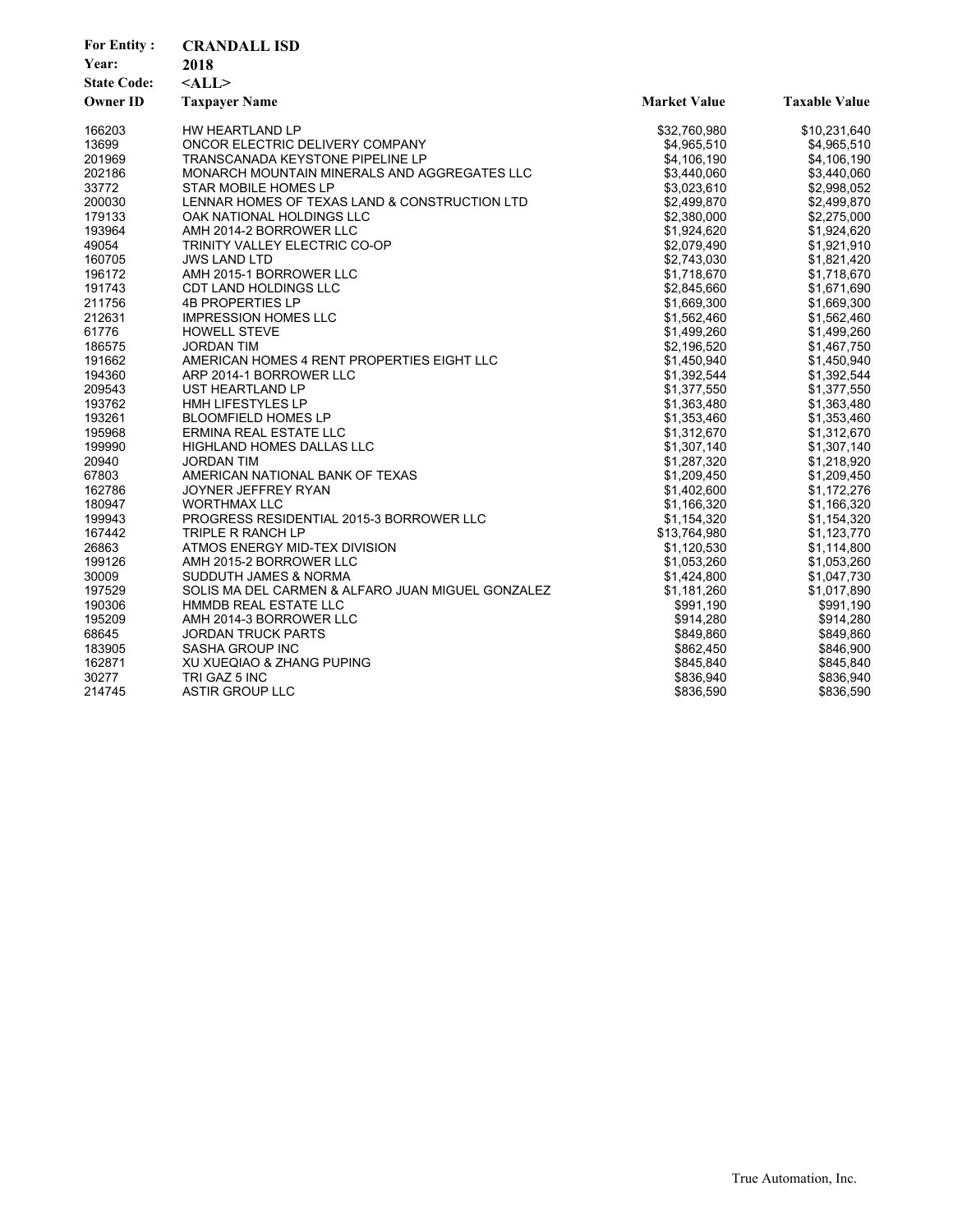| <b>For Entity:</b><br>Year: | <b>FORNEY ISD</b><br>2018                             |                     |                      |
|-----------------------------|-------------------------------------------------------|---------------------|----------------------|
| <b>State Code:</b>          | $<$ ALL $>$                                           |                     |                      |
| <b>Owner ID</b>             | <b>Taxpayer Name</b>                                  | <b>Market Value</b> | <b>Taxable Value</b> |
| 29105                       | LA FRONTERA HOLDINGS LLC                              | \$682,380,580       | \$558,064,880        |
| 28280                       | SMURFIT KAPPA                                         | \$43,000,000        | \$35,564,822         |
| 212414                      | DFW GATEWAY OAKS APARTMENTS LLC ETAL                  | \$33,000,000        | \$33,000,000         |
| 200333                      | ROSE ENGLEBROOK LP & ROSE MARLBOROUGH SQUARE APTS I L | \$30,000,000        | \$30,000,000         |
| 13699                       | ONCOR ELECTRIC DELIVERY COMPANY                       | \$26,004,690        | \$25,224,420         |
| 26863                       | ATMOS ENERGY MID-TEX DIVISION                         | \$23,721,620        | \$23,642,210         |
| 23740                       | <b>STEVE SILVER COMPANY</b>                           | \$18,300,630        | \$18,300,630         |
| 181842                      | SOUTH FORNEY LLC                                      | \$25,754,250        | \$17,684,030         |
| 184678                      | <b>KROGER TEXAS LP</b>                                | \$14,192,140        | \$14,192,140         |
| 50837                       | <b>ABOX PAPERBOARD</b>                                | \$13,849,610        | \$13,849,610         |
| 39391                       | WAL-MART REAL ESTATE BUSINESS TRUST                   | \$13,417,678        | \$13,417,678         |
| 200209                      | SEALY SW FORNEY LLC                                   | \$12,912,951        | \$12,912,951         |
| 69301                       | COPART EXCAVATION INC                                 | \$10,329,540        | \$10,329,540         |
| 206735                      | DEVONSHIRE DALLAS ASLI VIII LLC                       | \$17,584,560        | \$9,504,000          |
| 174228                      | ORANGE COUNTY CONTAINER GROUP LLC                     | \$10,635,710        | \$9,106,450          |
| 178880                      | <b>MEGATEL HOMES INC</b>                              | \$7,089,540         | \$7,089,540          |
| 76680                       | D R HORTON TEXAS LTD                                  | \$6,898,990         | \$6,898,990          |
| 211505                      | AVH DFW LLC                                           | \$6,519,990         | \$6,519,990          |
| 16726                       | S K W HOLDINGS LTD                                    | \$8,121,520         | \$5,888,420          |
| 49072                       | UNION PACIFIC RR CO                                   | \$5,823,650         | \$5,823,650          |
| 84792                       | LOWES HOME CENTER INC                                 | \$5,799,220         | \$5,799,220          |
| 201218                      | HPA TEXAS SUB 2016-1 LLC                              | \$5,756,300         | \$5,756,300          |
| 182493                      | FORNEY DEERVAL LLC ETAL                               | \$5,608,080         | \$5,608,080          |
| 201743                      | <b>GEHAN HOMES LTD</b>                                | \$5,547,620         | \$5,547,620          |
| 199990                      | <b>HIGHLAND HOMES DALLAS LLC</b>                      | \$5,257,000         | \$5,257,000          |
| 188118                      | FTX MOB PHASE II LP                                   | \$5,186,860         | \$5,186,860          |
| 35502                       | <b>FORNEY INDUSTRIAL PARK</b>                         | \$5,012,770         | \$5,012,770          |
| 194360                      | ARP 2014-1 BORROWER LLC                               | \$4,926,898         | \$4,926,898          |
| 193964                      | AMH 2014-2 BORROWER LLC                               | \$4,762,070         | \$4,762,070          |
| 209698                      | CHG SENIOR LIVING RE OF FORNEY LLC                    | \$4,687,170         | \$4,687,170          |
| 161840                      | OHI ASSET LA LLC                                      | \$4,637,260         | \$4,637,260          |
| 186195                      | STORE SPE STARPLEX LLC                                | \$4,508,510         | \$4,508,510          |
| 73043                       | KINDER MORGAN NORTH TEXAS PIPELINE                    | \$4,417,990         | \$4,417,990          |
| 202656                      | AJ HOTELS LLC                                         | \$4,376,850         | \$4,376,850          |
| 166013                      | LOWES HOME CENTERS INC #2441                          | \$4,300,760         | \$4,300,760          |
| 50306                       | <b>SMURFIT KAPPA</b>                                  | \$10,692,119        | \$4,046,849          |
| 196172                      | AMH 2015-1 BORROWER LLC                               | \$3,918,340         | \$3,918,340          |
| 195913                      | HRE MUSTANG CROSSING LLC                              | \$3,833,130         | \$3,833,130          |
| 172509                      | D R HORTON TEXAS LTD                                  | \$3,747,970         | \$3,747,970          |
| 196987                      | FORNEY COMMERCIAL RETAIL LLC                          | \$3,326,240         | \$3,326,240          |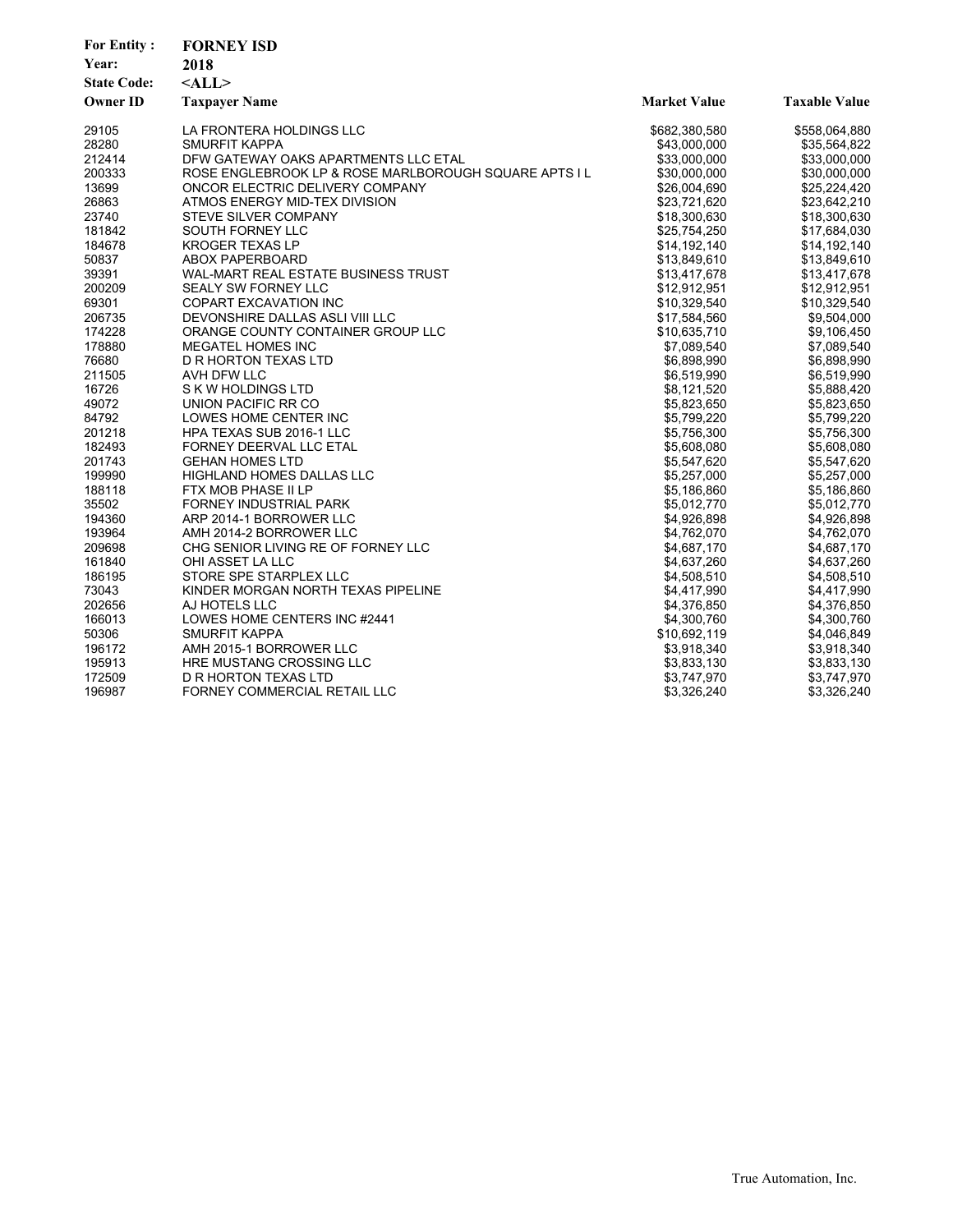| <b>For Entity:</b> | FOX HOLLOW PUBLIC IMP DIST 1               |                     |                      |
|--------------------|--------------------------------------------|---------------------|----------------------|
| Year:              | 2018                                       |                     |                      |
| <b>State Code:</b> | $<$ ALL $>$                                |                     |                      |
| <b>Owner ID</b>    | <b>Taxpayer Name</b>                       | <b>Market Value</b> | <b>Taxable Value</b> |
| 209698             | CHG SENIOR LIVING RE OF FORNEY LLC         | \$4,687,170         | \$4,687,170          |
| 76470              | <b>FIRST TEXAS HOMES INC</b>               | \$1,875,717         | \$1,875,717          |
| 172509             | D R HORTON TEXAS LTD                       | \$1,637,550         | \$1,637,550          |
| 172092             | <b>BLERIOT FORNEY #1 LTD</b>               | \$4,668,980         | \$1,425,850          |
| 174470             | NAF CONVENIENCE OPERATIONS INC             | \$1,417,440         | \$1,417,440          |
| 20353              | <b>SUMEER HOMES INC</b>                    | \$1,346,004         | \$1,346,004          |
| 50772              | <b>7-ELEVEN INC</b>                        | \$1,031,340         | \$1,031,340          |
| 167571             | FORNEY PROFESSIONAL CENTER INC             | \$1,008,210         | \$1,008,210          |
| 196532             | <b>FOUR J TRUST</b>                        | \$957,530           | \$957,530            |
| 201218             | HPA TEXAS SUB 2016-1 LLC                   | \$566,350           | \$566,350            |
| 212409             | OPENDOOR PROPERTY D LLC                    | \$533,250           | \$533,250            |
| 198503             | HP TEXAS I LLC DBA HPA TX LLC              | \$522,250           | \$522,250            |
| 213047             | FOWLER BRIDGET L & ERIC L                  | \$420,630           | \$420,630            |
| 212928             | GOOCH GARY & DANIELLE M                    | \$408,630           | \$408,630            |
| 76680              | D R HORTON TEXAS LTD                       | \$400,000           | \$400,000            |
| 207846             | WHITE LISA D &                             | \$391,820           | \$391,820            |
| 85149              | FORNEY FOX HOLLOW LLP                      | \$2,061,480         | \$385,060            |
| 85033              | UNKNOWN OWNER                              | \$391,100           | \$381,691            |
| 213146             | <b>GREEN RODERICK &amp; NAKISH FRAZIER</b> | \$366,730           | \$366,730            |
| 211395             | BEI CLARIS M & EZEKIEL A EKUKANJUH         | \$366,730           | \$366,730            |
| 207717             | PASQUINELLI BRIAN                          | \$365,740           | \$365,740            |
| 163137             | SPILLER ANDREW W & MARGARET C              | \$365,540           | \$365,540            |
| 199425             | <b>GEE MELISSA &amp; PETE</b>              | \$365,480           | \$365,480            |
| 210793             | <b>MATHEW TITTO K</b>                      | \$362,000           | \$362,000            |
| 213597             | <b>CARPENTER KEVIN &amp; LAURIE</b>        | \$374,440           | \$360,741            |
| 214454             | EDWARDS LISA J & COLE D                    | \$358,270           | \$358,270            |
| 202794             | <b>BARBEE MELISSA</b>                      | \$351,480           | \$351,480            |
| 191211             | BOCANEGRA RICKY & MELISSA J                | \$355,720           | \$351,437            |
| 199433             | <b>CARMACK ANTHONY BRIAN</b>               | \$350,060           | \$350,060            |
| 165425             | PATE CHRISTIAN SHANE & MISTI M             | \$377,880           | \$348,891            |
| 206077             | MOORE MARK C & ELIZABETH C                 | \$347,940           | \$347,940            |
| 163730             | EUBANKS DAVID B & PATRICIA ANN             | \$352,040           | \$347,724            |
| 213389             | ANDRADE SAIDA Y                            | \$347,500           | \$347,500            |
| 213380             | FORD MICAH E & LAYTOYA J                   | \$347,400           | \$347,400            |
| 82047              | <b>KELLER LANDON &amp; KRISTIN</b>         | \$349,850           | \$344,823            |
| 187901             | <b>HONEYCUTT RUSSELL &amp; CARRI</b>       | \$341,970           | \$341,970            |
| 162331             | ANDERSON DONACE A & JANET C                | \$341,140           | \$341,140            |
| 202420             | SKARIA SAJI & MATHEW JESSY                 | \$338,436           | \$338,436            |
| 212392             | <b>WENNER ROBBIE</b>                       | \$338,270           | \$338,270            |
| 208238             | SMITH STEPHEN & BARBARA                    | \$338,270           | \$338,270            |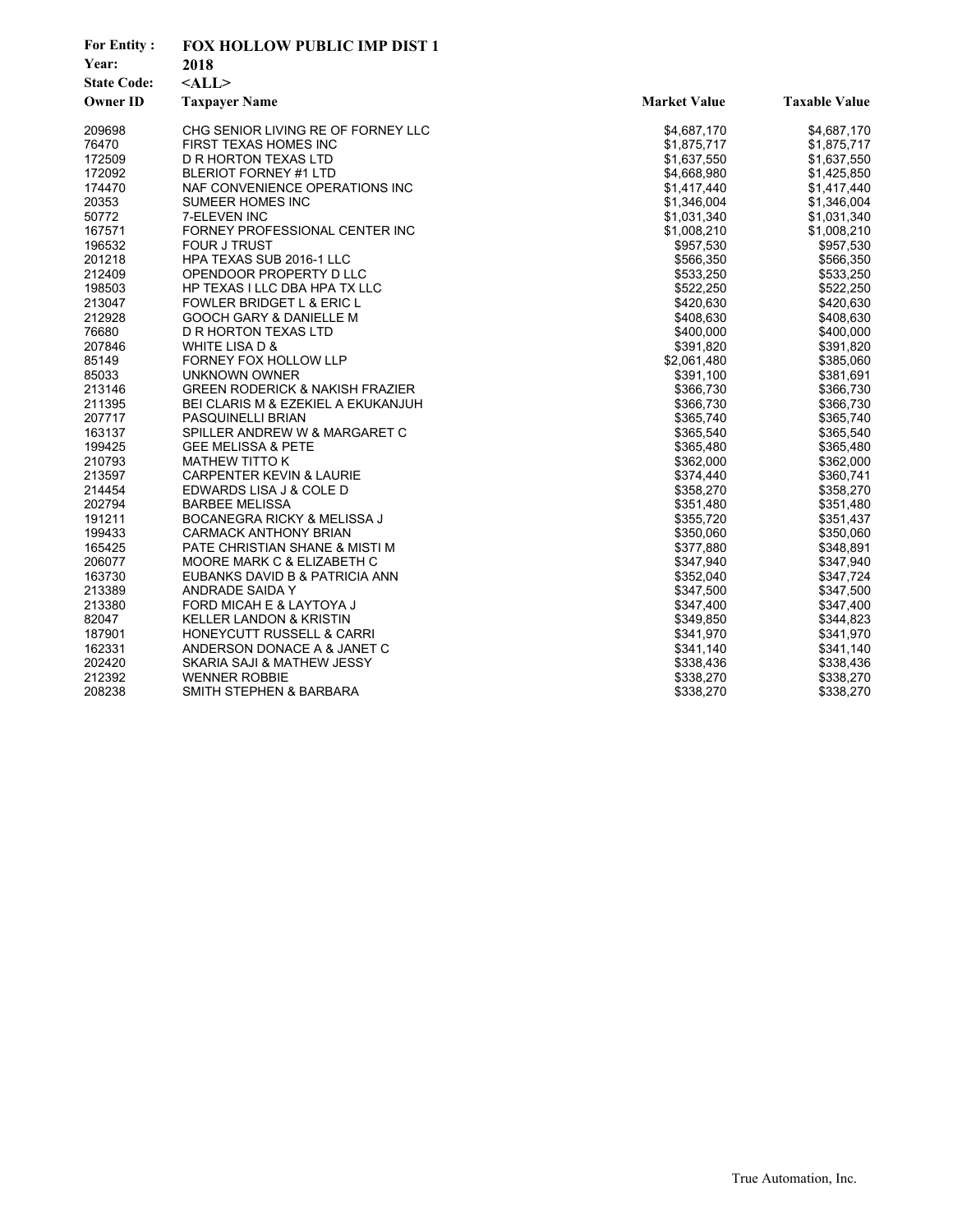| <b>For Entity:</b><br>Year:<br><b>State Code:</b> | <b>KAUFMAN CO FRESH WATER DIST1B</b><br>2018<br>$<$ ALL $>$ |                     |                      |
|---------------------------------------------------|-------------------------------------------------------------|---------------------|----------------------|
| <b>Owner ID</b>                                   | <b>Taxpayer Name</b>                                        | <b>Market Value</b> | <b>Taxable Value</b> |
| 193964                                            | AMH 2014-2 BORROWER LLC                                     | \$1,110,470         | \$1,110,470          |
| 194360                                            | ARP 2014-1 BORROWER LLC                                     | \$1,055,920         | \$1,055,920          |
| 199126                                            | AMH 2015-2 BORROWER LLC                                     | \$1,051,250         | \$1,051,250          |
| 196172                                            | AMH 2015-1 BORROWER LLC                                     | \$528,100           | \$528,100            |
| 201218                                            | <b>HPA TEXAS SUB 2016-1 LLC</b>                             | \$503,010           | \$503,010            |
| 191662                                            | AMERICAN HOMES 4 RENT PROPERTIES EIGHT LLC                  | \$499.450           | \$499,450            |
| 204317                                            | AMGBT OAK LLC                                               | \$396,670           | \$396,670            |
| 198840                                            | <b>EED FAMILY INC</b>                                       | \$384,260           | \$384,260            |
| 195209                                            | AMH 2014-3 BORROWER LLC                                     | \$362,500           | \$362,500            |
| 209868                                            | SENTHILNAYAGAM SHANMUGARAJA & RADHA S DURAI                 | \$351,750           | \$351,750            |
| 203791                                            | PROGRESS RESIDENTIAL 2016 1 BORROWER LLC                    | \$339,660           | \$339,660            |
| 185563                                            | LAWRENCE HOMES LLC SERIES A                                 | \$335,850           | \$335,850            |
| 212455                                            | PROGRESS RESIDENTIAL BORROWER 3 LLC                         | \$335,000           | \$335,000            |
| 186847                                            | SIMONS DANIEL M                                             | \$326,050           | \$326,050            |
| 198463                                            | <b>ZHONG SHIHUA</b>                                         | \$324,990           | \$324,990            |
| 202434                                            | JI JIAN                                                     | \$324,450           | \$324,450            |
| 213034                                            | PRIOR ANTHONY                                               | \$326,180           | \$318,395            |
| 193366                                            | EQUITY TRUST COMPANY CUSTODIAN FBO BRIAN CARMACK IRA        | \$305,860           | \$305,860            |
| 207543                                            | <b>SALAH WASEEM</b>                                         | \$282,040           | \$282,040            |
| 195236                                            | POTTS GARY & VICKI                                          | \$278,000           | \$275,000            |
| 211308                                            | HON MAN & LI YUNG MAN                                       | \$257,295           | \$257,295            |
| 193826                                            | CONNOLLY TIMOTHY & ANAYARI                                  | \$257,090           | \$257,090            |
| 210526                                            | LOPEZ SONIA C                                               | \$253,380           | \$253,380            |
| 203726                                            | <b>GONZALEZ RICARDO</b>                                     | \$251,670           | \$251,670            |
| 211563                                            | HPA TEXAS SUB 2017-1 ML LLC                                 | \$247,700           | \$247,700            |
| 199083                                            | <b>DOVICK MICHAEL &amp; FARRAH</b>                          | \$242,350           | \$242,350            |
| 208018                                            | BEGLEY DANIELLE N & NOAH                                    | \$241,850           | \$241,850            |
| 202564                                            | AKPABOT JUDY UKO                                            | \$240,460           | \$240,460            |
| 202386                                            | <b>MACAULEY SHERRY</b>                                      | \$238,420           | \$238,420            |
| 191083                                            | DE LOS REYES VANESSA                                        | \$257,410           | \$237,145            |
| 29860                                             | <b>HOUR JAY</b>                                             | \$236,630           | \$236,630            |
| 214406                                            | SMOTHERS HERSCHEL P                                         | \$258,970           | \$236,226            |
| 28733                                             | <b>JASSO JOSE &amp; TAMMY</b>                               | \$258,460           | \$234,081            |
| 202250                                            | OGILVIE GREGORY & BRENDA                                    | \$233,990           | \$233,990            |
| 165247                                            | <b>SINGH BIRINDER</b>                                       | \$232,830           | \$232,830            |
| 202693                                            | <b>VEGA GERARDO</b>                                         | \$232,040           | \$232,040            |
| 207613                                            | <b>GOMEZ SERGIO A</b>                                       | \$231,920           | \$231,920            |
| 209375                                            | ESPARZA JOSE O & ELIZABETH                                  | \$231,700           | \$231,700            |
| 195545                                            | ZARATE EDWIN & JANICE C                                     | \$230,620           | \$230,620            |
| 183489                                            | <b>BAKER LAVERN</b>                                         | \$254,640           | \$230,370            |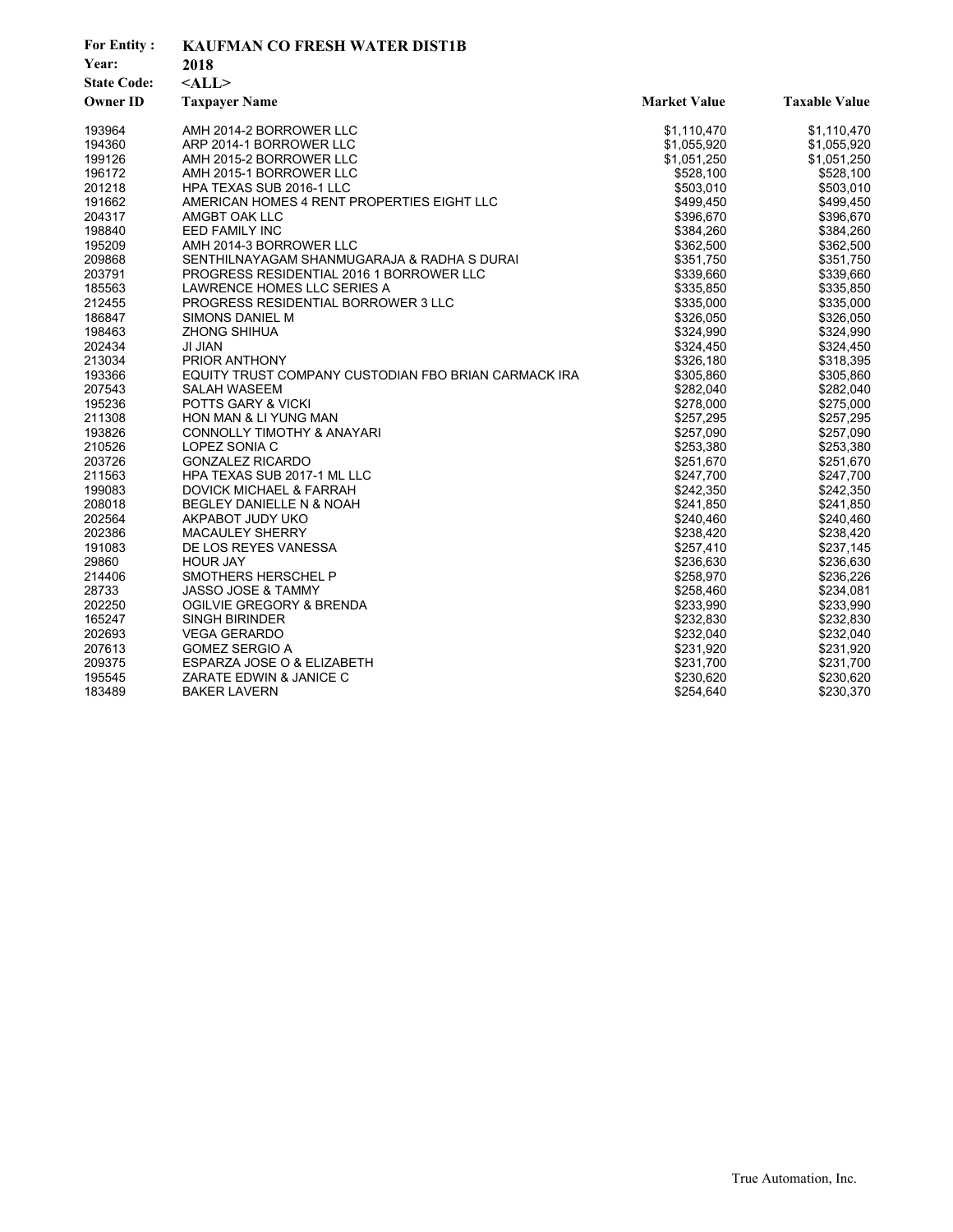| <b>For Entity:</b> | <b>KAUFMAN CO FRESH WATER DIST1C</b>     |                     |                      |
|--------------------|------------------------------------------|---------------------|----------------------|
| Year:              | 2018                                     |                     |                      |
| <b>State Code:</b> | $<$ ALL $>$                              |                     |                      |
| <b>Owner ID</b>    | <b>Taxpayer Name</b>                     | <b>Market Value</b> | <b>Taxable Value</b> |
| 211505             | AVH DFW LLC                              | \$4,765,770         | \$4,765,770          |
| 211549             | D4FR LLC                                 | \$1,400,000         | \$1,400,000          |
| 203628             | LIU QING                                 | \$1,396,990         | \$1,396,990          |
| 202352             | LGI HOMES TEXAS LLC                      | \$1,374,881         | \$1,374,881          |
| 164374             | LIBERTY BANKERS LIFE INS CO              | \$1,359,530         | \$1,359,530          |
| 193964             | AMH 2014-2 BORROWER LLC                  | \$1,335,220         | \$1,335,220          |
| 201218             | <b>HPA TEXAS SUB 2016-1 LLC</b>          | \$1,315,200         | \$1,315,200          |
| 199832             | ZI HAN PROPERTIES LLC SERIES G           | \$1,139,380         | \$1,139,380          |
| 204044             | <b>SHU PHILIP</b>                        | \$1,126,140         | \$1,126,140          |
| 196172             | AMH 2015-1 BORROWER LLC                  | \$1,017,480         | \$1,017,480          |
| 195750             | <b>WANG XIAOHONG</b>                     | \$861,050           | \$861,050            |
| 20181              | PIRTLE DAVID & SUE                       | \$775,501           | \$775,501            |
| 190088             | LGI HOMES WINDMILL FARMS LLC             | \$754,901           | \$754,901            |
| 203277             | YANG HAI YUN                             | \$713,840           | \$713,840            |
| 201367             | <b>ZHU SIQUAN</b>                        | \$711,520           | \$711,520            |
| 189669             | POPPY'S RANCH HOUSE LLC                  | \$685,760           | \$685,760            |
| 197916             | YE HONGZHUAN                             | \$677,800           | \$677,800            |
| 203225             | <b>WONG MOON SANG</b>                    | \$617,840           | \$617,840            |
| 173913             | <b>AGAPE PROPERTIES LIMITED</b>          | \$604,240           | \$604,240            |
| 211504             | LIAO XUHUA                               | \$585,730           | \$585,730            |
| 203149             | <b>LIANG SHUMEI</b>                      | \$562,810           | \$562,810            |
| 199943             | PROGRESS RESIDENTIAL 2015-3 BORROWER LLC | \$550,950           | \$550,950            |
| 195209             | AMH 2014-3 BORROWER LLC                  | \$531,850           | \$531,850            |
| 204317             | AMGBT OAK LLC                            | \$530,030           | \$530,030            |
| 207604             | <b>BT CAYMAN LLC</b>                     | \$524,730           | \$524,730            |
| 204426             | LI ZIRUI                                 | \$524,490           | \$524,490            |
| 214382             | LI ZHUOSHENG & ZHUYUN SITU               | \$474,590           | \$474,590            |
| 200250             | <b>ZHU KAI</b>                           | \$471,520           | \$471,520            |
| 202403             | ZHOU JOE HUAYU & YANG HONG               | \$471,520           | \$471,520            |
| 206777             | SONG ZHENGSHI & PEGGY HUANG              | \$471,500           | \$471,500            |
| 206272             | <b>LIAN SONGQING</b>                     | \$463,900           | \$463,900            |
| 201547             | <b>WANG CHANGJIE</b>                     | \$459,340           | \$459,340            |
| 205545             | YANG CHUNYEN & MEI-HUI YANG-WANG         | \$451,420           | \$451,420            |
| 201907             | CAI JIAN & SHAO QINGHUA                  | \$440,850           | \$440,850            |
| 206211             | <b>HUA CHEN Y</b>                        | \$436,980           | \$436,980            |
| 205950             | LIANG JIUNYING & CHEN T WANG             | \$426,450           | \$426,450            |
| 206167             | LIN SHUYI                                | \$417,480           | \$417,480            |
| 212638             | HONG HU & DENISE T                       | \$416,970           | \$416,970            |
| 193677             | <b>CONNELL DAVE</b>                      | \$410,990           | \$410,990            |
| 191096             | <b>WANG CHUNPING</b>                     | \$396,130           | \$396,130            |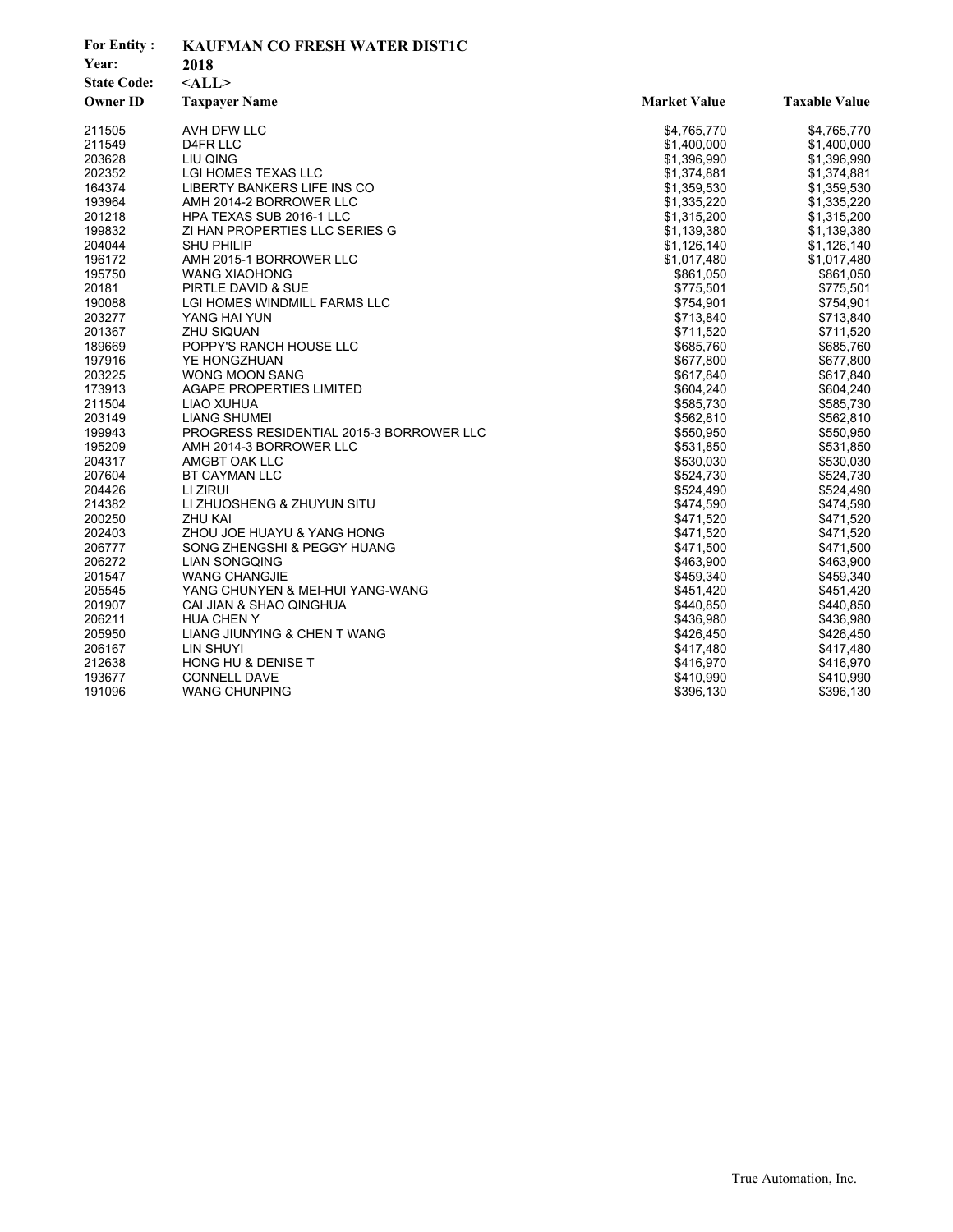| <b>For Entity:</b><br>Year: | <b>KAUFMAN CO FRESH WATER DIST1D</b><br>2018 |                     |                      |
|-----------------------------|----------------------------------------------|---------------------|----------------------|
| <b>State Code:</b>          | $<$ ALL $>$                                  |                     |                      |
| <b>Owner ID</b>             | <b>Taxpayer Name</b>                         | <b>Market Value</b> | <b>Taxable Value</b> |
| 205967                      | RAYBURN COUNTRY ELECTRIC COOP INC            | \$34,400            | \$34,400             |
| 193880                      | EQK BRIDGEVIEW PLAZA INC                     | \$1,382,793         | \$15,579             |
| 164826                      | <b>130 WINDMILL FARMS LP</b>                 | \$3,930,370         | \$13,360             |
| 196561                      | <b>XEROX FINANCIAL SERVICES LLC</b>          | \$7.180             | \$7,180              |
| 202085                      | CIT BANK NA                                  | \$1.160             | \$1,160              |
| 50654                       | PITNEY BOWES INC                             | \$990               | \$990                |
| 165879                      | PITNEY BOWES GLOBAL FINANCIAL SERVICES LLC   | \$360               | \$360                |
| 55416                       | <b>FORNEY ISD</b>                            | \$13,573,980        | \$0                  |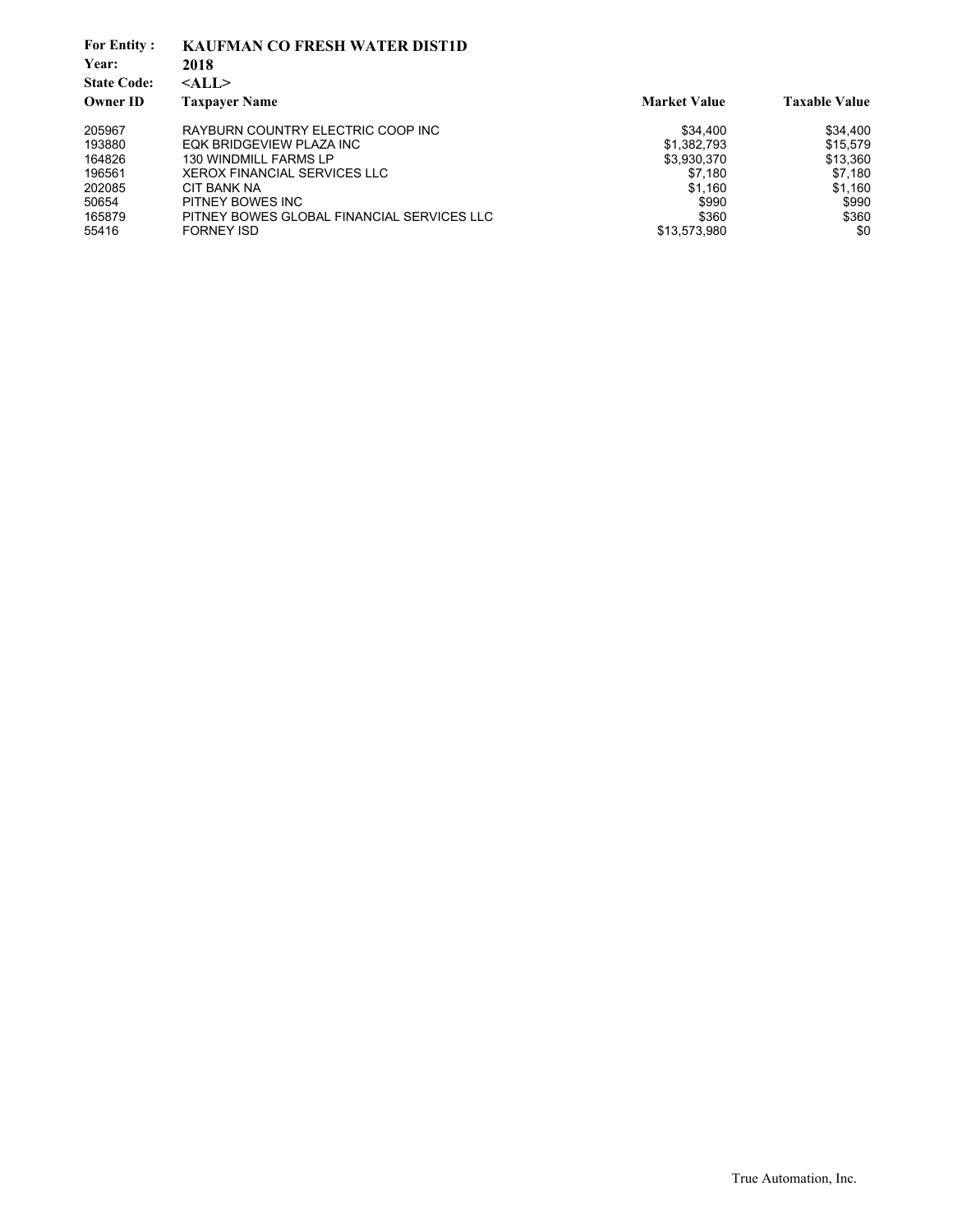| <b>For Entity:</b> | <b>KAUFMAN CO FRESH WATER DIST4A</b> |                     |                      |
|--------------------|--------------------------------------|---------------------|----------------------|
| Year:              | 2018                                 |                     |                      |
| <b>State Code:</b> | $<$ ALL $>$                          |                     |                      |
| <b>Owner ID</b>    | <b>Taxpayer Name</b>                 | <b>Market Value</b> | <b>Taxable Value</b> |
| 208157             | <b>JLM 786 KAUFMAN COUNTY LLC</b>    | \$4,451,030         | \$828,850            |
| 172623             | BEESON JOHN BRANDON                  | \$16.650            | \$230                |
| 188912             | <b>ADKISON HOLLY</b>                 | \$16,650            | \$230                |
| 172620             | SWANN STEPHEN J                      | \$16,650            | \$90                 |
| 172622             | <b>HUGGINS MICHAEL</b>               | \$16,650            | \$90                 |
| 172619             | <b>MEERS DEBRA</b>                   | \$16,650            | \$90                 |
| 61024              | <b>CRANDALL ISD</b>                  | \$43,750            | \$0                  |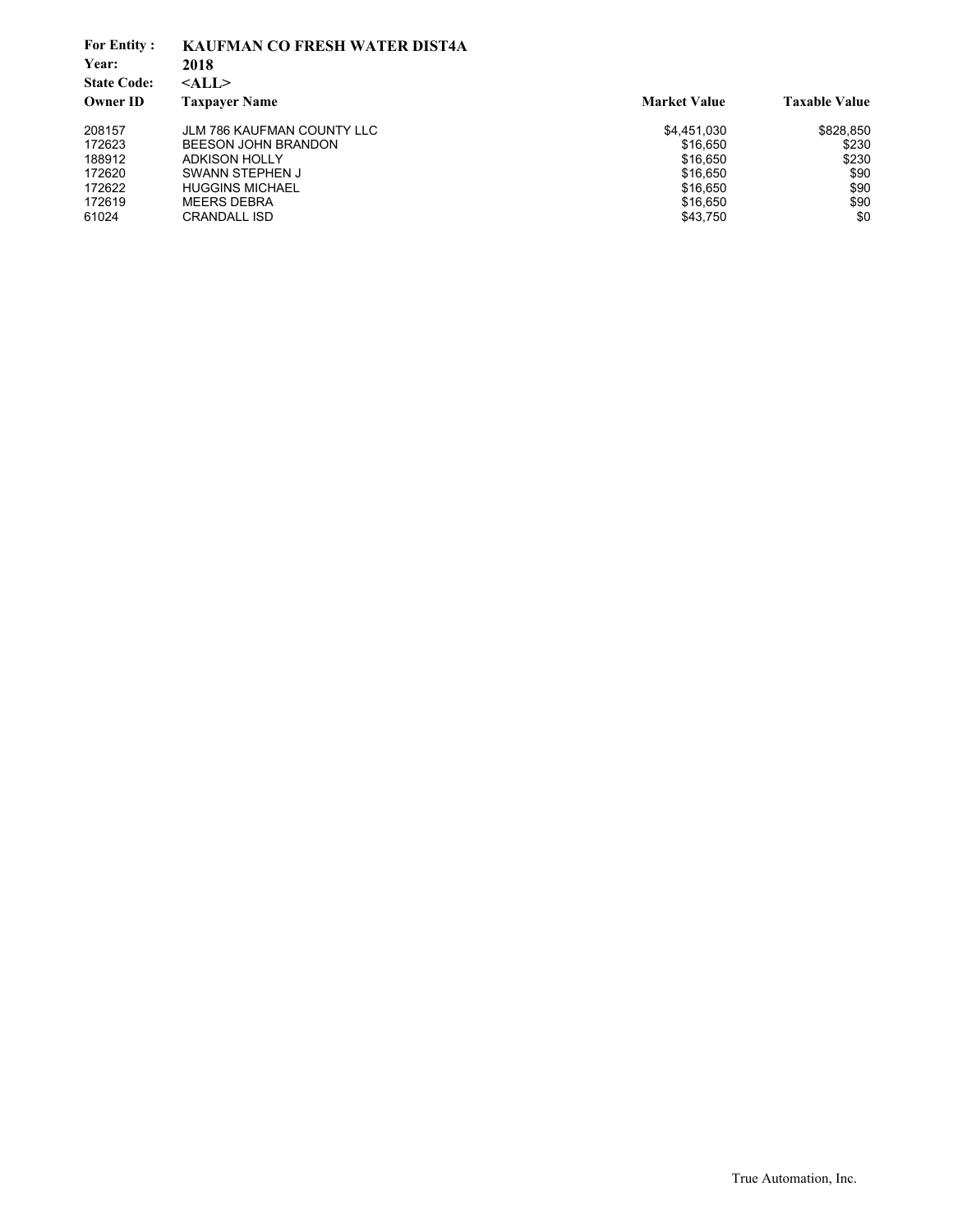| <b>For Entity:</b><br>Year:<br><b>State Code:</b> | <b>KAUFMAN CO FRESH WATER DIST4B</b><br>2018<br>$<$ ALL $>$ |                         |                      |
|---------------------------------------------------|-------------------------------------------------------------|-------------------------|----------------------|
| <b>Owner ID</b>                                   | <b>Taxpayer Name</b>                                        | <b>Market Value</b>     | <b>Taxable Value</b> |
| 215119<br>211934                                  | KINGSBOROUGH DEVELOPMENT LLC<br><b>BURKHARDT BLAKE ETAL</b> | \$3,840,000<br>\$14,000 | \$50,590<br>\$140    |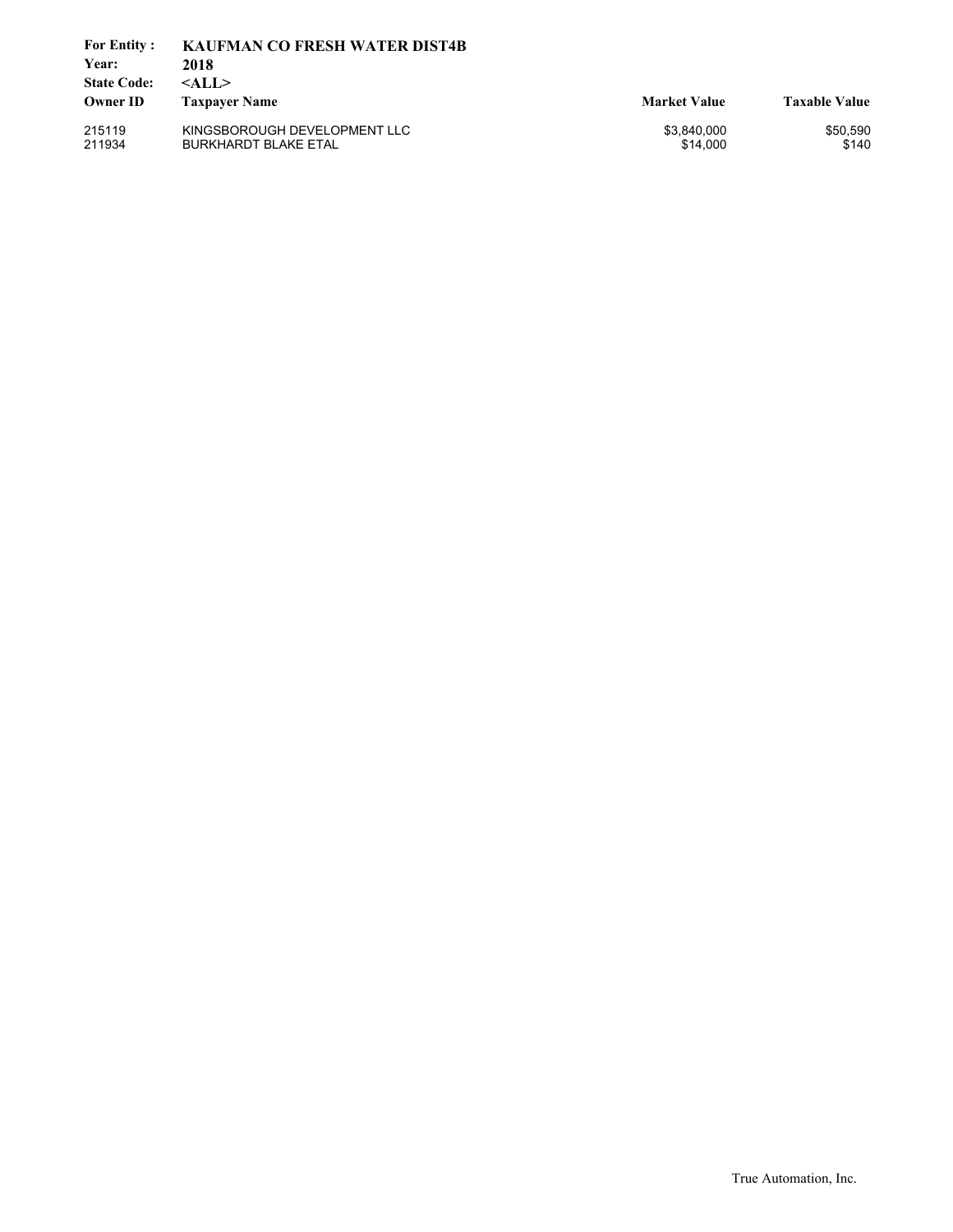| <b>For Entity:</b> | <b>KAUFMAN CO FWSD#6</b>                    |                     |                      |
|--------------------|---------------------------------------------|---------------------|----------------------|
| Year:              | 2018                                        |                     |                      |
| <b>State Code:</b> | $<$ ALL $>$                                 |                     |                      |
| <b>Owner ID</b>    | <b>Taxpayer Name</b>                        | <b>Market Value</b> | <b>Taxable Value</b> |
| 76680              | D R HORTON TEXAS LTD                        | \$5,325,090         | \$5,325,090          |
| 208591             | <b>SCHNEIDER HENRY JR</b>                   | \$279,580           | \$279,580            |
| 206418             | MOSTARAC MIRSAD & DZEVADA                   | \$253,360           | \$253,360            |
| 207631             | <b>PRICE STACY</b>                          | \$253,190           | \$253,190            |
| 207291             | <b>CABRERA VICTOR P &amp;</b>               | \$253,150           | \$253,150            |
| 211949             | OLVERA ABIGAIL &                            | \$251,490           | \$251,490            |
| 211193             | CONTRERAS RUBEN D JR & FLOR NAVARRETE       | \$250,890           | \$250,890            |
| 207934             | <b>FRAME BONNIE</b>                         | \$250,250           | \$250,250            |
| 212054             | <b>MOORE JENNIFER &amp; HERBERT</b>         | \$244,240           | \$244,240            |
| 208703             | KING RICHARD G & HEATHER L                  | \$241,450           | \$241,450            |
| 212981             | <b>FREEMAN LORETTA F</b>                    | \$241,070           | \$241,070            |
| 207509             | DOUGLAS CHAD E & JENNIFER L                 | \$235,850           | \$235,850            |
| 207229             | CARTER JAMES B & CECILIA A                  | \$235,670           | \$235,670            |
| 206595             | GALVAN ELISA J & JUAN J                     | \$233,790           | \$233,790            |
| 207649             | DAVIS CAMEREN & STARLETT                    | \$233,790           | \$233,790            |
| 206943             | SALLEE JENNIFER A & JOSHUA C                | \$233,490           | \$233,490            |
| 209825             | <b>MURIUKI ESTHER</b>                       | \$231,790           | \$231,790            |
| 207274             | WERNER BENJAMIN E & EMILY D                 | \$231,550           | \$231,550            |
| 209985             | <b>CRAIG LEE &amp; JASON A</b>              | \$231,520           | \$231,520            |
| 207384             | PENA COLT D &                               | \$231,450           | \$231,450            |
| 212994             | MEDRANO OSCAR L & ZOLA N DAYO               | \$228,890           | \$228,890            |
| 208592             | <b>COX RODRICK ET AL</b>                    | \$227,800           | \$227,800            |
| 210277             | KIARIE RACHEL W                             | \$227,500           | \$227,500            |
| 207668             | BURNETT JACOB T & ALEXIS M                  | \$227,490           | \$227,490            |
| 210295             | ALAM HASAN & FARHANA MIRZA                  | \$226,190           | \$226,190            |
| 207650             | <b>MOSIGISI KENNEDY O</b>                   | \$225,900           | \$225,900            |
| 209450             | PINEDA JOSEFINA S                           | \$222,830           | \$222,830            |
| 206637             | AINSWORTH CANDISS & LEA T                   | \$222,490           | \$222,490            |
| 211717             | AUSTIN PARRISH F SR & ROCIO                 | \$222,080           | \$222,080            |
| 209982             | PELLEGRIN REBIENOT DAVID F                  | \$221,420           | \$221,420            |
| 210877             | TORRES DIOSDADO R SR                        | \$221,080           | \$221,080            |
| 212051             | GARCIA KEVIN ANDREE V & DOLORES J MALDONADO | \$221,020           | \$221,020            |
| 208327             | BECERRA RICARDO A & MEGAN E                 | \$220,870           | \$220,870            |
| 210217             | <b>KAH JESSIE</b>                           | \$220,450           | \$220,450            |
| 206606             | TROTTER KATELYN B & GABRIEL S               | \$220,200           | \$220,200            |
| 206470             | <b>MAHFOUZ STEPHEN</b>                      | \$220,200           | \$220,200            |
| 207216             | ANTON JOSE & ROSA                           | \$219,860           | \$219,860            |
| 207836             | <b>BOULDEN ANNASTASHIAH &amp;</b>           | \$219,840           | \$219,840            |
| 206954             | <b>LEAL DIANA M</b>                         | \$219,600           | \$219,600            |
| 207368             | CASTILLO VERONICA                           | \$219,190           | \$219,190            |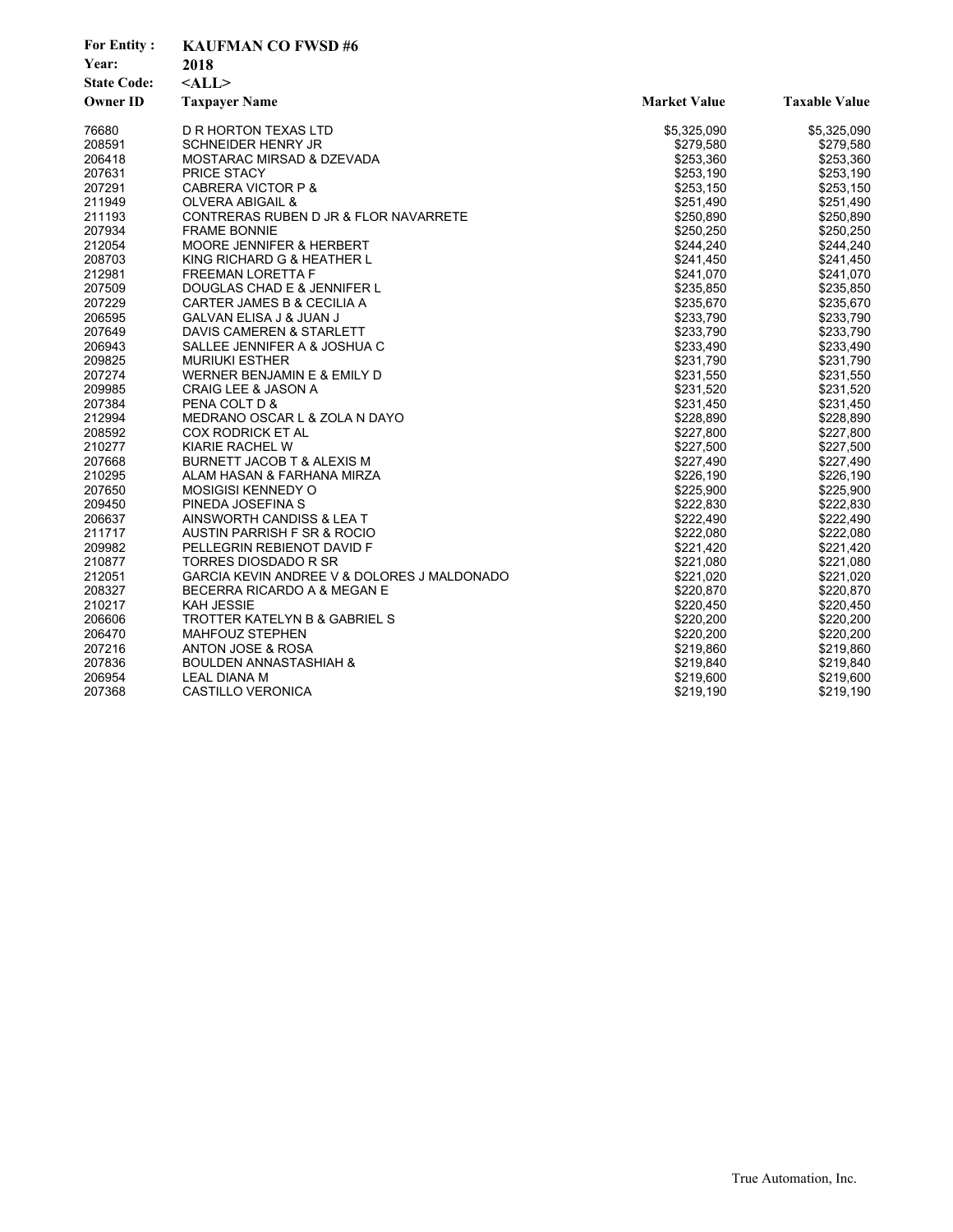| <b>For Entity:</b><br>Year:<br><b>State Code:</b><br><b>Owner ID</b> | <b>KAUFMAN COUNTY</b><br>2018<br>$<$ ALL $>$<br><b>Taxpayer Name</b> | <b>Market Value</b> | <b>Taxable Value</b> |
|----------------------------------------------------------------------|----------------------------------------------------------------------|---------------------|----------------------|
| 29105                                                                | LA FRONTERA HOLDINGS LLC                                             | \$682,380,580       | \$558,064,880        |
| 13699                                                                | ONCOR ELECTRIC DELIVERY COMPANY                                      | \$74,566,320        | \$73,464,390         |
| 50795                                                                | <b>GOODYEAR TIRE &amp; RUBBER CO</b>                                 | \$124,415,650       | \$71,776,386         |
| 26863                                                                | ATMOS ENERGY MID-TEX DIVISION                                        | \$66,942,120        | \$66,709,350         |
| 24594                                                                | WAL-MART STORES 01-265                                               | \$51,183,530        | \$51,054,606         |
| 28280                                                                | <b>SMURFIT KAPPA</b>                                                 | \$43,000,000        | \$35,564,822         |
| 212414                                                               | DFW GATEWAY OAKS APARTMENTS LLC ETAL                                 | \$33,000,000        | \$33,000,000         |
| 200333                                                               | ROSE ENGLEBROOK LP & ROSE MARLBOROUGH SQUARE APTS I L                | \$30,000,000        | \$30,000,000         |
| 30645                                                                | SOLAR TURBINES INC                                                   | \$29,583,700        | \$29,583,700         |
| 39391                                                                | WAL-MART REAL ESTATE BUSINESS TRUST                                  | \$29,402,089        | \$29,402,089         |
| 79905                                                                | AUTOZONE INC DEPARTMENT 8808                                         | \$34.918.770        | \$28,209,948         |
| 24542                                                                | <b>MADIX INC</b>                                                     | \$47,325,680        | \$26,595,288         |
| 49072                                                                | UNION PACIFIC RR CO                                                  | \$23,611,530        | \$23,611,530         |
| 23740                                                                | STEVE SILVER COMPANY                                                 | \$18,300,630        | \$18,300,630         |
| 181842                                                               | <b>SOUTH FORNEY LLC</b>                                              | \$25,754,250        | \$17,684,030         |
| 167467                                                               | SEAWAY CRUDE PIPELINE LP                                             | \$17,328,830        | \$17,328,830         |
| 206801                                                               | ITS EQUPMENT LEASING & MAINTENANCE LLC                               | \$16,308,320        | \$16,308,320         |
| 77490                                                                | TRINITY MATERIALS INC                                                | \$19,212,200        | \$15,122,020         |
| 191399                                                               | <b>BUC-EES LTD</b>                                                   | \$14,344,140        | \$14,344,140         |
| 184678                                                               | <b>KROGER TEXAS LP</b>                                               | \$14,192,140        | \$14,192,140         |
| 79835                                                                | WAL-MART STORES LP                                                   | \$14,069,190        | \$14,069,190         |
| 75507                                                                | CARLISLE CONSTRUCTION MATERIALS INC/HUNTER PANELS LLC                | \$15,491,890        | \$13,914,873         |
| 50837                                                                | <b>ABOX PAPERBOARD</b>                                               | \$13,849,610        | \$13,849,610         |
| 49054                                                                | TRINITY VALLEY ELECTRIC CO-OP                                        | \$14,453,640        | \$13,802,970         |
| 11274                                                                | <b>VENUS INITIATIVE LLC</b>                                          | \$13,079,420        | \$13,079,420         |
| 200209                                                               | SEALY SW FORNEY LLC                                                  | \$12,912,951        | \$12,912,951         |
| 208618                                                               | <b>TANGER TERRELL LLC</b>                                            | \$12,362,570        | \$12,362,570         |
| 179395                                                               | <b>FGT HOLDINGS LLC</b>                                              | \$12,128,310        | \$12,128,310         |
| 33900                                                                | NUCOR CORPORATION                                                    | \$16,675,500        | \$11,966,751         |
| 69301                                                                | <b>COPART EXCAVATION INC</b>                                         | \$10,329,540        | \$10,329,540         |
| 166203                                                               | HW HEARTLAND LP                                                      | \$32,789,670        | \$10,260,330         |
| 206735                                                               | DEVONSHIRE DALLAS ASLI VIII LLC                                      | \$17,584,560        | \$9,504,000          |
| 28344                                                                | <b>BROOKSHIRE GROCERY CO</b>                                         | \$9,360,160         | \$9,360,160          |
| 174228                                                               | ORANGE COUNTY CONTAINER GROUP LLC                                    | \$10,635,710        | \$9,106,450          |
| 50838                                                                | OLDCASTLE GLASS ENGINEERED PRODUCTS INC                              | \$18,315,230        | \$8,847,637          |
| 181059                                                               | <b>HELWIG TRUCKING</b>                                               | \$8,811,320         | \$8,811,320          |
| 80052                                                                | <b>VEKA INC</b>                                                      | \$9,706,960         | \$8,259,278          |
| 187230                                                               | <b>HAMLINS LLC</b>                                                   | \$7,611,430         | \$7,611,430          |
| 76680                                                                | D R HORTON TEXAS LTD                                                 | \$7,325,270         | \$7,325,270          |
| 178880                                                               | MEGATEL HOMES INC                                                    | \$7,089,540         | \$7,089,540          |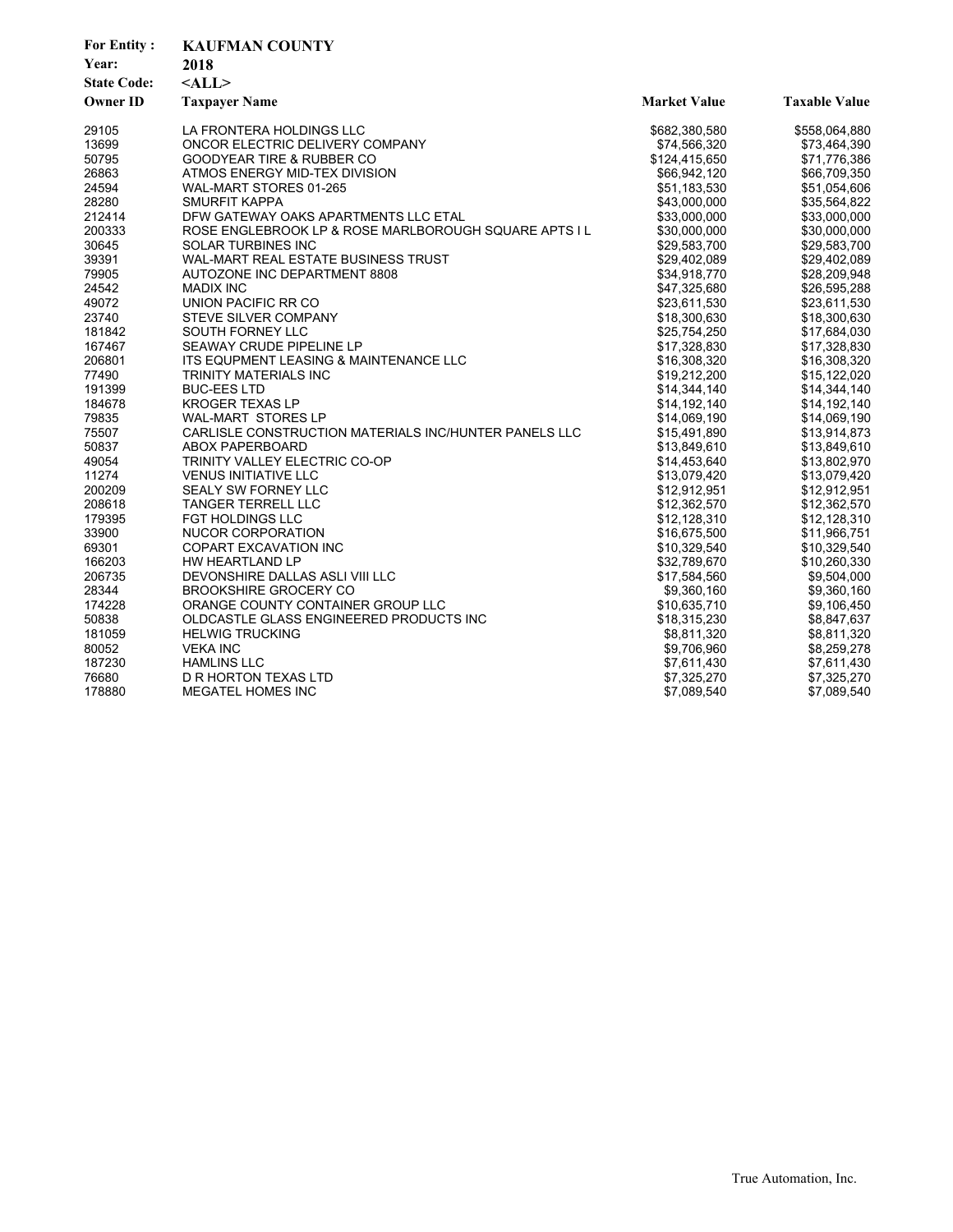| <b>For Entity:</b> | <b>KAUFMAN COUNTY MUD #11</b>              |                     |                      |
|--------------------|--------------------------------------------|---------------------|----------------------|
| Year:              | 2018                                       |                     |                      |
| <b>State Code:</b> | $<$ ALL $>$                                |                     |                      |
| <b>Owner ID</b>    | <b>Taxpayer Name</b>                       | <b>Market Value</b> | <b>Taxable Value</b> |
| 166203             | HW HEARTLAND LP                            | \$2,128,240         | \$2,128,240          |
| 193964             | AMH 2014-2 BORROWER LLC                    | \$1,433,470         | \$1,433,470          |
| 194360             | ARP 2014-1 BORROWER LLC                    | \$1,392,544         | \$1,392,544          |
| 199126             | AMH 2015-2 BORROWER LLC                    | \$1,053,260         | \$1,053,260          |
| 195968             | <b>ERMINA REAL ESTATE LLC</b>              | \$997,130           | \$997,130            |
| 162871             | XU XUEQIAO & ZHANG PUPING                  | \$845,840           | \$845,840            |
| 191662             | AMERICAN HOMES 4 RENT PROPERTIES EIGHT LLC | \$814,220           | \$814,220            |
| 195209             | AMH 2014-3 BORROWER LLC                    | \$724,280           | \$724,280            |
| 196172             | AMH 2015-1 BORROWER LLC                    | \$690,580           | \$690,580            |
| 212409             | OPENDOOR PROPERTY D LLC                    | \$616,550           | \$616,550            |
| 192277             | <b>JACOBY HOMES LLC</b>                    | \$546,180           | \$546,180            |
| 188099             | AMERICAN HOMES 4 RENT PROPERTIES TWO LLC   | \$532,600           | \$532,600            |
| 214745             | <b>ASTIR GROUP LLC</b>                     | \$519,500           | \$519,500            |
| 199943             | PROGRESS RESIDENTIAL 2015-3 BORROWER LLC   | \$513,090           | \$513,090            |
| 10829              | RATHBURN LAND & DEVELOPMENT INC            | \$499,490           | \$499,490            |
| 19590              | LENNAR HOMES OF TEXAS                      | \$486,780           | \$486,780            |
| 207458             | ROOKER RONGJUAN X & JEFFREY F              | \$411,500           | \$411,500            |
| 173022             | SSRK INVESMENTS L L C                      | \$398,900           | \$398,900            |
| 209866             | MILLS BRIAN M & LORIELYN A                 | \$370,930           | \$370,930            |
| 190098             | WGH TEXAS LLC                              | \$366,880           | \$366,880            |
| 208833             | <b>HUNT CHRISTOPHER</b>                    | \$363,120           | \$363,120            |
| 208603             | PROGRESS RESIDENTIAL BORROWER 1 LLC        | \$363,060           | \$363,060            |
| 202434             | JI JIAN                                    | \$362,000           | \$362,000            |
| 203062             | <b>RONIT PROPERTIES LLC</b>                | \$358,120           | \$358,120            |
| 206913             | <b>GOYAL SANJAY K</b>                      | \$351,020           | \$351,020            |
| 187594             | <b>JACOBY MARK</b>                         | \$345,570           | \$345,570            |
| 209943             | <b>HUNTER COTIDA C &amp;</b>               | \$335,030           | \$335,030            |
| 209942             | <b>JORKEY PATIENT &amp;</b>                | \$324,000           | \$324,000            |
| 184974             | CAMPOS CARY C & DEBBIE L                   | \$321,100           | \$321,100            |
| 200741             | <b>YOU WEN</b>                             | \$317,400           | \$317,400            |
| 185330             | <b>COLUNGA JAMES P</b>                     | \$317,324           | \$317,324            |
| 214747             | <b>MARTINEZ RAMON</b>                      | \$291,440           | \$291,440            |
| 210719             | <b>PAGE VIVIENNE C</b>                     | \$286,740           | \$286,740            |
| 209657             | DELASANCHA MARCO & ANDREA LIRA             | \$286,730           | \$286,730            |
| 209656             | SWANSON FREDERICK & KELLIE M               | \$285,890           | \$285,890            |
| 207406             | <b>HORNE KIMBERLY &amp; CARLTON</b>        | \$285,200           | \$285,200            |
| 213688             | EKWELUM ANNY A &                           | \$281,190           | \$281,190            |
| 201335             | DOUGLAS CONSTANCE & JERMAINE               | \$278,020           | \$278,020            |
| 193762             | <b>HMH LIFESTYLES LP</b>                   | \$277,590           | \$277,590            |
| 178427             | YAKAM BLAISE M & KAMDOUM SANDRINE          | \$268,730           | \$268,730            |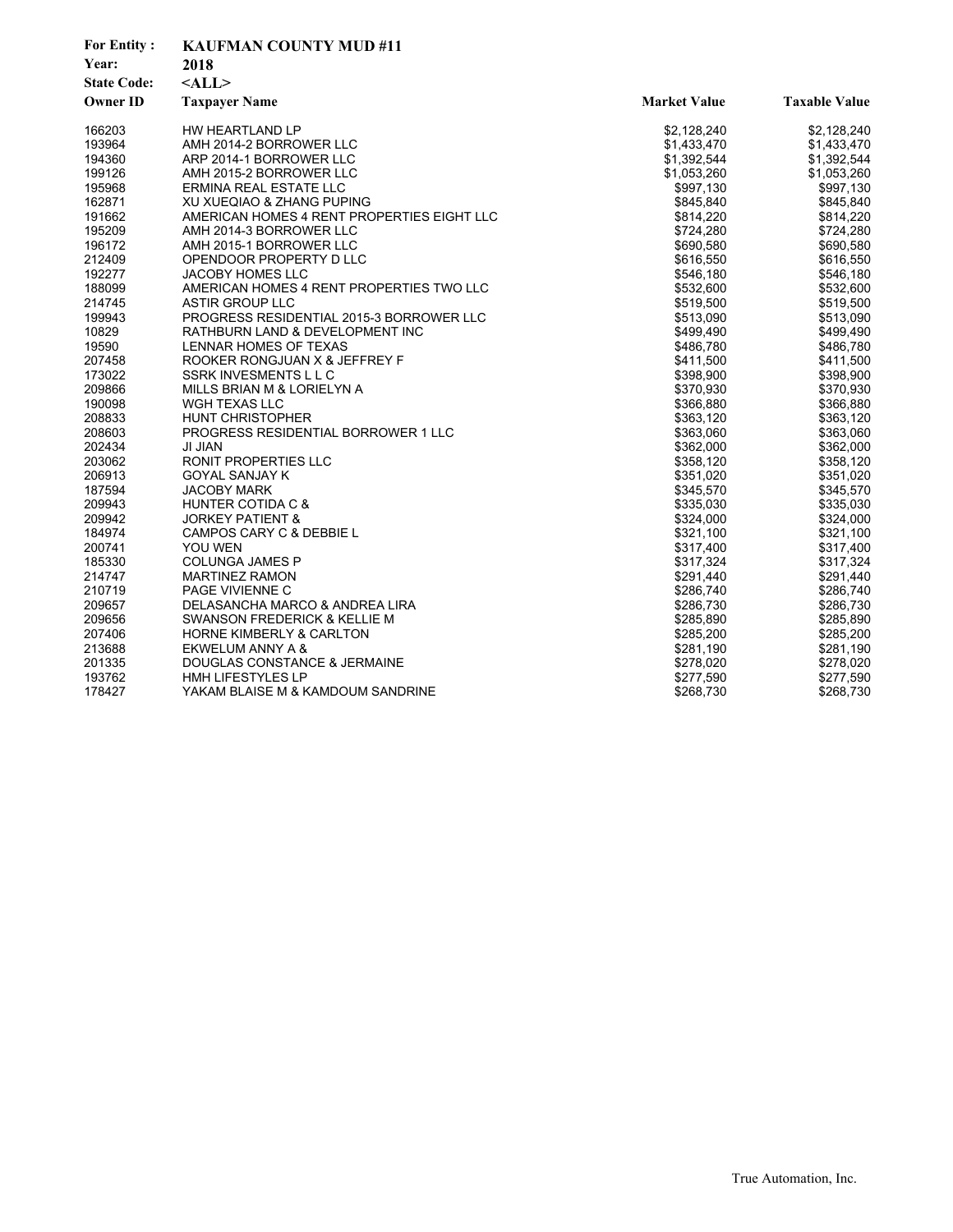| <b>For Entity:</b> | <b>KAUFMAN COUNTY MUD #14</b>                 |                     |                      |  |
|--------------------|-----------------------------------------------|---------------------|----------------------|--|
| Year:              | 2018                                          |                     |                      |  |
| <b>State Code:</b> | $<$ ALL $>$                                   |                     |                      |  |
| <b>Owner ID</b>    | <b>Taxpayer Name</b>                          | <b>Market Value</b> | <b>Taxable Value</b> |  |
| 166203             | HW HEARTLAND LP                               | \$9,467,530         | \$9,467,530          |  |
| 200030             | LENNAR HOMES OF TEXAS LAND & CONSTRUCTION LTD | \$2,374,390         | \$2,374,390          |  |
| 212631             | <b>IMPRESSION HOMES LLC</b>                   | \$1,537,460         | \$1,537,460          |  |
| 209543             | UST HEARTLAND LP                              | \$1,377,550         | \$1,377,550          |  |
| 193261             | <b>BLOOMFIELD HOMES LP</b>                    | \$1,330,000         | \$1,330,000          |  |
| 193762             | <b>HMH LIFESTYLES LP</b>                      | \$1,180,390         | \$1,180,390          |  |
| 199990             | HIGHLAND HOMES DALLAS LLC                     | \$1,050,000         | \$1,050,000          |  |
| 196172             | AMH 2015-1 BORROWER LLC                       | \$1,028,090         | \$1,028,090          |  |
| 199943             | PROGRESS RESIDENTIAL 2015-3 BORROWER LLC      | \$641,230           | \$641,230            |  |
| 191662             | AMERICAN HOMES 4 RENT PROPERTIES EIGHT LLC    | \$636,720           | \$636,720            |  |
| 209810             | <b>WANG ELIZABETH H</b>                       | \$636,478           | \$636,478            |  |
| 193964             | AMH 2014-2 BORROWER LLC                       | \$491,150           | \$491,150            |  |
| 203791             | PROGRESS RESIDENTIAL 2016 1 BORROWER LLC      | \$473,320           | \$473,320            |  |
| 212295             | SHERMAN BRADFORD E & HOLLI M                  | \$356,380           | \$356,380            |  |
| 211393             | <b>DIXON TARA</b>                             | \$356,380           | \$356,380            |  |
| 212441             | MURRAY MONICA & LOGAN BAILEY                  | \$354,570           | \$354,570            |  |
| 207547             | HAYNES ROBERT L JR & ETAL                     | \$340,210           | \$340,210            |  |
| 207695             | <b>BRIDGES ANTHONY</b>                        | \$321,160           | \$321,160            |  |
| 211890             | HARRELL PATRICIA & SAMUEL OKORONKWO           | \$320,090           | \$320,090            |  |
| 209257             | <b>PAGE DERRICK &amp; CRYSTAL</b>             | \$318,610           | \$318,610            |  |
| 214745             | <b>ASTIR GROUP LLC</b>                        | \$317,090           | \$317,090            |  |
| 188107             | MEAD MICHAEL J & CAROLYN S                    | \$316,760           | \$316,760            |  |
| 195968             | ERMINA REAL ESTATE LLC                        | \$315,540           | \$315,540            |  |
| 208783             | THOME AMY & BRAD                              | \$310,350           | \$310,350            |  |
| 211461             | SMITH BRIAN & SWANEL                          | \$307,980           | \$307,980            |  |
| 210211             | <b>HOLBROOK SHAWN M</b>                       | \$306,260           | \$306,260            |  |
| 208781             | DUX TAMMY S &                                 | \$303,870           | \$303,870            |  |
| 208661             | <b>UGURU GRACE &amp;</b>                      | \$303,420           | \$303,420            |  |
| 206135             | LAWSON PATRICK & VANESSA                      | \$301,440           | \$301,440            |  |
| 210800             | <b>PRATT JASON &amp; OLIVIA</b>               | \$300,000           | \$300,000            |  |
| 207761             | <b>SINGH CHRISTOPHER</b>                      | \$297,440           | \$297,440            |  |
| 209244             | JONES RONALD JR & STARLA                      | \$296,930           | \$296,930            |  |
| 197765             | SMITH STANLEY JAMES & CAROLINA                | \$296,790           | \$296,790            |  |
| 208649             | <b>BUTLER LORI H</b>                          | \$296,000           | \$296,000            |  |
| 208761             | JOHNSON RODNEY D & KESHEA W                   | \$294,260           | \$294,260            |  |
| 208758             | FULLER SUZANNE & NATHANIEL JR                 | \$293,070           | \$293,070            |  |
| 209072             | <b>SCHINDELHEIM MAHDI</b>                     | \$292,800           | \$292,800            |  |
| 211825             | JAMES DIANA N                                 | \$292,675           | \$292,675            |  |
| 207758             | <b>BUENVIAJE RUBILYN L</b>                    | \$292,390           | \$292,390            |  |
| 205542             | PADILLA MARTIN & AMBER                        | \$292,140           | \$292,140            |  |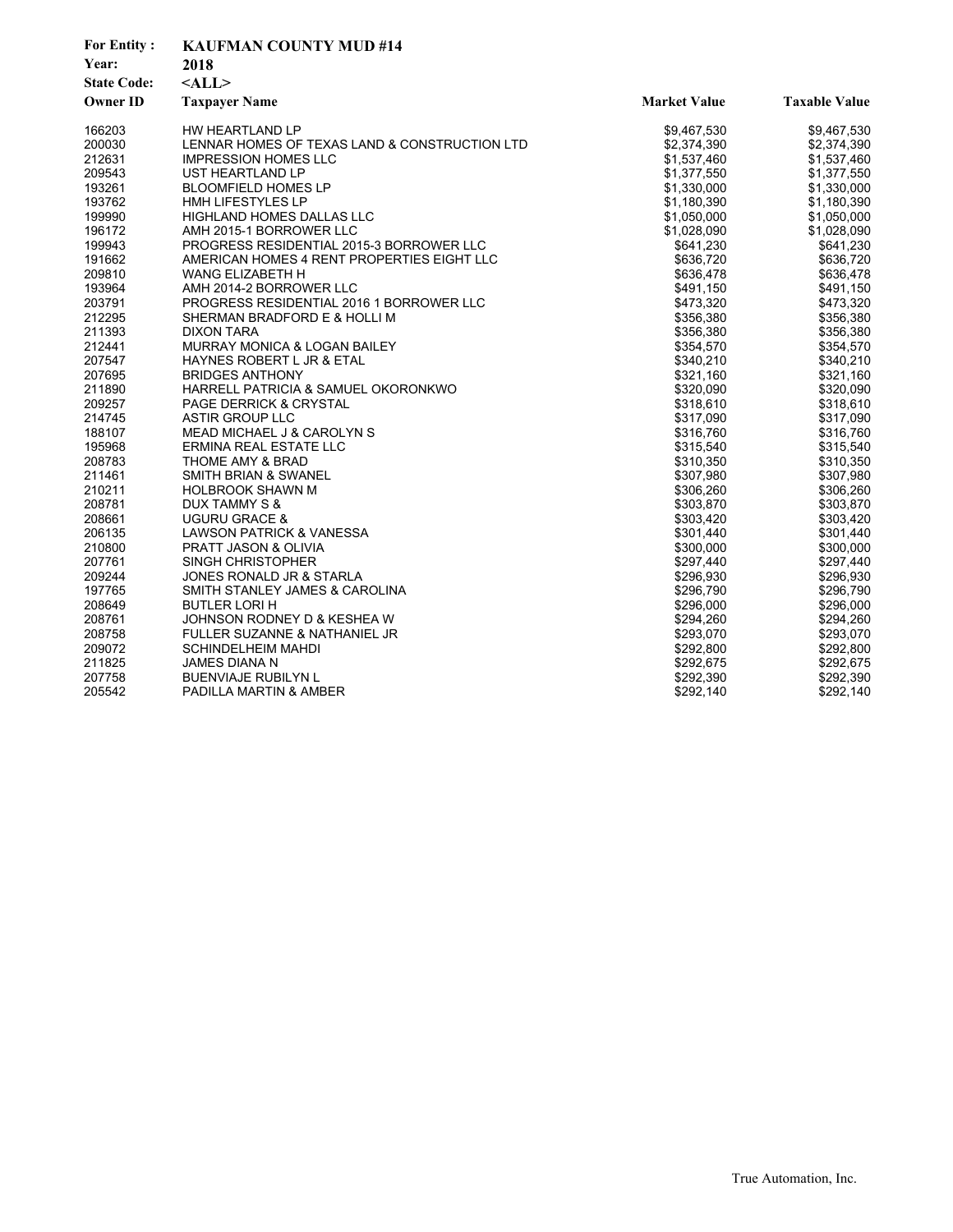| <b>For Entity:</b> | <b>KAUFMAN COUNTY MUD #4</b>                |                     |                      |
|--------------------|---------------------------------------------|---------------------|----------------------|
| Year:              | 2018                                        |                     |                      |
| <b>State Code:</b> | $<$ ALL $>$                                 |                     |                      |
| <b>Owner ID</b>    | <b>Taxpayer Name</b>                        | <b>Market Value</b> | <b>Taxable Value</b> |
| 203780             | PULTE HOMES OF TEXAS LP                     | \$3,595,080         | \$3,505,080          |
| 82377              | <b>BEAZER HOMES TEXAS LP</b>                | \$3,421,000         | \$3,421,000          |
| 206735             | DEVONSHIRE DALLAS ASLI VIII LLC             | \$3,064,910         | \$2,884,910          |
| 168100             | EVANS 114 LAND INVESTMENTS PARTNERS LP      | \$1,592,000         | \$1,592,000          |
| 208433             | LARA JOSEPH M                               | \$284,640           | \$284,640            |
| 213476             | AJIBOYE DANIEL                              | \$271,380           | \$271,380            |
| 207526             | MHOON CHRISTOPHER S & SARA H                | \$270,300           | \$270,300            |
| 209062             | TAPIA MARCO A                               | \$270,000           | \$270,000            |
| 208586             | HARRIS JASON & KAITLIN                      | \$269,560           | \$269,560            |
| 210152             | <b>WILLIAMS TRAVIS E &amp; TAMICKA S</b>    | \$269,310           | \$269,310            |
| 210297             | <b>BUSARI ADEWALE M</b>                     | \$269,310           | \$269,310            |
| 207864             | <b>WALKER TANIKA</b>                        | \$268,770           | \$268,770            |
| 210002             | <b>LINDSAY BRANDON R</b>                    | \$268,030           | \$268,030            |
| 210961             | SIMS MILDRED J                              | \$266,310           | \$266,310            |
| 210046             | NAJERA ALBERT JR & VICTORIA M               | \$265,950           | \$265,950            |
| 207459             | WELCH AMOS JR & CHASTITY                    | \$265,130           | \$265,130            |
| 208681             | <b>BUSTILLOS AURORA &amp; POLICARPIO</b>    | \$264,240           | \$264,240            |
| 207185             | <b>GBADAMOSI GRACE T</b>                    | \$264,040           | \$264,040            |
| 210893             | WHITAKER RODRICK F SR & KRYSTAL C SMALLWOOD | \$261,810           | \$261,810            |
| 209853             | OGWUEGBA CHIKODI J & MITCHELL UCHE          | \$261,310           | \$261,310            |
| 210103             | <b>MELO RICHARD</b>                         | \$261,110           | \$261,110            |
| 207969             | COX KENNY L & CICELY                        | \$258,260           | \$258,260            |
| 208818             | MORGAN JESSIE D III & GAYLA D               | \$257,390           | \$257,390            |
| 208629             | <b>TAJER STEVEN</b>                         | \$264,290           | \$256,790            |
| 209101             | <b>OWEN JENIFER M &amp;</b>                 | \$256,280           | \$256,280            |
| 207641             | TORREZ ASHLEY & DANNY R                     | \$254,220           | \$254,220            |
| 209773             | LANGOLF GREGORY A & GAYLE E FROEHLICH       | \$253,950           | \$253,950            |
| 207454             | GILES GREGORY L                             | \$253,950           | \$253,950            |
| 209301             | HANEY RONALD C & TAYLOR E                   | \$239,770           | \$239,770            |
| 210586             | CREER LENNON N III                          | \$237,200           | \$237,200            |
| 211366             | RODRIGUEZ ROBBERT J                         | \$231,150           | \$231,150            |
| 207693             | WANG BO & SONIA Z                           | \$222,900           | \$222,900            |
| 212038             | <b>GOMEZ CESAR</b>                          | \$221,790           | \$221,790            |
| 208125             | SIMONEAUX ENJALAE U                         | \$219,080           | \$219,080            |
| 207438             | THORNTON DANIEL C & KYMBERLY A              | \$218,890           | \$218,890            |
| 211619             | FINE GERALD & MARY                          | \$218,720           | \$218,720            |
| 211820             | <b>VILLAFANA TOMAS &amp; BELLA</b>          | \$218,720           | \$218,720            |
| 213039             | VLASEK MADELYN & SHERRY L SHELLITO          | \$218,480           | \$218,480            |
| 211336             | <b>TURNER CALEB &amp; TAMERA</b>            | \$230,290           | \$218,290            |
| 210467             | BESRAT YORDANOS & HABTEGEBRIEL TESFAMARIAM  | \$218,190           | \$218,190            |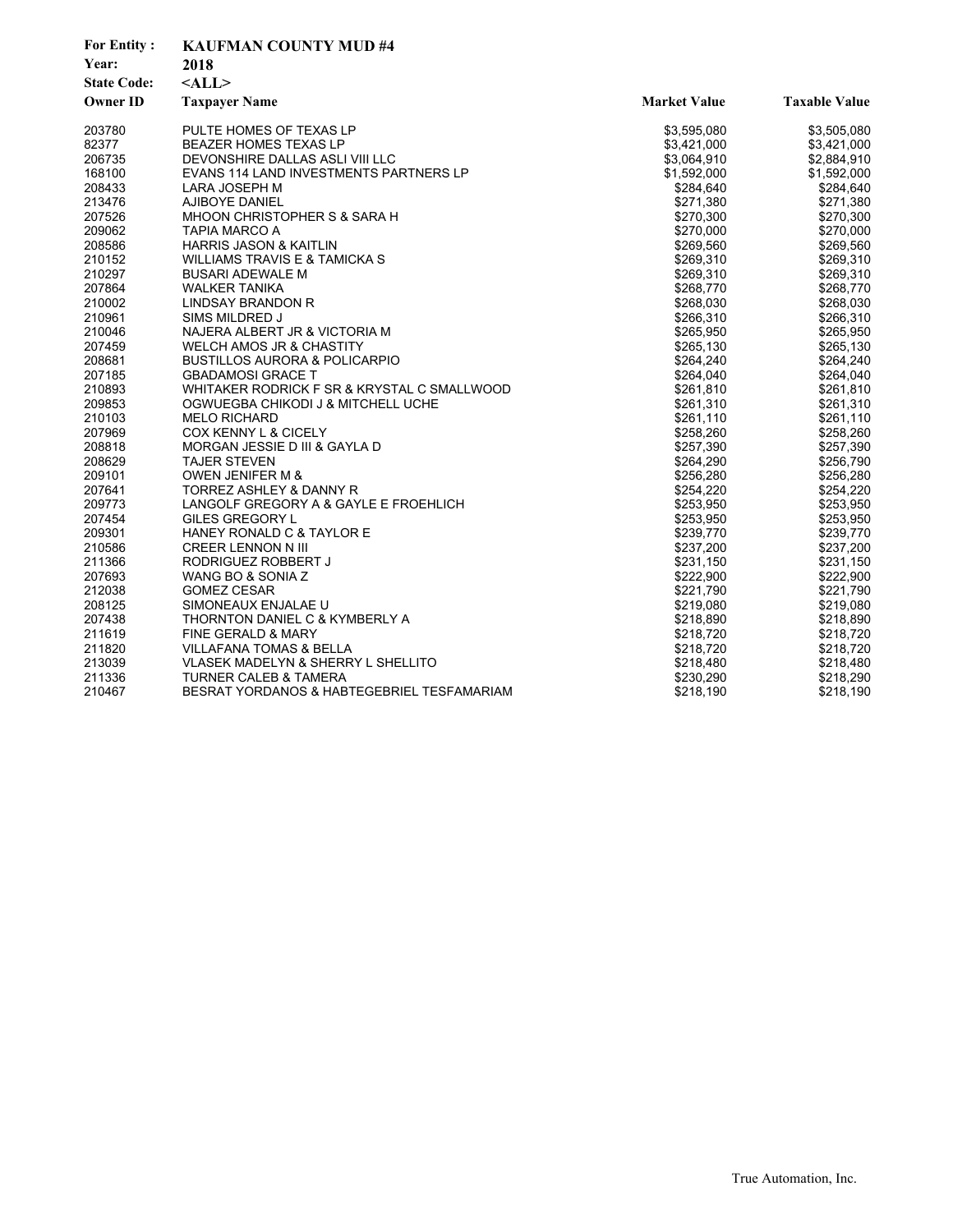| <b>For Entity:</b> | <b>KAUFMAN COUNTY MUD#5</b>                 |                     |                      |  |
|--------------------|---------------------------------------------|---------------------|----------------------|--|
| Year:              | 2018                                        |                     |                      |  |
| <b>State Code:</b> | $<$ ALL>                                    |                     |                      |  |
| <b>Owner ID</b>    | <b>Taxpayer Name</b>                        | <b>Market Value</b> | <b>Taxable Value</b> |  |
| 185740             | <b>CTMGT LAND HOLDINGS LP</b>               | \$7,132,360         | \$7,132,360          |  |
| 200131             | <b>CLEMENTS RANCH LLC</b>                   | \$4,309,560         | \$4,309,560          |  |
| 161451             | LENNAR HOMES OF TEXAS LAND & CONSTRUCTION   | \$1,030,270         | \$1,030,270          |  |
| 211427             | CLEMENTS RANCH HOMEOWNERS ASSOC INC         | \$912,840           | \$912,840            |  |
| 214142             | MM CLEMENTS 10 LLC                          | \$629,900           | \$629,900            |  |
| 201743             | <b>GEHAN HOMES LTD</b>                      | \$593,610           | \$593,610            |  |
| 76680              | D R HORTON TEXAS LTD                        | \$533,900           | \$533,900            |  |
| 193653             | DR HORTON TEXAS LTD                         | \$468,940           | \$468,940            |  |
| 209823             | HAWKINS JARRID W & REBEKAH M                | \$288,370           | \$288,370            |  |
| 208801             | HARRELL DANIEL H & MONICA L                 | \$284,910           | \$284,910            |  |
| 211286             | ORTH RYAN C & MICHELLE Y                    | \$281,780           | \$281,780            |  |
| 204887             | CADG TR SOUTH LLC                           | \$279,250           | \$279,250            |  |
| 210790             | BENSON SHIRLY & BENSON T PAUL               | \$277,520           | \$277,520            |  |
| 213282             | ARAYA YOSIEF G                              | \$274,400           | \$274,400            |  |
| 212900             | <b>GIDY HAGOS</b>                           | \$274,300           | \$274,300            |  |
| 209967             | <b>KRATZMEYER SHANNON &amp; LINDSEY</b>     | \$273,790           | \$273,790            |  |
| 212452             | <b>GEBREMARIAM MATIWOS &amp; AKBEVET</b>    | \$273,530           | \$273,530            |  |
| 210072             | JONES STEVEN A & MARYANN SUHL               | \$269,630           | \$269,630            |  |
| 213055             | <b>NEWTON KYLE &amp; CEANN</b>              | \$263,850           | \$263,850            |  |
| 211960             | <b>JONES KELLY L</b>                        | \$263,730           | \$263,730            |  |
| 210453             | <b>GARCIA ANGEL &amp; MEHIVI</b>            | \$261,420           | \$261,420            |  |
| 212475             | <b>WHITE ERIS</b>                           | \$261,030           | \$261,030            |  |
| 209670             | BIRTZ ALFRED & JENNIFER L                   | \$260,870           | \$260,870            |  |
| 213980             | WELDEGABIR JANI T & NIYAT HABTEMARYAM       | \$260,810           | \$260,810            |  |
| 213187             | VELAZQUEZ JUAN RAMON H SR & ANGELICA M DIAZ | \$259,820           | \$259,820            |  |
| 213079             | YOUNG KENNETH E & JENNIFER A                | \$259,580           | \$259,580            |  |
| 210274             | WATSON COLTON &                             | \$258,910           | \$258,910            |  |
| 212444             | CHAPPELL LATANYA                            | \$256,650           | \$256,650            |  |
| 210869             | FIGUEROA JOSE J & NICOLE A CARDONA          | \$255,970           | \$255,970            |  |
| 209994             | HAMPTON ROBERT J & LISA E                   | \$254,290           | \$254,290            |  |
| 209872             | TRAN VY D ET AL                             | \$253,840           | \$253,840            |  |
| 210057             | <b>BAROODY STEVEN J</b>                     | \$252,770           | \$252,770            |  |
| 213340             | <b>HAGOS FISEHA</b>                         | \$250,870           | \$250,870            |  |
| 209796             | <b>BROWN MICHAEL C</b>                      | \$249,820           | \$249,820            |  |
| 210701             | ROYLE SABRINA &                             | \$245,600           | \$245,600            |  |
| 211322             | BOYLE KIRSTEN M & AARON D                   | \$240,450           | \$240,450            |  |
| 209462             | KITCHENS JOHN & ROBBIE L                    | \$240,080           | \$240,080            |  |
| 211939             | JOHNSON LOWELL S & SUE LYNN                 | \$238,620           | \$238,620            |  |
| 210920             | HORNER TRENTON W & JENIFER H                | \$238,470           | \$238,470            |  |
| 209819             | LOPEZ SHAWNA M & IVAN                       | \$238,320           | \$238,320            |  |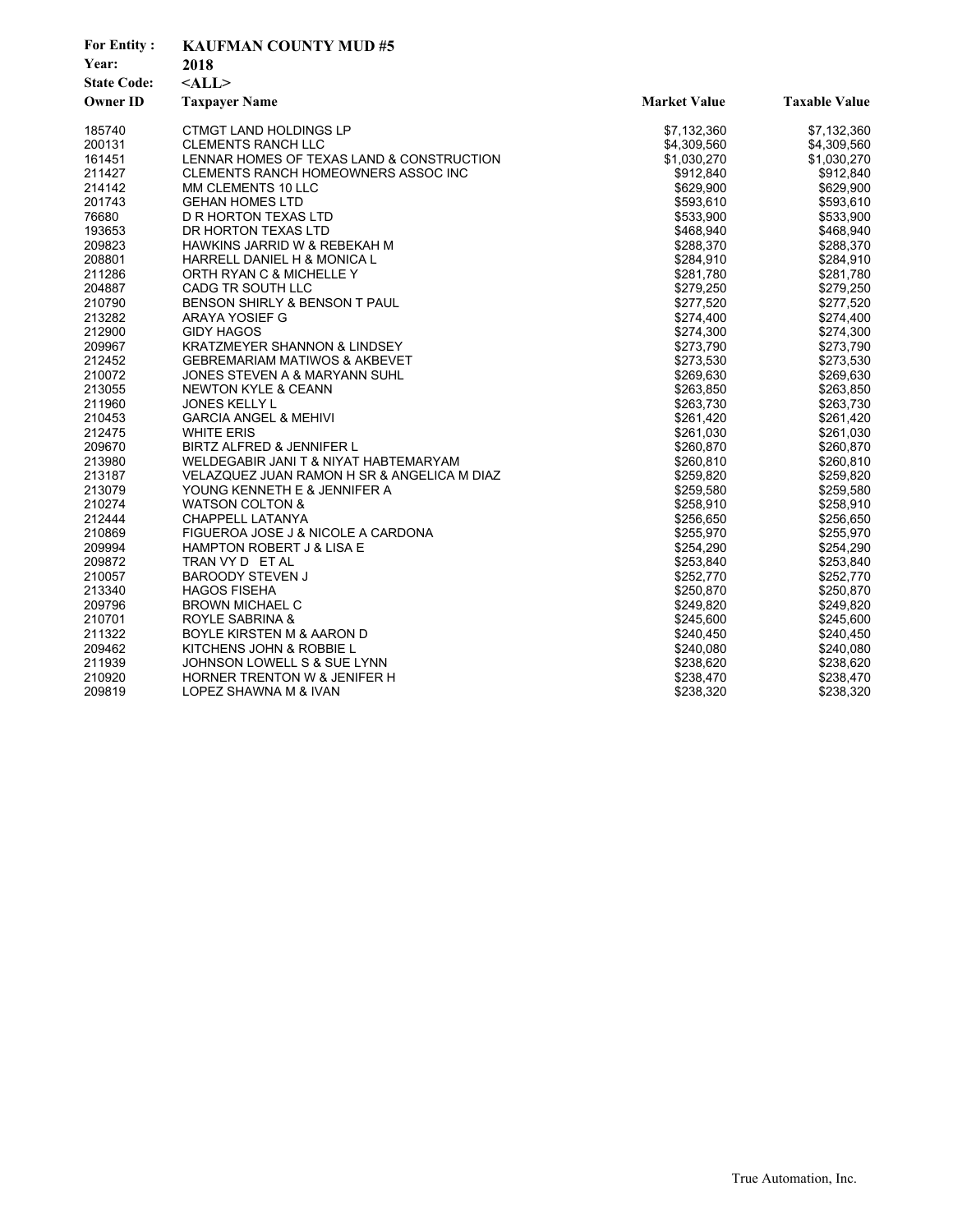| <b>For Entity:</b> | <b>KAUFMAN COUNTY MUD#6</b>               |                     |                      |  |
|--------------------|-------------------------------------------|---------------------|----------------------|--|
| Year:              | 2018                                      |                     |                      |  |
| <b>State Code:</b> | $<$ ALL $>$                               |                     |                      |  |
| <b>Owner ID</b>    | <b>Taxpayer Name</b>                      | <b>Market Value</b> | <b>Taxable Value</b> |  |
| 172509             | D R HORTON TEXAS LTD                      | \$2,075,420         | \$2,075,420          |  |
| 172820             | CTMGT TRAVIS RANCH LLC                    | \$1,943,130         | \$1,943,130          |  |
| 194360             | ARP 2014-1 BORROWER LLC                   | \$1,223,560         | \$1,223,560          |  |
| 193653             | DR HORTON TEXAS LTD                       | \$1,180,670         | \$1,180,670          |  |
| 211495             | PULTE HOMES OF TEXAS LP                   | \$1,017,440         | \$1,017,440          |  |
| 76680              | D R HORTON TEXAS LTD                      | \$640.000           | \$640,000            |  |
| 178241             | FUHLER JOZEF JOHAN & MAGGIE               | \$547,180           | \$547,180            |  |
| 165857             | THOMAS VIJI V & SHIRLEY C                 | \$478,700           | \$478,700            |  |
| 201218             | HPA TEXAS SUB 2016-1 LLC                  | \$403,000           | \$403,000            |  |
| 212409             | OPENDOOR PROPERTY D LLC                   | \$426,580           | \$389,090            |  |
| 204887             | CADG TR SOUTH LLC                         | \$356,300           | \$356,300            |  |
| 206816             | TRAVIS RANCH MARINA LLC                   | \$350,010           | \$350,010            |  |
| 206449             | HEDGES WILLIAM B & KATHLEEN J TR          | \$321,280           | \$321,280            |  |
| 206619             | <b>1ST BABY J LLC</b>                     | \$316,640           | \$316,640            |  |
| 206103             | RATEREE BARBARA                           | \$316,250           | \$315,018            |  |
| 198189             | PAREDES JUAN                              | \$313,190           | \$313,190            |  |
| 180720             | PETERSON EDWARD A                         | \$311,510           | \$311,510            |  |
| 212527             | <b>IGBOANUGO PROMISE N &amp; SHEDRACK</b> | \$311,150           | \$311,150            |  |
| 170878             | ALSTON ANTHONY P & LORETTA B              | \$309,380           | \$309,380            |  |
| 199623             | PAGE CASEY A                              | \$305,640           | \$305,640            |  |
| 175885             | <b>UNKNOWN OWNER</b>                      | \$304,560           | \$304,560            |  |
| 201223             | ARMSTRONG OSCAR                           | \$303,560           | \$303,560            |  |
| 173394             | JACKSON JONATHAN P & CARA A               | \$321,500           | \$298,870            |  |
| 171789             | RIOS LUIS A & CAROLYN L                   | \$295,800           | \$295,800            |  |
| 83024              | LATHAM JERRY D & BARBARA A                | \$324,440           | \$292,820            |  |
| 205569             | <b>ZAPATA NEREYDA</b>                     | \$292,580           | \$292,580            |  |
| 203615             | STUTEVOSS TABITHA & KYLE                  | \$291,040           | \$291,040            |  |
| 213741             | <b>MFANYU PATRESIA</b>                    | \$290,510           | \$290,510            |  |
| 214622             | <b>CONING CHAD R</b>                      | \$288,720           | \$288,720            |  |
| 202278             | <b>NGUYEN DUNG &amp; LAM NGUYEN</b>       | \$288,220           | \$288,220            |  |
| 197722             | <b>CABRERA DAMARIS &amp; ERICK</b>        | \$286,630           | \$286,630            |  |
| 201644             | TOMLINSON ROGER S                         | \$286,210           | \$286,210            |  |
| 172699             | <b>HERRON STEVEN W &amp; MARIA A</b>      | \$305,810           | \$285,434            |  |
| 186366             | SIMON SHETERIARA N & NATHAN               | \$283,470           | \$282,722            |  |
| 206713             | RESENDEZ ERNESTO                          | \$297,690           | \$279,124            |  |
| 194399             | JAMES MORRIS CLINT J & ERIN T             | \$298,770           | \$277,274            |  |
| 208235             | ABERA TESFAYOHANNES                       | \$277,150           | \$277,150            |  |
| 183778             | AZAB MOHAMMAD A                           | \$276,710           | \$276,710            |  |
| 182692             | JOHNSON MICHAEL S & CHELSEA L             | \$298,710           | \$276,422            |  |
| 183781             | BRICE KAHL A & LISA M                     | \$296,960           | \$275,637            |  |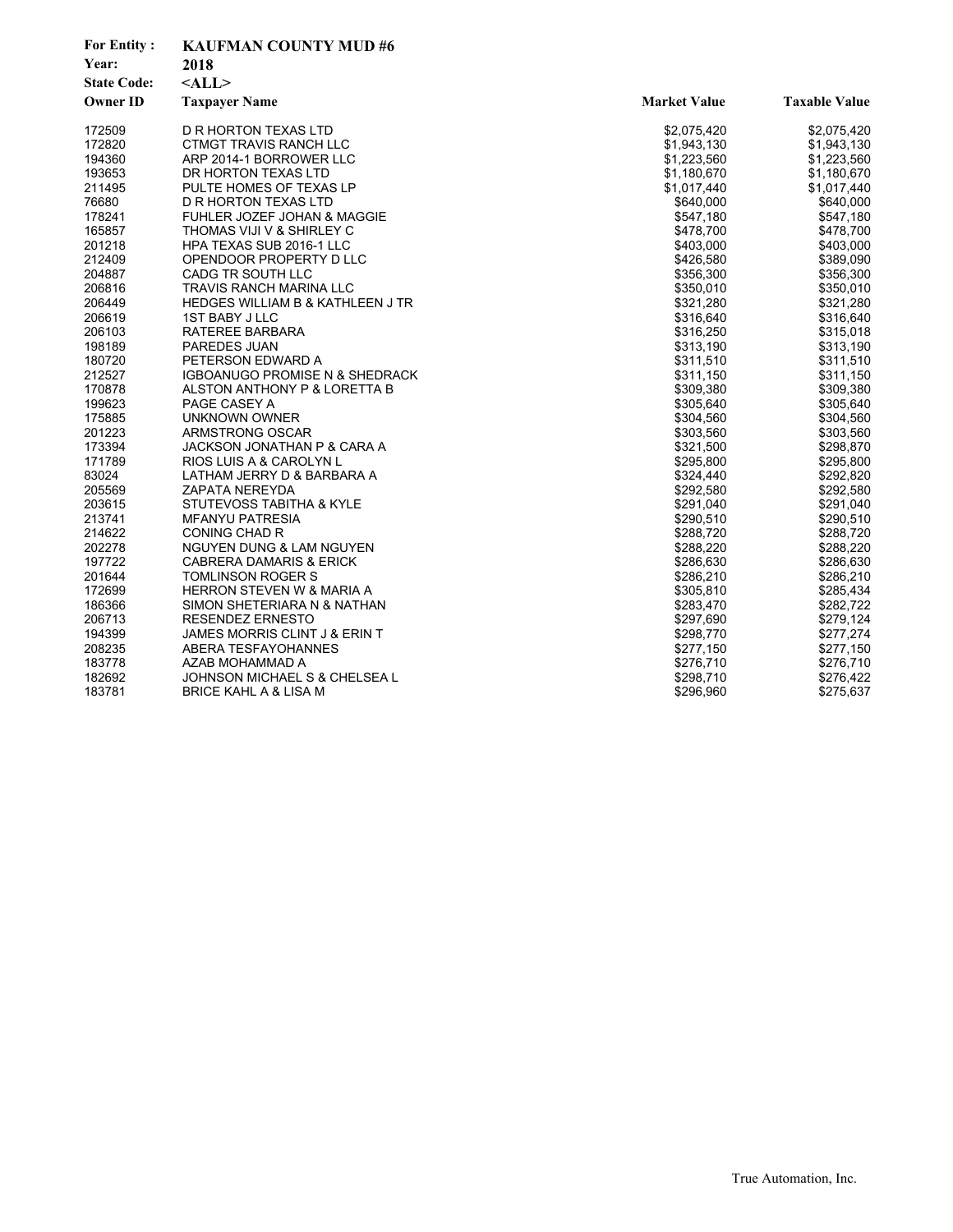| <b>For Entity:</b> | <b>KAUFMAN COUNTY MUD#7</b>                       |                     |                      |  |
|--------------------|---------------------------------------------------|---------------------|----------------------|--|
| Year:              | 2018                                              |                     |                      |  |
| <b>State Code:</b> | $<$ ALL $>$                                       |                     |                      |  |
| <b>Owner ID</b>    | <b>Taxpayer Name</b>                              | <b>Market Value</b> | <b>Taxable Value</b> |  |
| 193653             | DR HORTON TEXAS LTD                               | \$3,320,100         | \$3,320,100          |  |
| 211505             | AVH DFW LLC                                       | \$1,754,220         | \$1,754,220          |  |
| 194360             | ARP 2014-1 BORROWER LLC                           | \$1,062,998         | \$1,062,998          |  |
| 193964             | AMH 2014-2 BORROWER LLC                           | \$908,130           | \$908,130            |  |
| 20181              | PIRTLE DAVID & SUE                                | \$691,092           | \$691,092            |  |
| 198503             | HP TEXAS I LLC DBA HPA TX LLC                     | \$701,230           | \$687,958            |  |
| 195209             | AMH 2014-3 BORROWER LLC                           | \$656,180           | \$656,180            |  |
| 206816             | TRAVIS RANCH MARINA LLC                           | \$558,850           | \$558,850            |  |
| 178880             | <b>MEGATEL HOMES INC</b>                          | \$549,740           | \$549,740            |  |
| 210234             | NGUYEN TERRI & LAURA HUYNH REVOCABLE LIVING TRUST | \$520,400           | \$520,400            |  |
| 184193             | <b>WANG FUCHAO</b>                                | \$477,650           | \$477,650            |  |
| 194310             | CHEN GUOXIONG & YE LING LIN                       | \$458,180           | \$458,180            |  |
| 196172             | AMH 2015-1 BORROWER LLC                           | \$444,110           | \$444,110            |  |
| 76680              | D R HORTON TEXAS LTD                              | \$426,280           | \$426,280            |  |
| 172820             | CTMGT TRAVIS RANCH LLC                            | \$419,750           | \$419,750            |  |
| 209045             | <b>CROWSEY NATHANIEL</b>                          | \$409,540           | \$409,540            |  |
| 209859             | <b>WB MAGNOLIA LLC</b>                            | \$401,920           | \$401,920            |  |
| 187935             | AMERICAN RESIDENTIAL LEASING COMPANY LLC          | \$401,830           | \$401,830            |  |
| 209893             | HART DARIN & RANDI                                | \$415,100           | \$395,029            |  |
| 207106             | NYANGICHA NYAKUNDI V &                            | \$390,000           | \$390,000            |  |
| 163220             | <b>INFINITI REI LLC</b>                           | \$385,800           | \$385,800            |  |
| 81071              | ZIEGENFUSS RONNIE L & MERRY L                     | \$383,020           | \$383,020            |  |
| 214098             | MM TRAVIS RANCH 3E LLC                            | \$380,680           | \$380,680            |  |
| 210496             | JOHNSON MOLLY L & JONATHON GUTHRIE                | \$373,310           | \$373,310            |  |
| 213563             | VALENZUELA KENNETH                                | \$380,890           | \$367,659            |  |
| 206661             | <b>SHOWERS PORSCHA</b>                            | \$364,590           | \$364,590            |  |
| 207160             | KAHL CHRISTOPHER M & LORI M                       | \$363,660           | \$363,660            |  |
| 208278             | <b>COULTER RYAN &amp; KAREN</b>                   | \$362,280           | \$362,280            |  |
| 206496             | YOUNG JAMES & MEGAN                               | \$360,000           | \$360,000            |  |
| 212409             | OPENDOOR PROPERTY D LLC                           | \$363,470           | \$354,205            |  |
| 207001             | SAUNDERS CARRIE & JOSEPH B                        | \$345,440           | \$345,440            |  |
| 206424             | <b>BYRD BRITTANY K</b>                            | \$343,750           | \$343,750            |  |
| 210100             | ZERTUCHE ANGELIA L & DARYL WILKINSON              | \$342,480           | \$342,480            |  |
| 207057             | HEWLETT JEFFREY M JR & LUCRETIA R                 | \$339,420           | \$339,420            |  |
| 209593             | VO KIMBERLY &                                     | \$348,760           | \$338,760            |  |
| 213342             | <b>GRIFFIN BENNIE JR</b>                          | \$337,950           | \$337,950            |  |
| 208777             | <b>FRANKLIN JOE C</b>                             | \$337,830           | \$337,830            |  |
| 207554             | <b>HONG JOHN K</b>                                | \$337,460           | \$337,460            |  |
| 207562             | HARRIS LORI J & RANDY C                           | \$335,940           | \$335,940            |  |
| 210069             | KIRBY WILLIAM & HEATHER                           | \$328,990           | \$328,990            |  |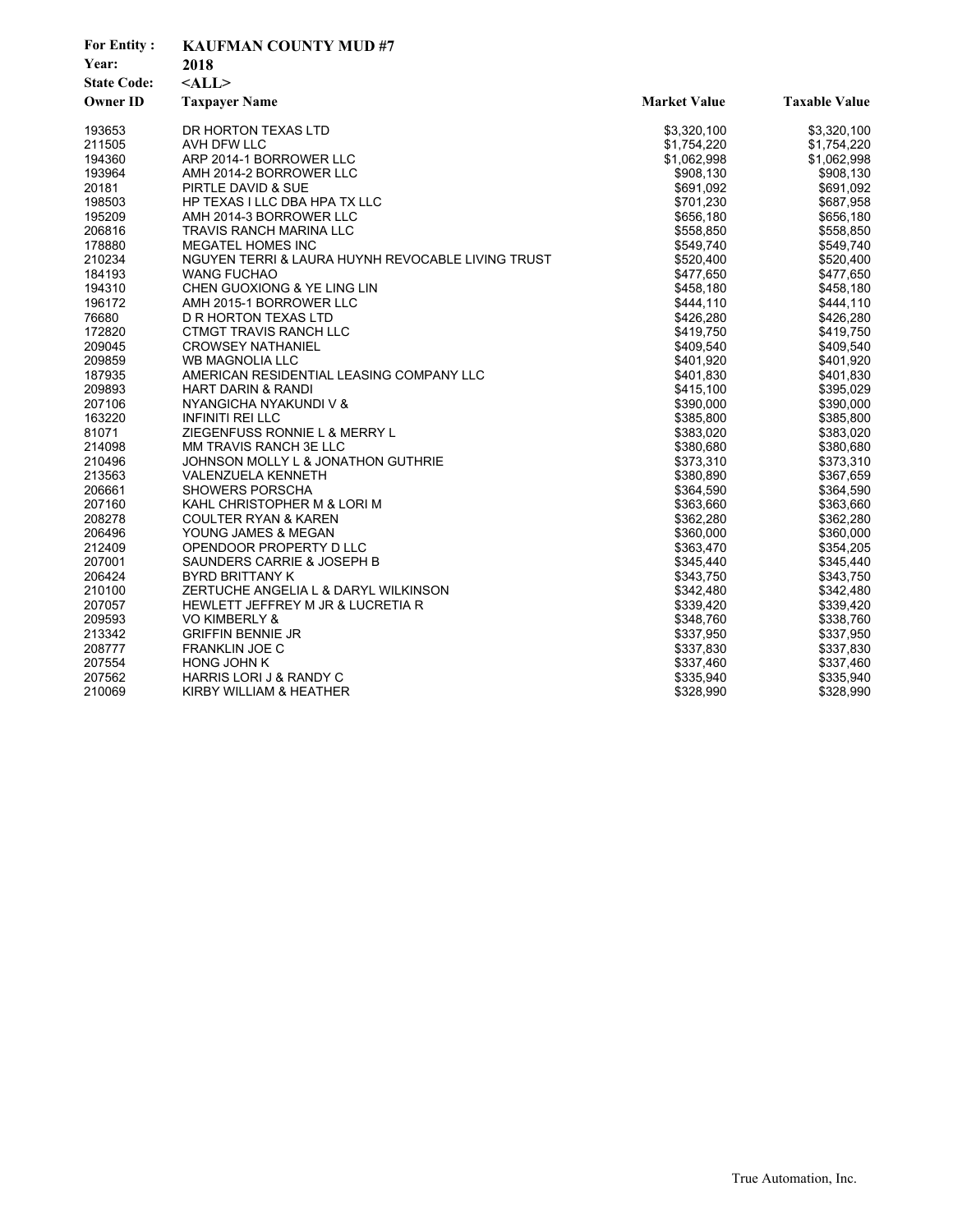| <b>For Entity:</b><br>Year:<br><b>State Code:</b><br><b>Owner ID</b> | <b>KAUFMAN ISD</b><br>2018<br>$<$ ALL $>$<br><b>Taxpayer Name</b> | <b>Market Value</b> | <b>Taxable Value</b> |
|----------------------------------------------------------------------|-------------------------------------------------------------------|---------------------|----------------------|
| 26863                                                                | ATMOS ENERGY MID-TEX DIVISION                                     | \$28,768,570        | \$28,714,310         |
| 206801                                                               | ITS EQUPMENT LEASING & MAINTENANCE LLC                            | \$16,308,320        | \$16,308,320         |
| 39391                                                                | WAL-MART REAL ESTATE BUSINESS TRUST                               | \$8,396,582         | \$8,396,582          |
| 13699                                                                | ONCOR ELECTRIC DELIVERY COMPANY                                   | \$7,539,820         | \$7,539,820          |
| 50379                                                                | <b>FALCON STEEL INC</b>                                           | \$6,182,800         | \$6,182,800          |
| 24594                                                                | WAL-MART STORES 01-265                                            | \$6,075,920         | \$6,075,920          |
| 167467                                                               | SEAWAY CRUDE PIPELINE LP                                          | \$4,991,270         | \$4,991,270          |
| 49054                                                                | TRINITY VALLEY ELECTRIC CO-OP                                     | \$5,173,860         | \$4,937,480          |
| 193886                                                               | <b>BWR APARTMENTS LP</b>                                          | \$4,819,880         | \$4,819,880          |
| 28344                                                                | <b>BROOKSHIRE GROCERY CO</b>                                      | \$4,250,940         | \$4,250,940          |
| 19013                                                                | <b>LARRETT INC</b>                                                | \$4,118,100         | \$4,118,100          |
| 50835                                                                | TABLES MANUFACTURING INC                                          | \$4,010,310         | \$4,010,310          |
| 73279                                                                | KOLDER INC                                                        | \$3,197,430         | \$3,197,430          |
| 179378                                                               | CENTRO NP HOLDINGS 12 SPE LLC                                     | \$2,850,000         | \$2,850,000          |
| 206419                                                               | <b>JANGS CHOICE INC</b>                                           | \$2,700,000         | \$2,700,000          |
| 160705                                                               | <b>JWS LAND LTD</b>                                               | \$4,648,330         | \$2,389,640          |
| 213881                                                               | TNT CRANE & RIGGING                                               | \$2,168,040         | \$2,168,040          |
| 183634                                                               | <b>KLLM TRANSPORT</b>                                             | \$2,155,790         | \$2,155,790          |
| 205891                                                               | STORE MASTER FUNDING X LLC                                        | \$1,960,000         | \$1,960,000          |
| 58734                                                                | MURREY FORD-MERCURY                                               | \$1,915,800         | \$1,915,800          |
| 206957                                                               | SOUTHWEST CHEVROLET                                               | \$1,820,990         | \$1,820,990          |
| 70266                                                                | KINPLEX TRUST A                                                   | \$1,749,910         | \$1,749,910          |
| 198128                                                               | <b>DVINSON LLC</b>                                                | \$1,632,150         | \$1,632,150          |
| 35724                                                                | SANTA ANITA INC                                                   | \$4,963,440         | \$1,578,690          |
| 66373                                                                | HUNT OIL COMPANY                                                  | \$6,692,920         | \$1,540,890          |
| 210858                                                               | CASE DAVD SUCCESSOR TRUSTEE                                       | \$1,380,830         | \$1,380,830          |
| 203993                                                               | DUFF REAL ESTATE LLC                                              | \$1,301,120         | \$1,301,120          |
| 64094                                                                | CALDWELL BARRY D & JANET                                          | \$2,180,220         | \$1,286,269          |
| 169659                                                               | <b>MJY INC</b>                                                    | \$1,273,420         | \$1,273,420          |
| 79428                                                                | SPRINT SPECTRUM LP                                                | \$1,236,570         | \$1,236,570          |
| 58622                                                                | FIRST FARMERS & MERCHANTS BANK                                    | \$1,224,710         | \$1,224,710          |
| 211040                                                               | SOLVENTURE SOLAR LLC                                              | \$1,195,250         | \$1,195,250          |
| 208364                                                               | WM 41 KAUFMAN RE LLC                                              | \$1,171,460         | \$1,171,460          |
| 198699                                                               | MRT OF KAUFMAN TX SNF LLC                                         | \$1,155,190         | \$1,155,190          |
| 74644                                                                | <b>COMPASS BANK</b>                                               | \$1,150,510         | \$1,150,510          |
| 191298                                                               | TRIPLE J & S HOLDINGS LLC                                         | \$1,116,780         | \$1,116,780          |
| 48483                                                                | AMERICAN LIBERTY OIL CO                                           | \$9,273,230         | \$1,092,760          |
| 167811                                                               | PCG EXCHANGE 2007 315 LLC                                         | \$1,080,000         | \$1,080,000          |
| 209802                                                               | <b>GILCHRIST CHARLES &amp; TRINA TRUST</b>                        | \$1,033,520         | \$1,033,520          |
| 180140                                                               | <b>TRELAB PROPERTIES LLC</b>                                      | \$1,012,320         | \$1,012,320          |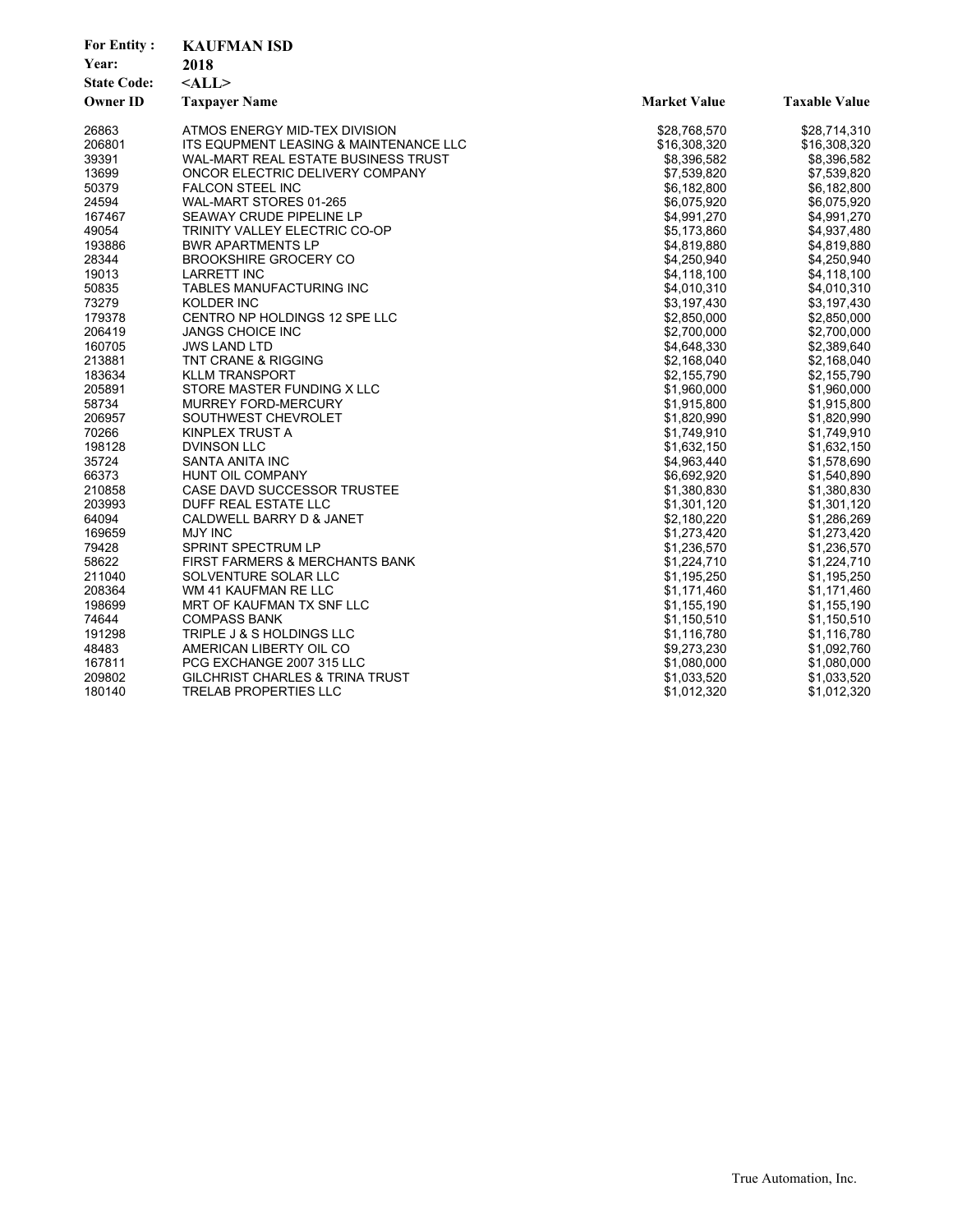| <b>For Entity:</b><br>Year:<br><b>State Code:</b><br><b>Owner ID</b> | <b>KC ESD #1 (KAUFMAN)</b><br>2018<br>$<$ ALL $>$<br><b>Taxpayer Name</b> | <b>Market Value</b> | <b>Taxable Value</b> |
|----------------------------------------------------------------------|---------------------------------------------------------------------------|---------------------|----------------------|
| 26863                                                                | ATMOS ENERGY MID-TEX DIVISION                                             | \$26,323,920        | \$26,270,230         |
| 167467                                                               | SEAWAY CRUDE PIPELINE LP                                                  | \$4,991,270         | \$4,991,270          |
| 13699                                                                | ONCOR ELECTRIC DELIVERY COMPANY                                           | \$4,722,520         | \$4,722,520          |
| 19013                                                                | <b>LARRETT INC</b>                                                        | \$4,118,100         | \$4,118,100          |
| 49054                                                                | TRINITY VALLEY ELECTRIC CO-OP                                             | \$4,146,790         | \$3,939,950          |
| 35724                                                                | SANTA ANITA INC                                                           | \$4,963,440         | \$1,578,690          |
| 66373                                                                | HUNT OIL COMPANY                                                          | \$6,692,920         | \$1,540,890          |
| 48483                                                                | AMERICAN LIBERTY OIL CO                                                   | \$7,578,410         | \$1,019,060          |
| 204364                                                               | POLO RIENDA MEXICANA LLC                                                  | \$892,844           | \$892,844            |
| 23723                                                                | PARADIS THOMAS H                                                          | \$1,520,310         | \$861,410            |
| 210728                                                               | <b>CASTILLO LUIS</b>                                                      | \$1,064,130         | \$858,450            |
| 15431                                                                | <b>BOUNDS GARY LEE &amp; KIM</b>                                          | \$864,520           | \$845,363            |
| 160536                                                               | <b>MATTHEWS CLARK</b>                                                     | \$1,307,394         | \$821,025            |
| 45018                                                                | <b>CARNEY LAND &amp; CATTLE L P</b>                                       | \$1,773,750         | \$758,040            |
| 191779                                                               | NUMBER 19 REAL ESTATE INC                                                 | \$2,025,190         | \$753,340            |
| 48419                                                                | <b>RENOUARD BRUCE T</b>                                                   | \$3,712,040         | \$751,990            |
| 191289                                                               | A & A LANDSCAPE & IRRIGATION                                              | \$750,000           | \$750,000            |
| 55735                                                                | <b>MC CLAIN CAROLYN</b>                                                   | \$1,261,170         | \$746,290            |
| 168623                                                               | <b>CIRCLE M TRAILERS</b>                                                  | \$745,970           | \$745,970            |
| 79695                                                                | <b>HEBB WADE A</b>                                                        | \$759,200           | \$732,688            |
| 185232                                                               | SPARKS DAVID L SR & DORIS J                                               | \$1,676,000         | \$720,670            |
| 201175                                                               | <b>VELLASAMY NIGEL &amp; AARON</b>                                        | \$857,100           | \$692,358            |
| 82881                                                                | <b>DYNAMIC PROPERTIES LTD</b>                                             | \$687,080           | \$682,761            |
| 170288                                                               | DAVIS CURTIS L & BEVERLY D                                                | \$683,660           | \$662,189            |
| 191243                                                               | CJD MANAGEMENT COMPANY                                                    | \$654,230           | \$654,230            |
| 163252                                                               | <b>TORRES JOE JR</b>                                                      | \$765,290           | \$647,379            |
| 48834                                                                | DENNIS DOLORES J                                                          | \$5,764,700         | \$643,174            |
| 175554                                                               | BODIN FAMILY PARTNERSHIP LTD                                              | \$933,100           | \$625,770            |
| 200326                                                               | CALABRIA JAMES THOMAS ESTATE                                              | \$2,066,740         | \$615,060            |
| 51234                                                                | <b>ENERGY TRANSFER FUEL LP</b>                                            | \$600,170           | \$600,170            |
| 200717                                                               | <b>HARRISON DAVID CURTIS</b>                                              | \$1,183,960         | \$587,770            |
| 196534                                                               | LIONS DEN SELF STORAGE LLC                                                | \$575,690           | \$575,690            |
| 36173                                                                | <b>TIPTON DON A</b>                                                       | \$917,390           | \$571,911            |
| 23557                                                                | HILL RICHARD D JR & BONNIE A                                              | \$986,540           | \$564,327            |
| 43092                                                                | PFEFFER EUGENE R & ROBBI                                                  | \$560,210           | \$560,210            |
| 195985                                                               | RUIZ VICTOR M                                                             | \$594,620           | \$551,680            |
| 47179                                                                | LASSITER CLAUDE EARL & WANDA S                                            | \$932,600           | \$545,590            |
| 16772                                                                | UNKNOWN OWNER                                                             | \$545,060           | \$545,060            |
| 18632                                                                | <b>HEBB NITA ANN ADAMS</b>                                                | \$1,969,820         | \$543,058            |
| 18728                                                                | STAHLMAN ROBERT K & SANDRA                                                | \$1,306,100         | \$529,674            |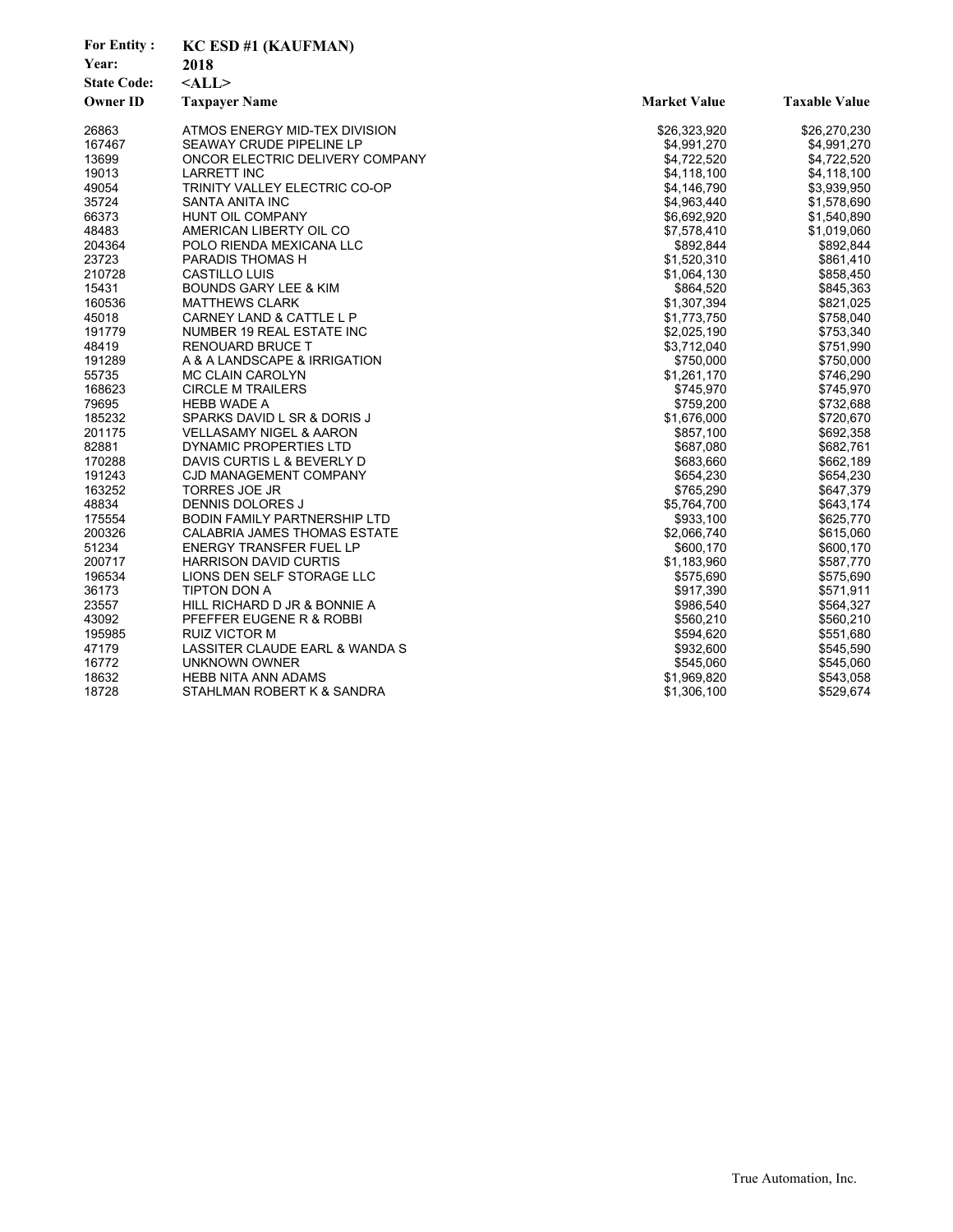| <b>For Entity:</b> | <b>KC ESD #2 (MABANK)</b>             |                     |                      |  |
|--------------------|---------------------------------------|---------------------|----------------------|--|
| Year:              | 2018                                  |                     |                      |  |
| <b>State Code:</b> | $<$ ALL $>$                           |                     |                      |  |
| <b>Owner ID</b>    | <b>Taxpayer Name</b>                  | <b>Market Value</b> | <b>Taxable Value</b> |  |
|                    |                                       |                     |                      |  |
| 26863              | ATMOS ENERGY MID-TEX DIVISION         | \$2,433,080         | \$2,430,340          |  |
| 51189              | KAUFMAN CO REC CORP                   | \$2,108,000         | \$2,108,000          |  |
| 21456              | NOWELL DAVID J & ALANA                | \$1,957,810         | \$1,957,810          |  |
| 186925             | <b>HOLL DAVID B</b>                   | \$979,070           | \$979,070            |  |
| 202630             | STUART SPENCER R & SNOW KAREN A       | \$912,030           | \$912,030            |  |
| 79106              | <b>KKD PROPERTIES LTD</b>             | \$1,877,809         | \$894,649            |  |
| 10872              | MINIAT WILLIAM R                      | \$810,370           | \$741,428            |  |
| 214166             | TK LIVING TRUST                       | \$1,211,440         | \$729,760            |  |
| 77207              | <b>AUSTIN BARBARA S</b>               | \$733,260           | \$724,318            |  |
| 13699              | ONCOR ELECTRIC DELIVERY COMPANY       | \$718,290           | \$718,290            |  |
| 176556             | CAMPBELL JAMES R JR & DENISE          | \$716,950           | \$716,950            |  |
| 53767              | ANDREWS JOHN C & SUSAN                | \$688,710           | \$662,415            |  |
| 63042              | <b>JOHNSON DEMPSEY</b>                | \$648,490           | \$648,490            |  |
| 181206             | DAHLHAUSER JACK & PAT                 | \$603,630           | \$603,630            |  |
| 49054              | TRINITY VALLEY ELECTRIC CO-OP         | \$686,460           | \$600,160            |  |
| 187577             | BRIGHTON JEFFREY E & ROBIN K          | \$578,200           | \$578,200            |  |
| 160937             | <b>CLERKIN THOMAS A &amp; LINDA A</b> | \$570,620           | \$570,620            |  |
| 48642              | MITCHELL HAROLD & NORMA               | \$726,230           | \$569,109            |  |
| 18570              | <b>LASITER LIVING TRUST</b>           | \$559,320           | \$559,320            |  |
| 49041              | RAYBURN CO ELEC COOP                  | \$553,480           | \$553,480            |  |
| 173279             | THEIS KENNETH CHARLES JR & CYNTHIA    | \$552,770           | \$552,770            |  |
| 170623             | <b>BRESNAHAN ROBERT T</b>             | \$550,000           | \$550,000            |  |
| 170422             | SQUIBB CARL R & JULIE Y               | \$581,570           | \$545,833            |  |
| 53797              | CARY DAVID M & CHRISTINA              | \$543,790           | \$542,773            |  |
| 53771              | <b>IRWIN BRUCE B &amp; DOROTHY A</b>  | \$538,300           | \$534,614            |  |
| 202841             | <b>DOMKOS FRED &amp; DONNA</b>        | \$508,620           | \$496,620            |  |
| 180503             | <b>VARUGHESE THOMAS</b>               | \$3,263,580         | \$488,570            |  |
| 209295             | PEREZ EDUARDO & BRANDY                | \$471,010           | \$471,010            |  |
| 85726              | <b>WALDREP DENISE CAROLE</b>          | \$462,470           | \$462,470            |  |
| 162914             | MILLER DOUGLAS & JAN FITE             | \$460,930           | \$458,893            |  |
| 178424             | SMITH TIMOTHY PERRY                   | \$530,330           | \$453,910            |  |
| 209172             | 6 TEN RANCH LLC                       | \$607,060           | \$447,770            |  |
| 198498             | NEB BRIARWOOD LLC                     | \$441,770           | \$441,770            |  |
| 187687             | <b>JETS RANCH LLC</b>                 | \$508,420           | \$440,710            |  |
| 191284             | <b>COLEMAN LOUIS &amp; SHANNON</b>    | \$439,530           | \$439,530            |  |
| 186387             | STEDMAN STEPHEN E & DORINDA D         | \$437,160           | \$437,160            |  |
| 178069             | STUART SPENCER R JR                   | \$436,380           | \$436,380            |  |
| 172526             | CADE EUGENE ALFRED ETAL               | \$435,950           | \$435,950            |  |
| 213618             | ARNSWALD JEFFERY C & JENIFER K        | \$431,880           | \$431,880            |  |
| 196552             | MOODY MARY C                          | \$440,320           | \$430,561            |  |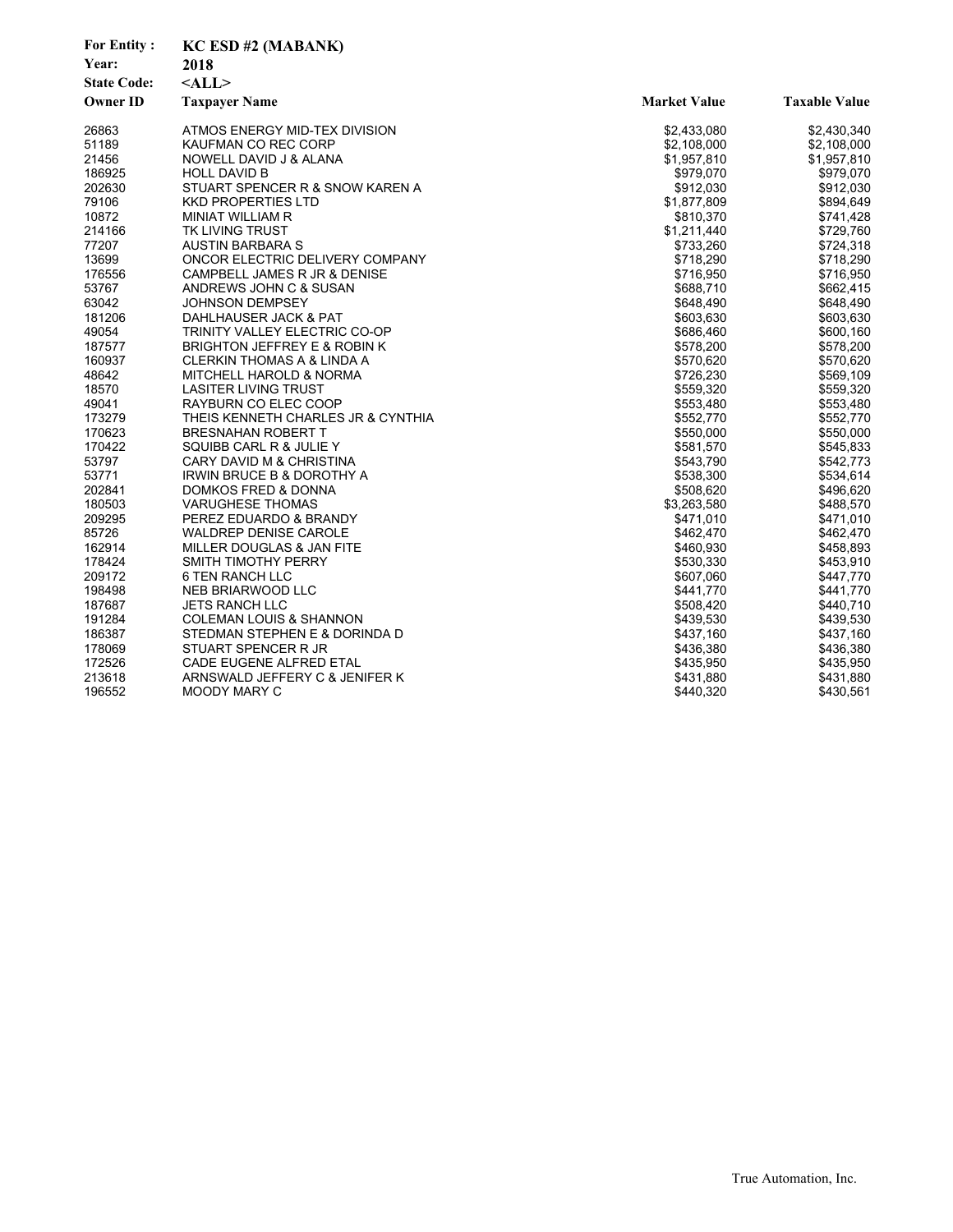| <b>For Entity:</b> | KC ESD #3 (TERRELL)                      |                     |                      |
|--------------------|------------------------------------------|---------------------|----------------------|
| Year:              | 2018                                     |                     |                      |
| <b>State Code:</b> | $<$ ALL $>$                              |                     |                      |
| <b>Owner ID</b>    | <b>Taxpayer Name</b>                     | <b>Market Value</b> | <b>Taxable Value</b> |
|                    |                                          |                     |                      |
| 13699              | ONCOR ELECTRIC DELIVERY COMPANY          | \$13,835,900        | \$13,835,900         |
| 49072              | UNION PACIFIC RR CO                      | \$10,567,910        | \$10,567,910         |
| 167467             | SEAWAY CRUDE PIPELINE LP                 | \$6,400,890         | \$6,400,890          |
| 77490              | TRINITY MATERIALS INC                    | \$3,401,490         | \$3,401,490          |
| 26863              | ATMOS ENERGY MID-TEX DIVISION            | \$3,208,880         | \$3,127,680          |
| 82617              | TRANSIT MIX CONCRETE & MATERIALS COMPANY | \$1,964,080         | \$1,964,080          |
| 36197              | HAYNES DENNIS R & SUE                    | \$2,546,130         | \$1,837,620          |
| 71134              | SOUTHWESTERN BELL                        | \$1,722,360         | \$1,722,360          |
| 191497             | <b>ONEOK STERLING III PIPELINE</b>       | \$1,689,230         | \$1,689,230          |
| 49054              | TRINITY VALLEY ELECTRIC CO-OP            | \$1,576,070         | \$1,539,540          |
| 188387             | MEAN MACHINE RANCH LLC                   | \$1,692,660         | \$1,467,630          |
| 15313              | ONEOK NGL PIPELINE LP                    | \$1,275,740         | \$1,275,740          |
| 66373              | HUNT OIL COMPANY                         | \$17,029,820        | \$1,265,700          |
| 51234              | <b>ENERGY TRANSFER FUEL LP</b>           | \$1,218,910         | \$1,218,910          |
| 188030             | HUTHMACHER WILLIAM C                     | \$1,188,940         | \$1,188,940          |
| 49067              | <b>EXPLORER PIPELINE CO</b>              | \$1,082,480         | \$1,082,480          |
| 15039              | <b>GAY NEAL</b>                          | \$3,504,940         | \$1,059,620          |
| 68635              | EVERETT JESSE L & EVELYN                 | \$1,120,150         | \$1,011,310          |
| 165401             | D & A REAL ESTATE PARTNERS LTD           | \$1,000,000         | \$1,000,000          |
| 19355              | ANGLIN BOBBY H TRUSTEE                   | \$1,186,070         | \$953,930            |
| 205667             | CHAVEZ REAL ESTATE LLC                   | \$943,590           | \$943,590            |
| 205927             | <b>BRUNN PROPERTIES EAST TERRELL LLC</b> | \$938,090           | \$938,090            |
| 195221             | ROCKIN SUNFLOWER RESORTS INC             | \$856,330           | \$856,330            |
| 49087              | AT&T MOBILITY LLC                        | \$846,180           | \$846,180            |
| 83367              | SIMLA INVESTMENTS LLC                    | \$843,590           | \$843,590            |
| 196659             | LOUKAIDES LEONIDAS & DAI YINGYING        | \$1,844,900         | \$817,820            |
| 24590              | CATERPILLAR FINANCIAL SERVICES CORP      | \$805,580           | \$805,580            |
| 30950              | SILVERTHORNE JOHN RANCH INC              | \$4,580,790         | \$799,690            |
| 161890             | FOUR STARR PRODUCTION LLC                | \$792,966           | \$792,966            |
| 80929              | BREEDEN WYNNE & ELIZABETH                | \$768,270           | \$768,270            |
| 41414              | HUNEYCUTT FAMILY TRUST                   | \$1,309,970         | \$763,690            |
| 198639             | BREWER TAELOR J & MARANDA M              | \$757,580           | \$757,580            |
| 173920             | AP DUPONT LIMITED PARTNERSHIP            | \$29,733,970        | \$742,884            |
| 50564              | DEERE CREDIT INC                         | \$735,170           | \$735,170            |
| 176316             | OLIVER MICHAEL P & CHRISTY L             | \$733,200           | \$733,200            |
| 181362             | <b>FIVECOAT JUSTIN</b>                   | \$759,640           | \$732,788            |
| 40357              | WADE JERRY L                             | \$2,777,590         | \$729,500            |
| 70721              | CHAPMAN MAX B & BEVERLY                  | \$2,573,390         | \$724,666            |
| 161595             | <b>KENNEDY KENOY &amp; CHARESSA</b>      | \$882,670           | \$720,810            |
| 172414             | FOUR BROTHERS FORD TRACTOR INC           | \$711,350           | \$711,350            |
|                    |                                          |                     |                      |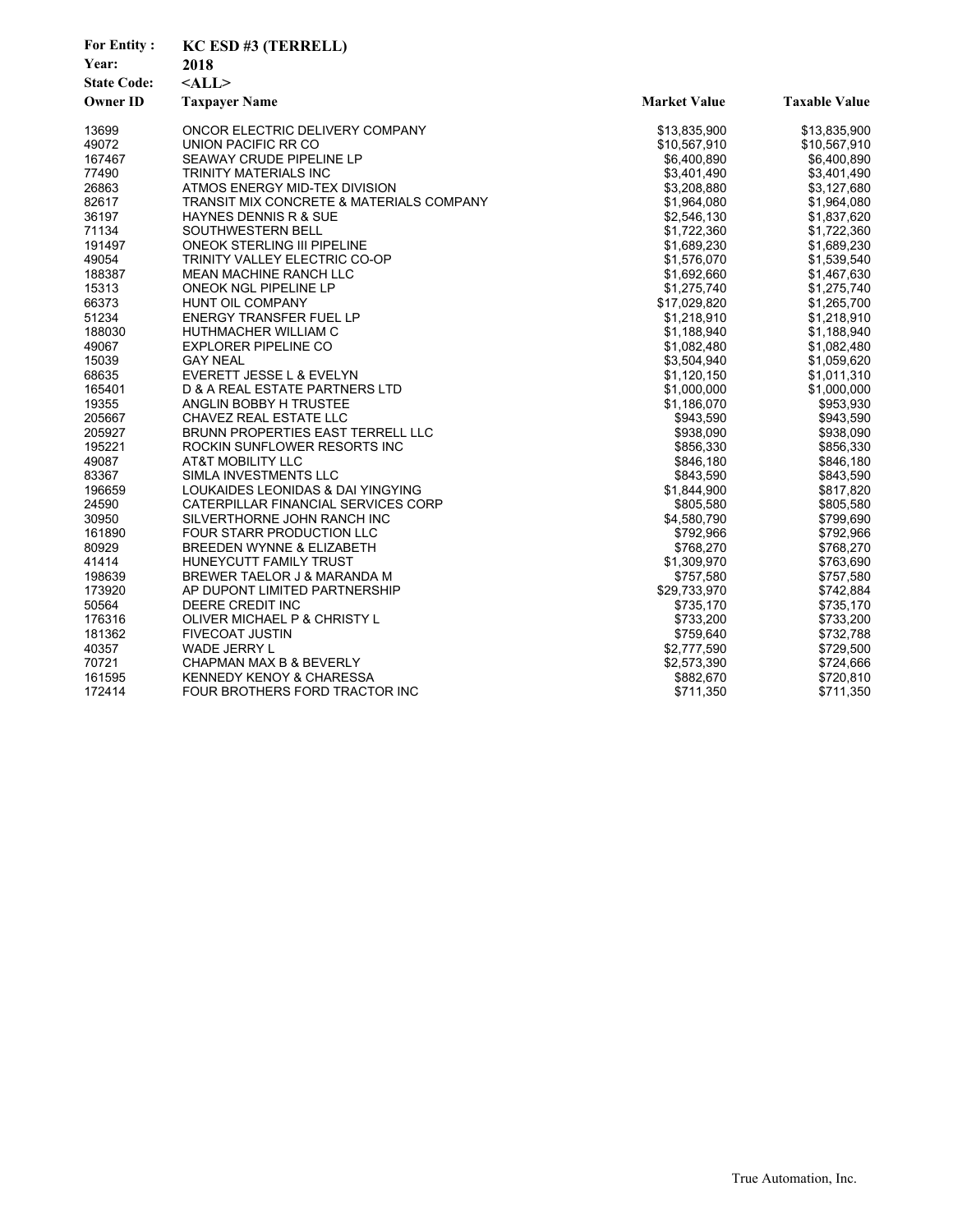| 2018<br>Year:<br>$<$ ALL $>$<br><b>State Code:</b><br><b>Owner ID</b><br><b>Market Value</b><br><b>Taxpayer Name</b><br><b>Taxable Value</b><br>77490<br>TRINITY MATERIALS INC<br>\$15,602,220<br>\$11,512,040<br>187230<br>\$7,611,430<br><b>HAMLINS LLC</b><br>\$7,611,430<br>13699<br>ONCOR ELECTRIC DELIVERY COMPANY<br>\$3,661,910<br>\$3,661,910<br>169992<br>\$3,386,810<br>\$3,386,810<br><b>LARSON ELECTRONICS</b><br>196558<br><b>VFS LEASING CO</b><br>\$3,144,690<br>\$3,144,690<br>167467<br>SEAWAY CRUDE PIPELINE LP<br>\$2,297,780<br>\$2,297,780<br>49054<br>TRINITY VALLEY ELECTRIC CO-OP<br>\$2,157,870<br>\$2,157,870<br>\$1,927,000<br>203735<br>CEDAR CREEK PRESERVATION LLC<br>\$1,927,000<br>49557<br>KCCC INC<br>\$1,112,830<br>\$1,112,830<br>TFT REAL ESTATE LLC<br>195667<br>\$1,047,310<br>\$1,047,310<br>45018<br>\$956,350<br><b>CARNEY LAND &amp; CATTLE L P</b><br>\$5,893,900<br>\$912,700<br>49106<br>UNITED TELEPHONE CO OF TX<br>\$912,700<br><b>SCOTT FAMILY TRUST</b><br>\$936,840<br>\$761,628<br>211096<br>\$2,939,270<br>\$758,240<br>RIGHT THINKING RANCH LLC<br>164938<br>PATTERSON JOHN B & JENNIFER M<br>\$874,930<br>\$749,780<br>169911<br>RNR INDUSTRIAL SERVICES LLC<br>\$745,950<br>\$745,950<br>40101<br>SUTTON KENNETH N & BARBARA<br>\$958,620<br>\$709,440<br>197553<br>\$704,190<br>\$704,190<br>HUSSEY PHILLIP RYAN & WANDA T<br>\$1,206,120<br>\$703,080<br>37271<br>COOK JOHNNIE F & VANITIA A<br>201270<br>SHERRILL MICHAEL LEON & DONNA L<br>\$696,170<br>\$696,170<br>161299<br>\$687,460<br>FOURMONT PROPERTIES INC<br>\$687,460<br>49555<br><b>INDIAN OAKS GOLF &amp; TREE FARM</b><br>\$625,690<br>\$609,590<br>194779<br>WHITWORTH FAMILY LIVING TRUST<br>\$956,640<br>\$569,655<br>39698<br>ANDREWS KENNETH E & MARY<br>\$1,003,820<br>\$546,740<br>215056<br>\$638,170<br>\$542,180<br><b>HEINES BLAIR &amp; DINA L</b><br>170623<br>\$513,400<br><b>BRESNAHAN ROBERT T</b><br>\$513,400<br>14894<br>CLAMON RUSSELL B & CHERYL A<br>\$994,270<br>\$502,761<br>165693<br>\$536,530<br>\$488,284<br><b>THOMASON MICHAEL E</b><br>191761<br>RNR INDUSTRIAL SERVICES INC<br>\$471,700<br>\$471,700<br>185525<br>RANDALL ROSALIE<br>\$501,710<br>\$457,295<br>46224<br>GOVER RONALD ELLIS & PEGGY GLASS<br>\$673,380<br>\$456,130<br>10418<br>STAUFFER CLIFFORD L & SHARON<br>\$627,690<br>\$446,675<br>39843<br>RENEAU BOBBY & ROBIN<br>\$613,150<br>\$441,980<br>37797<br><b>HAVENS COLIN</b><br>\$1,214,240<br>\$439,880<br>194960<br><b>PYLE JEFFREY &amp; KIMBERLY</b><br>\$448.800<br>\$436,858<br>206513<br>\$433,680<br>\$433,680<br>RAND 2017 FAMILY TRUST<br>205558<br>MUNOZ JOSE ETAL<br>\$414,410<br>\$414,410<br>207977<br>PERKINS DANNY L & VICKI D<br>\$410,680<br>\$410,680<br>79365<br>US BANK NATIONAL ASSOCIATION<br>\$409,100<br>\$409,100<br>199938<br>CASTLE METAL BUILDINGS INC<br>\$403,920<br>\$403,920 | <b>For Entity:</b> | KC ESD #4 (KEMP) |  |
|------------------------------------------------------------------------------------------------------------------------------------------------------------------------------------------------------------------------------------------------------------------------------------------------------------------------------------------------------------------------------------------------------------------------------------------------------------------------------------------------------------------------------------------------------------------------------------------------------------------------------------------------------------------------------------------------------------------------------------------------------------------------------------------------------------------------------------------------------------------------------------------------------------------------------------------------------------------------------------------------------------------------------------------------------------------------------------------------------------------------------------------------------------------------------------------------------------------------------------------------------------------------------------------------------------------------------------------------------------------------------------------------------------------------------------------------------------------------------------------------------------------------------------------------------------------------------------------------------------------------------------------------------------------------------------------------------------------------------------------------------------------------------------------------------------------------------------------------------------------------------------------------------------------------------------------------------------------------------------------------------------------------------------------------------------------------------------------------------------------------------------------------------------------------------------------------------------------------------------------------------------------------------------------------------------------------------------------------------------------------------------------------------------------------------------------------------------------------------------------------------------------------------------------------------------------------------------------------------------------------------------------------------------------------------------------------------------------------------------------------------------------------------------------------------------------------------------------------------------------------------------------------|--------------------|------------------|--|
|                                                                                                                                                                                                                                                                                                                                                                                                                                                                                                                                                                                                                                                                                                                                                                                                                                                                                                                                                                                                                                                                                                                                                                                                                                                                                                                                                                                                                                                                                                                                                                                                                                                                                                                                                                                                                                                                                                                                                                                                                                                                                                                                                                                                                                                                                                                                                                                                                                                                                                                                                                                                                                                                                                                                                                                                                                                                                                |                    |                  |  |
|                                                                                                                                                                                                                                                                                                                                                                                                                                                                                                                                                                                                                                                                                                                                                                                                                                                                                                                                                                                                                                                                                                                                                                                                                                                                                                                                                                                                                                                                                                                                                                                                                                                                                                                                                                                                                                                                                                                                                                                                                                                                                                                                                                                                                                                                                                                                                                                                                                                                                                                                                                                                                                                                                                                                                                                                                                                                                                |                    |                  |  |
|                                                                                                                                                                                                                                                                                                                                                                                                                                                                                                                                                                                                                                                                                                                                                                                                                                                                                                                                                                                                                                                                                                                                                                                                                                                                                                                                                                                                                                                                                                                                                                                                                                                                                                                                                                                                                                                                                                                                                                                                                                                                                                                                                                                                                                                                                                                                                                                                                                                                                                                                                                                                                                                                                                                                                                                                                                                                                                |                    |                  |  |
|                                                                                                                                                                                                                                                                                                                                                                                                                                                                                                                                                                                                                                                                                                                                                                                                                                                                                                                                                                                                                                                                                                                                                                                                                                                                                                                                                                                                                                                                                                                                                                                                                                                                                                                                                                                                                                                                                                                                                                                                                                                                                                                                                                                                                                                                                                                                                                                                                                                                                                                                                                                                                                                                                                                                                                                                                                                                                                |                    |                  |  |
|                                                                                                                                                                                                                                                                                                                                                                                                                                                                                                                                                                                                                                                                                                                                                                                                                                                                                                                                                                                                                                                                                                                                                                                                                                                                                                                                                                                                                                                                                                                                                                                                                                                                                                                                                                                                                                                                                                                                                                                                                                                                                                                                                                                                                                                                                                                                                                                                                                                                                                                                                                                                                                                                                                                                                                                                                                                                                                |                    |                  |  |
|                                                                                                                                                                                                                                                                                                                                                                                                                                                                                                                                                                                                                                                                                                                                                                                                                                                                                                                                                                                                                                                                                                                                                                                                                                                                                                                                                                                                                                                                                                                                                                                                                                                                                                                                                                                                                                                                                                                                                                                                                                                                                                                                                                                                                                                                                                                                                                                                                                                                                                                                                                                                                                                                                                                                                                                                                                                                                                |                    |                  |  |
|                                                                                                                                                                                                                                                                                                                                                                                                                                                                                                                                                                                                                                                                                                                                                                                                                                                                                                                                                                                                                                                                                                                                                                                                                                                                                                                                                                                                                                                                                                                                                                                                                                                                                                                                                                                                                                                                                                                                                                                                                                                                                                                                                                                                                                                                                                                                                                                                                                                                                                                                                                                                                                                                                                                                                                                                                                                                                                |                    |                  |  |
|                                                                                                                                                                                                                                                                                                                                                                                                                                                                                                                                                                                                                                                                                                                                                                                                                                                                                                                                                                                                                                                                                                                                                                                                                                                                                                                                                                                                                                                                                                                                                                                                                                                                                                                                                                                                                                                                                                                                                                                                                                                                                                                                                                                                                                                                                                                                                                                                                                                                                                                                                                                                                                                                                                                                                                                                                                                                                                |                    |                  |  |
|                                                                                                                                                                                                                                                                                                                                                                                                                                                                                                                                                                                                                                                                                                                                                                                                                                                                                                                                                                                                                                                                                                                                                                                                                                                                                                                                                                                                                                                                                                                                                                                                                                                                                                                                                                                                                                                                                                                                                                                                                                                                                                                                                                                                                                                                                                                                                                                                                                                                                                                                                                                                                                                                                                                                                                                                                                                                                                |                    |                  |  |
|                                                                                                                                                                                                                                                                                                                                                                                                                                                                                                                                                                                                                                                                                                                                                                                                                                                                                                                                                                                                                                                                                                                                                                                                                                                                                                                                                                                                                                                                                                                                                                                                                                                                                                                                                                                                                                                                                                                                                                                                                                                                                                                                                                                                                                                                                                                                                                                                                                                                                                                                                                                                                                                                                                                                                                                                                                                                                                |                    |                  |  |
|                                                                                                                                                                                                                                                                                                                                                                                                                                                                                                                                                                                                                                                                                                                                                                                                                                                                                                                                                                                                                                                                                                                                                                                                                                                                                                                                                                                                                                                                                                                                                                                                                                                                                                                                                                                                                                                                                                                                                                                                                                                                                                                                                                                                                                                                                                                                                                                                                                                                                                                                                                                                                                                                                                                                                                                                                                                                                                |                    |                  |  |
|                                                                                                                                                                                                                                                                                                                                                                                                                                                                                                                                                                                                                                                                                                                                                                                                                                                                                                                                                                                                                                                                                                                                                                                                                                                                                                                                                                                                                                                                                                                                                                                                                                                                                                                                                                                                                                                                                                                                                                                                                                                                                                                                                                                                                                                                                                                                                                                                                                                                                                                                                                                                                                                                                                                                                                                                                                                                                                |                    |                  |  |
|                                                                                                                                                                                                                                                                                                                                                                                                                                                                                                                                                                                                                                                                                                                                                                                                                                                                                                                                                                                                                                                                                                                                                                                                                                                                                                                                                                                                                                                                                                                                                                                                                                                                                                                                                                                                                                                                                                                                                                                                                                                                                                                                                                                                                                                                                                                                                                                                                                                                                                                                                                                                                                                                                                                                                                                                                                                                                                |                    |                  |  |
|                                                                                                                                                                                                                                                                                                                                                                                                                                                                                                                                                                                                                                                                                                                                                                                                                                                                                                                                                                                                                                                                                                                                                                                                                                                                                                                                                                                                                                                                                                                                                                                                                                                                                                                                                                                                                                                                                                                                                                                                                                                                                                                                                                                                                                                                                                                                                                                                                                                                                                                                                                                                                                                                                                                                                                                                                                                                                                |                    |                  |  |
|                                                                                                                                                                                                                                                                                                                                                                                                                                                                                                                                                                                                                                                                                                                                                                                                                                                                                                                                                                                                                                                                                                                                                                                                                                                                                                                                                                                                                                                                                                                                                                                                                                                                                                                                                                                                                                                                                                                                                                                                                                                                                                                                                                                                                                                                                                                                                                                                                                                                                                                                                                                                                                                                                                                                                                                                                                                                                                |                    |                  |  |
|                                                                                                                                                                                                                                                                                                                                                                                                                                                                                                                                                                                                                                                                                                                                                                                                                                                                                                                                                                                                                                                                                                                                                                                                                                                                                                                                                                                                                                                                                                                                                                                                                                                                                                                                                                                                                                                                                                                                                                                                                                                                                                                                                                                                                                                                                                                                                                                                                                                                                                                                                                                                                                                                                                                                                                                                                                                                                                | 170403             |                  |  |
|                                                                                                                                                                                                                                                                                                                                                                                                                                                                                                                                                                                                                                                                                                                                                                                                                                                                                                                                                                                                                                                                                                                                                                                                                                                                                                                                                                                                                                                                                                                                                                                                                                                                                                                                                                                                                                                                                                                                                                                                                                                                                                                                                                                                                                                                                                                                                                                                                                                                                                                                                                                                                                                                                                                                                                                                                                                                                                |                    |                  |  |
|                                                                                                                                                                                                                                                                                                                                                                                                                                                                                                                                                                                                                                                                                                                                                                                                                                                                                                                                                                                                                                                                                                                                                                                                                                                                                                                                                                                                                                                                                                                                                                                                                                                                                                                                                                                                                                                                                                                                                                                                                                                                                                                                                                                                                                                                                                                                                                                                                                                                                                                                                                                                                                                                                                                                                                                                                                                                                                |                    |                  |  |
|                                                                                                                                                                                                                                                                                                                                                                                                                                                                                                                                                                                                                                                                                                                                                                                                                                                                                                                                                                                                                                                                                                                                                                                                                                                                                                                                                                                                                                                                                                                                                                                                                                                                                                                                                                                                                                                                                                                                                                                                                                                                                                                                                                                                                                                                                                                                                                                                                                                                                                                                                                                                                                                                                                                                                                                                                                                                                                |                    |                  |  |
|                                                                                                                                                                                                                                                                                                                                                                                                                                                                                                                                                                                                                                                                                                                                                                                                                                                                                                                                                                                                                                                                                                                                                                                                                                                                                                                                                                                                                                                                                                                                                                                                                                                                                                                                                                                                                                                                                                                                                                                                                                                                                                                                                                                                                                                                                                                                                                                                                                                                                                                                                                                                                                                                                                                                                                                                                                                                                                |                    |                  |  |
|                                                                                                                                                                                                                                                                                                                                                                                                                                                                                                                                                                                                                                                                                                                                                                                                                                                                                                                                                                                                                                                                                                                                                                                                                                                                                                                                                                                                                                                                                                                                                                                                                                                                                                                                                                                                                                                                                                                                                                                                                                                                                                                                                                                                                                                                                                                                                                                                                                                                                                                                                                                                                                                                                                                                                                                                                                                                                                |                    |                  |  |
|                                                                                                                                                                                                                                                                                                                                                                                                                                                                                                                                                                                                                                                                                                                                                                                                                                                                                                                                                                                                                                                                                                                                                                                                                                                                                                                                                                                                                                                                                                                                                                                                                                                                                                                                                                                                                                                                                                                                                                                                                                                                                                                                                                                                                                                                                                                                                                                                                                                                                                                                                                                                                                                                                                                                                                                                                                                                                                |                    |                  |  |
|                                                                                                                                                                                                                                                                                                                                                                                                                                                                                                                                                                                                                                                                                                                                                                                                                                                                                                                                                                                                                                                                                                                                                                                                                                                                                                                                                                                                                                                                                                                                                                                                                                                                                                                                                                                                                                                                                                                                                                                                                                                                                                                                                                                                                                                                                                                                                                                                                                                                                                                                                                                                                                                                                                                                                                                                                                                                                                |                    |                  |  |
|                                                                                                                                                                                                                                                                                                                                                                                                                                                                                                                                                                                                                                                                                                                                                                                                                                                                                                                                                                                                                                                                                                                                                                                                                                                                                                                                                                                                                                                                                                                                                                                                                                                                                                                                                                                                                                                                                                                                                                                                                                                                                                                                                                                                                                                                                                                                                                                                                                                                                                                                                                                                                                                                                                                                                                                                                                                                                                |                    |                  |  |
|                                                                                                                                                                                                                                                                                                                                                                                                                                                                                                                                                                                                                                                                                                                                                                                                                                                                                                                                                                                                                                                                                                                                                                                                                                                                                                                                                                                                                                                                                                                                                                                                                                                                                                                                                                                                                                                                                                                                                                                                                                                                                                                                                                                                                                                                                                                                                                                                                                                                                                                                                                                                                                                                                                                                                                                                                                                                                                |                    |                  |  |
|                                                                                                                                                                                                                                                                                                                                                                                                                                                                                                                                                                                                                                                                                                                                                                                                                                                                                                                                                                                                                                                                                                                                                                                                                                                                                                                                                                                                                                                                                                                                                                                                                                                                                                                                                                                                                                                                                                                                                                                                                                                                                                                                                                                                                                                                                                                                                                                                                                                                                                                                                                                                                                                                                                                                                                                                                                                                                                |                    |                  |  |
|                                                                                                                                                                                                                                                                                                                                                                                                                                                                                                                                                                                                                                                                                                                                                                                                                                                                                                                                                                                                                                                                                                                                                                                                                                                                                                                                                                                                                                                                                                                                                                                                                                                                                                                                                                                                                                                                                                                                                                                                                                                                                                                                                                                                                                                                                                                                                                                                                                                                                                                                                                                                                                                                                                                                                                                                                                                                                                |                    |                  |  |
|                                                                                                                                                                                                                                                                                                                                                                                                                                                                                                                                                                                                                                                                                                                                                                                                                                                                                                                                                                                                                                                                                                                                                                                                                                                                                                                                                                                                                                                                                                                                                                                                                                                                                                                                                                                                                                                                                                                                                                                                                                                                                                                                                                                                                                                                                                                                                                                                                                                                                                                                                                                                                                                                                                                                                                                                                                                                                                |                    |                  |  |
|                                                                                                                                                                                                                                                                                                                                                                                                                                                                                                                                                                                                                                                                                                                                                                                                                                                                                                                                                                                                                                                                                                                                                                                                                                                                                                                                                                                                                                                                                                                                                                                                                                                                                                                                                                                                                                                                                                                                                                                                                                                                                                                                                                                                                                                                                                                                                                                                                                                                                                                                                                                                                                                                                                                                                                                                                                                                                                |                    |                  |  |
|                                                                                                                                                                                                                                                                                                                                                                                                                                                                                                                                                                                                                                                                                                                                                                                                                                                                                                                                                                                                                                                                                                                                                                                                                                                                                                                                                                                                                                                                                                                                                                                                                                                                                                                                                                                                                                                                                                                                                                                                                                                                                                                                                                                                                                                                                                                                                                                                                                                                                                                                                                                                                                                                                                                                                                                                                                                                                                |                    |                  |  |
|                                                                                                                                                                                                                                                                                                                                                                                                                                                                                                                                                                                                                                                                                                                                                                                                                                                                                                                                                                                                                                                                                                                                                                                                                                                                                                                                                                                                                                                                                                                                                                                                                                                                                                                                                                                                                                                                                                                                                                                                                                                                                                                                                                                                                                                                                                                                                                                                                                                                                                                                                                                                                                                                                                                                                                                                                                                                                                |                    |                  |  |
|                                                                                                                                                                                                                                                                                                                                                                                                                                                                                                                                                                                                                                                                                                                                                                                                                                                                                                                                                                                                                                                                                                                                                                                                                                                                                                                                                                                                                                                                                                                                                                                                                                                                                                                                                                                                                                                                                                                                                                                                                                                                                                                                                                                                                                                                                                                                                                                                                                                                                                                                                                                                                                                                                                                                                                                                                                                                                                |                    |                  |  |
|                                                                                                                                                                                                                                                                                                                                                                                                                                                                                                                                                                                                                                                                                                                                                                                                                                                                                                                                                                                                                                                                                                                                                                                                                                                                                                                                                                                                                                                                                                                                                                                                                                                                                                                                                                                                                                                                                                                                                                                                                                                                                                                                                                                                                                                                                                                                                                                                                                                                                                                                                                                                                                                                                                                                                                                                                                                                                                |                    |                  |  |
|                                                                                                                                                                                                                                                                                                                                                                                                                                                                                                                                                                                                                                                                                                                                                                                                                                                                                                                                                                                                                                                                                                                                                                                                                                                                                                                                                                                                                                                                                                                                                                                                                                                                                                                                                                                                                                                                                                                                                                                                                                                                                                                                                                                                                                                                                                                                                                                                                                                                                                                                                                                                                                                                                                                                                                                                                                                                                                |                    |                  |  |
|                                                                                                                                                                                                                                                                                                                                                                                                                                                                                                                                                                                                                                                                                                                                                                                                                                                                                                                                                                                                                                                                                                                                                                                                                                                                                                                                                                                                                                                                                                                                                                                                                                                                                                                                                                                                                                                                                                                                                                                                                                                                                                                                                                                                                                                                                                                                                                                                                                                                                                                                                                                                                                                                                                                                                                                                                                                                                                |                    |                  |  |
|                                                                                                                                                                                                                                                                                                                                                                                                                                                                                                                                                                                                                                                                                                                                                                                                                                                                                                                                                                                                                                                                                                                                                                                                                                                                                                                                                                                                                                                                                                                                                                                                                                                                                                                                                                                                                                                                                                                                                                                                                                                                                                                                                                                                                                                                                                                                                                                                                                                                                                                                                                                                                                                                                                                                                                                                                                                                                                |                    |                  |  |
|                                                                                                                                                                                                                                                                                                                                                                                                                                                                                                                                                                                                                                                                                                                                                                                                                                                                                                                                                                                                                                                                                                                                                                                                                                                                                                                                                                                                                                                                                                                                                                                                                                                                                                                                                                                                                                                                                                                                                                                                                                                                                                                                                                                                                                                                                                                                                                                                                                                                                                                                                                                                                                                                                                                                                                                                                                                                                                |                    |                  |  |
|                                                                                                                                                                                                                                                                                                                                                                                                                                                                                                                                                                                                                                                                                                                                                                                                                                                                                                                                                                                                                                                                                                                                                                                                                                                                                                                                                                                                                                                                                                                                                                                                                                                                                                                                                                                                                                                                                                                                                                                                                                                                                                                                                                                                                                                                                                                                                                                                                                                                                                                                                                                                                                                                                                                                                                                                                                                                                                |                    |                  |  |
|                                                                                                                                                                                                                                                                                                                                                                                                                                                                                                                                                                                                                                                                                                                                                                                                                                                                                                                                                                                                                                                                                                                                                                                                                                                                                                                                                                                                                                                                                                                                                                                                                                                                                                                                                                                                                                                                                                                                                                                                                                                                                                                                                                                                                                                                                                                                                                                                                                                                                                                                                                                                                                                                                                                                                                                                                                                                                                |                    |                  |  |
|                                                                                                                                                                                                                                                                                                                                                                                                                                                                                                                                                                                                                                                                                                                                                                                                                                                                                                                                                                                                                                                                                                                                                                                                                                                                                                                                                                                                                                                                                                                                                                                                                                                                                                                                                                                                                                                                                                                                                                                                                                                                                                                                                                                                                                                                                                                                                                                                                                                                                                                                                                                                                                                                                                                                                                                                                                                                                                |                    |                  |  |
|                                                                                                                                                                                                                                                                                                                                                                                                                                                                                                                                                                                                                                                                                                                                                                                                                                                                                                                                                                                                                                                                                                                                                                                                                                                                                                                                                                                                                                                                                                                                                                                                                                                                                                                                                                                                                                                                                                                                                                                                                                                                                                                                                                                                                                                                                                                                                                                                                                                                                                                                                                                                                                                                                                                                                                                                                                                                                                |                    |                  |  |
|                                                                                                                                                                                                                                                                                                                                                                                                                                                                                                                                                                                                                                                                                                                                                                                                                                                                                                                                                                                                                                                                                                                                                                                                                                                                                                                                                                                                                                                                                                                                                                                                                                                                                                                                                                                                                                                                                                                                                                                                                                                                                                                                                                                                                                                                                                                                                                                                                                                                                                                                                                                                                                                                                                                                                                                                                                                                                                |                    |                  |  |
|                                                                                                                                                                                                                                                                                                                                                                                                                                                                                                                                                                                                                                                                                                                                                                                                                                                                                                                                                                                                                                                                                                                                                                                                                                                                                                                                                                                                                                                                                                                                                                                                                                                                                                                                                                                                                                                                                                                                                                                                                                                                                                                                                                                                                                                                                                                                                                                                                                                                                                                                                                                                                                                                                                                                                                                                                                                                                                |                    |                  |  |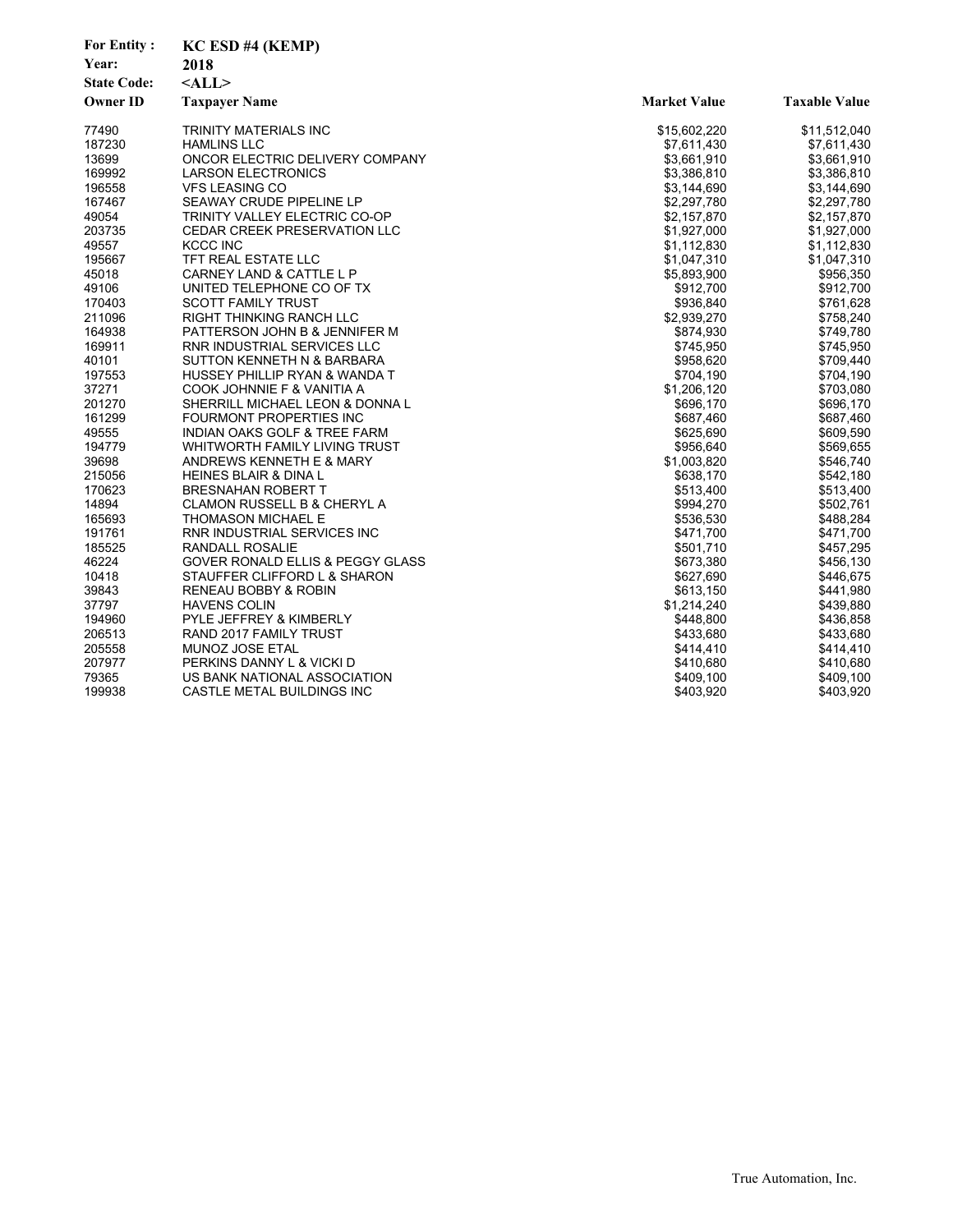| <b>For Entity:</b> | <b>KC ESD #5 (SCURRY)</b>                  |                     |                      |
|--------------------|--------------------------------------------|---------------------|----------------------|
| Year:              | 2018                                       |                     |                      |
| <b>State Code:</b> | $<$ ALL $>$                                |                     |                      |
| <b>Owner ID</b>    | <b>Taxpayer Name</b>                       | <b>Market Value</b> | <b>Taxable Value</b> |
|                    |                                            |                     |                      |
| 167467             | SEAWAY CRUDE PIPELINE LP                   | \$3,609,170         | \$3,609,170          |
| 193770             | FREEDOM HEALTHCARE PROPERTIES OF TEXAS LLC | \$3,608,350         | \$3,556,240          |
| 46032              | LATTIMORE MATERIALS CO L P                 | \$6,162,140         | \$3,101,690          |
| 69183              | <b>PAPPY S SAND &amp; GRAVEL</b>           | \$2,682,360         | \$2,682,360          |
| 24590              | CATERPILLAR FINANCIAL SERVICES CORP        | \$1,568,230         | \$1,568,230          |
| 50451              | LEASE PLAN USA INC                         | \$1,396,390         | \$1,396,390          |
| 49054              | TRINITY VALLEY ELECTRIC CO-OP              | \$1,425,200         | \$1,392,270          |
| 181980             | <b>WILBUR ELLIS COMPANY</b>                | \$1,264,740         | \$1,264,740          |
| 162786             | JOYNER JEFFREY RYAN                        | \$1,548,460         | \$1,200,676          |
| 13699              | ONCOR ELECTRIC DELIVERY COMPANY            | \$1,152,910         | \$1,152,910          |
| 42334              | <b>HO JUI LIEN CHOU</b>                    | \$16,628,420        | \$914,460            |
| 32215              | SEWELL CAMERON D & SANDRA M                | \$1,323,060         | \$798,303            |
| 63333              | <b>TEXAS ALLTEL</b>                        | \$785,950           | \$785,950            |
| 192989             | ARMOR CARL D & JUDY A                      | \$1,235,710         | \$767,611            |
| 185833             | <b>MARLOW CARL</b>                         | \$670,920           | \$670,920            |
| 205881             | WILBUR ELLIS FEED LLC                      | \$648,310           | \$648,310            |
| 76384              | MOORE JEFFREY & ANDREA                     | \$886,710           | \$604,996            |
| 198400             | MITCHELL FAMILY TRUST                      | \$2,646,860         | \$596,610            |
| 199289             | DADA DG SCURRY LLC                         | \$580,500           | \$580,500            |
| 50564              | DEERE CREDIT INC                           | \$571,430           | \$571,430            |
| 63420              | <b>TAYLOR KEN &amp; LANDA</b>              | \$567,310           | \$567,310            |
| 69871              | <b>NICHOLSON FIREWORKS</b>                 | \$559,130           | \$559,130            |
| 198918             | NICHOLSONS OF THE SOUTHWEST INC            | \$659,480           | \$539,620            |
| 16618              | LEAVERTON HENRY C & TAMMY D                | \$629,600           | \$522,383            |
| 49087              | <b>AT&amp;T MOBILITY LLC</b>               | \$520,310           | \$520,310            |
| 20943              | <b>KIRK DAVID A</b>                        | \$518,950           | \$510,554            |
| 205743             | FREEDOM HEALTHCARE PROPERTIES LLC          | \$504,410           | \$504,410            |
| 17428              | W & R PROPERTIES INC                       | \$499,180           | \$499,180            |
| 51234              | ENERGY TRANSFER FUEL LP                    | \$491,920           | \$491,920            |
| 68036              | HUDDLESTON DANNY R & KAREN                 | \$665,300           | \$491,260            |
| 39346              | CORNERSTONE LODGE INC                      | \$487,650           | \$487,650            |
| 189405             | <b>PEYTON RANCH LLC</b>                    | \$3,634,760         | \$481,510            |
| 209339             | LAMBETH SHEILA R & RANDY N                 | \$477,880           | \$477,880            |
| 176878             | BYINGTON HENRY K JR & MEREDITH A           | \$615,770           | \$477,190            |
| 180486             | <b>HUFFMAN KENT L &amp; SUSAN S</b>        | \$693.700           | \$464,350            |
| 17062              | <b>GARCIA MARTIN &amp; NIRZA</b>           | \$761,990           | \$461,305            |
| 45115              | DEVEAUX BRIAN KEITH & LISA L               | \$478,890           | \$460,076            |
| 207852             | STRUMOLO VINCENT JR                        | \$453,420           | \$453,420            |
| 168589             | <b>SMITH KENNETH &amp; LYNN</b>            | \$529,070           | \$453,350            |
| 202112             | <b>HUDDLESTON BASIL GLEN</b>               | \$468,230           | \$449,504            |
|                    |                                            |                     |                      |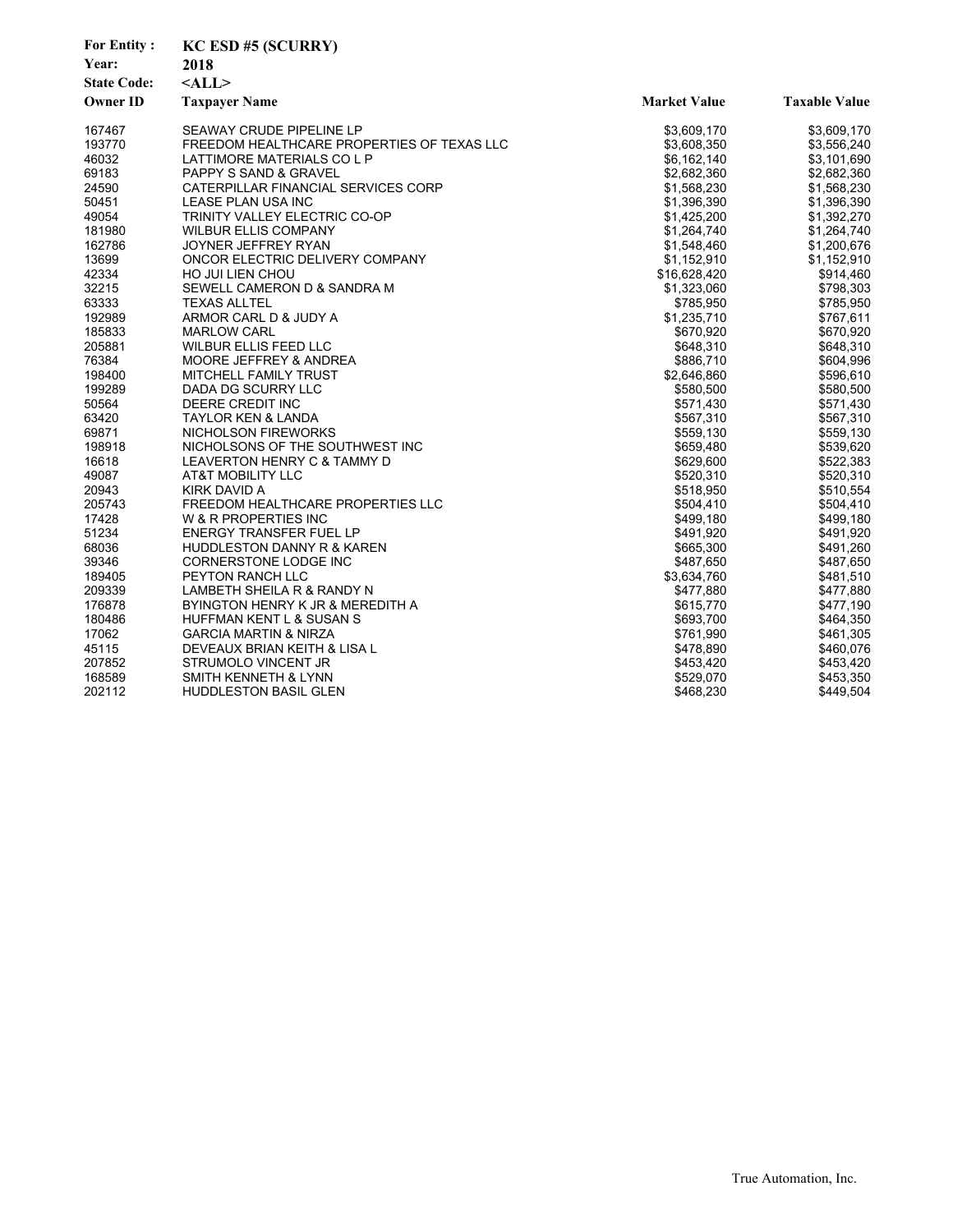| <b>For Entity:</b> | <b>KC ESD #6 (FORNEY)</b>          |                     |                      |
|--------------------|------------------------------------|---------------------|----------------------|
| Year:              | 2018                               |                     |                      |
| <b>State Code:</b> | $<$ ALL>                           |                     |                      |
| <b>Owner ID</b>    | <b>Taxpayer Name</b>               | <b>Market Value</b> | <b>Taxable Value</b> |
| 29105              | LA FRONTERA HOLDINGS LLC           | \$682,176,550       | \$557,860,850        |
| 26863              | ATMOS ENERGY MID-TEX DIVISION      | \$19,426,750        | \$19,361,120         |
| 50837              | <b>ABOX PAPERBOARD</b>             | \$13,799,610        | \$13,799,610         |
| 206735             | DEVONSHIRE DALLAS ASLI VIII LLC    | \$17,584,560        | \$9,504,000          |
| 13699              | ONCOR ELECTRIC DELIVERY COMPANY    | \$8,866,810         | \$8,086,540          |
| 211505             | AVH DFW LLC                        | \$6,519,990         | \$6,519,990          |
| 76680              | D R HORTON TEXAS LTD               | \$6,453,990         | \$6,453,990          |
| 200209             | <b>SEALY SW FORNEY LLC</b>         | \$5,294,310         | \$5,294,310          |
| 73043              | KINDER MORGAN NORTH TEXAS PIPELINE | \$4,417,990         | \$4,417,990          |
| 49072              | UNION PACIFIC RR CO                | \$3,515,150         | \$3,515,150          |
| 16726              | S K W HOLDINGS LTD                 | \$3,495,940         | \$3,495,940          |
| 194360             | ARP 2014-1 BORROWER LLC            | \$3,471,988         | \$3,471,988          |
| 193964             | AMH 2014-2 BORROWER LLC            | \$3,353,820         | \$3,353,820          |
| 82377              | <b>BEAZER HOMES TEXAS LP</b>       | \$2,894,000         | \$2,894,000          |
| 203780             | PULTE HOMES OF TEXAS LP            | \$2,966,080         | \$2,876,080          |
| 201743             | <b>GEHAN HOMES LTD</b>             | \$2,836,100         | \$2,836,100          |
| 172407             | <b>HELMS TRAIL PROPERTIES INC</b>  | \$2,772,680         | \$2,772,680          |
| 201218             | HPA TEXAS SUB 2016-1 LLC           | \$2,692,660         | \$2,692,660          |
| 199990             | HIGHLAND HOMES DALLAS LLC          | \$2,248,440         | \$2,248,440          |
| 196172             | AMH 2015-1 BORROWER LLC            | \$2,246,760         | \$2,246,760          |
| 172509             | D R HORTON TEXAS LTD               | \$2,110,420         | \$2,110,420          |
| 193261             | <b>BLOOMFIELD HOMES LP</b>         | \$1,839,060         | \$1,839,060          |
| 65049              | MC SPADDEN JOE E & KAREN           | \$1,866,080         | \$1,761,449          |
| 208243             | PERRY HOMES LLC                    | \$1,713,450         | \$1,713,450          |
| 209679             | SUNBELT SELF STORAGE XVII LTD      | \$1,676,200         | \$1,676,200          |
| 193653             | DR HORTON TEXAS LTD                | \$1,649,610         | \$1,649,610          |
| 212409             | OPENDOOR PROPERTY D LLC            | \$1,688,720         | \$1,629,539          |
| 199126             | AMH 2015-2 BORROWER LLC            | \$1,609,700         | \$1,609,700          |
| 52040              | BELL GREGORY K & ANNETTE           | \$1,577,250         | \$1,559,948          |
| 195209             | AMH 2014-3 BORROWER LLC            | \$1,550,530         | \$1,550,530          |
| 20181              | PIRTLE DAVID & SUE                 | \$1,466,593         | \$1,466,593          |
| 211549             | D4FR LLC                           | \$1,400,000         | \$1,400,000          |
| 203628             | LIU QING                           | \$1,396,990         | \$1,396,990          |
| 202352             | LGI HOMES TEXAS LLC                | \$1,374,881         | \$1,374,881          |
| 164374             | LIBERTY BANKERS LIFE INS CO        | \$1,359,530         | \$1,359,530          |
| 59738              | PRESKITT NORMAN & PATRICIA         | \$1,356,140         | \$1,250,828          |
| 44989              | NOAH S ARK EARLY DEV CENTER II     | \$1,204,970         | \$1,204,970          |
| 50597              | PENSKE TRUCK LEASING CO            | \$1,194,900         | \$1,194,900          |
| 49054              | TRINITY VALLEY ELECTRIC CO-OP      | \$1,275,490         | \$1,174,540          |
| 199832             | ZI HAN PROPERTIES LLC SERIES G     | \$1,139,380         | \$1,139,380          |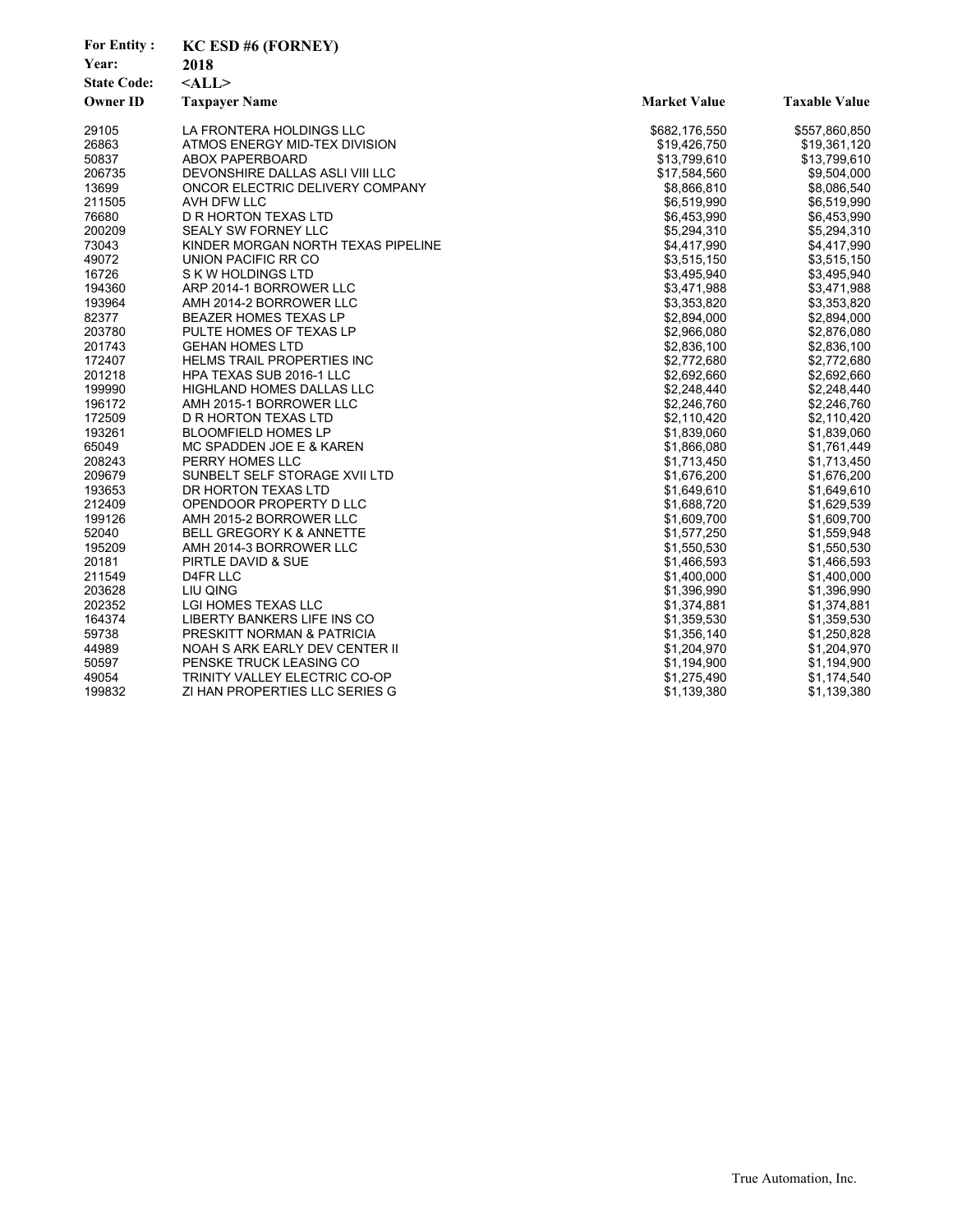| <b>For Entity:</b> | <b>KC ESD #7 (CRANDALL)</b>                       |                     |                      |
|--------------------|---------------------------------------------------|---------------------|----------------------|
| Year:              | 2018                                              |                     |                      |
| <b>State Code:</b> | $<$ ALL $>$                                       |                     |                      |
| <b>Owner ID</b>    | <b>Taxpayer Name</b>                              | <b>Market Value</b> | <b>Taxable Value</b> |
| 166203             | HW HEARTLAND LP                                   | \$32,374,060        | \$9,844,720          |
| 201969             | TRANSCANADA KEYSTONE PIPELINE LP                  | \$4,106,190         | \$4,106,190          |
| 33772              | STAR MOBILE HOMES LP                              | \$3,023,610         | \$3,023,052          |
| 200030             | LENNAR HOMES OF TEXAS LAND & CONSTRUCTION LTD     | \$2,499,870         | \$2,499,870          |
| 193964             | AMH 2014-2 BORROWER LLC                           | \$1,924,620         | \$1,924,620          |
| 196172             | AMH 2015-1 BORROWER LLC                           | \$1,718,670         | \$1,718,670          |
| 191743             | CDT LAND HOLDINGS LLC                             | \$2,845,660         | \$1,671,690          |
| 212631             | <b>IMPRESSION HOMES LLC</b>                       | \$1,562,460         | \$1,562,460          |
| 186575             | <b>JORDAN TIM</b>                                 | \$2,196,520         | \$1,492,750          |
| 191662             | AMERICAN HOMES 4 RENT PROPERTIES EIGHT LLC        | \$1,450,940         | \$1,450,940          |
| 194360             | ARP 2014-1 BORROWER LLC                           | \$1,392,544         | \$1,392,544          |
| 209543             | UST HEARTLAND LP                                  | \$1,377,550         | \$1,377,550          |
| 193762             | HMH LIFESTYLES LP                                 | \$1,363,480         | \$1,363,480          |
| 193261             | <b>BLOOMFIELD HOMES LP</b>                        | \$1,353,460         | \$1,353,460          |
| 195968             | ERMINA REAL ESTATE LLC                            | \$1,312,670         | \$1,312,670          |
| 199990             | HIGHLAND HOMES DALLAS LLC                         | \$1,307,140         | \$1,307,140          |
| 199943             | PROGRESS RESIDENTIAL 2015-3 BORROWER LLC          | \$1,154,320         | \$1,154,320          |
| 199126             | AMH 2015-2 BORROWER LLC                           | \$1,053,260         | \$1,053,260          |
| 197529             | SOLIS MA DEL CARMEN & ALFARO JUAN MIGUEL GONZALEZ | \$1,181,260         | \$1,017,890          |
| 195209             | AMH 2014-3 BORROWER LLC                           | \$914,280           | \$914,280            |
| 162871             | XU XUEQIAO & ZHANG PUPING                         | \$845,840           | \$845,840            |
| 214745             | <b>ASTIR GROUP LLC</b>                            | \$836,590           | \$836,590            |
| 208157             | <b>JLM 786 KAUFMAN COUNTY LLC</b>                 | \$4,451,030         | \$828,850            |
| 188099             | AMERICAN HOMES 4 RENT PROPERTIES TWO LLC          | \$691,600           | \$691,600            |
| 10829              | RATHBURN LAND & DEVELOPMENT INC                   | \$657,310           | \$657,310            |
| 209810             | WANG ELIZABETH H                                  | \$636,478           | \$636,478            |
| 212409             | OPENDOOR PROPERTY D LLC                           | \$616,550           | \$616,550            |
| 13979              | <b>HAWES GARRY &amp; DEBRA</b>                    | \$1,484,330         | \$606,937            |
| 183905             | <b>SASHA GROUP INC</b>                            | \$603,480           | \$587,930            |
| 192277             | <b>JACOBY HOMES LLC</b>                           | \$546.180           | \$546,180            |
| 213278             | FINCH TANDICE N ETAL                              | \$535,990           | \$534,902            |
| 183804             | WITHERS DANA & DEVIN                              | \$528,020           | \$528,020            |
| 181732             | RODRIGUEZ RAMIRO                                  | \$522,830           | \$522,830            |
| 202434             | <b>JI JIAN</b>                                    | \$519,820           | \$519,820            |
| 187594             | <b>JACOBY MARK</b>                                | \$518,810           | \$518,810            |
| 164754             | <b>BROWN JASON &amp; JENNIFER</b>                 | \$492,580           | \$492,580            |
| 212598             | ROYAL 1ST HOLDING LLC                             | \$489,700           | \$489,700            |
| 19590              | LENNAR HOMES OF TEXAS                             | \$486,780           | \$486,780            |
| 203791             | PROGRESS RESIDENTIAL 2016 1 BORROWER LLC          | \$473,320           | \$473,320            |
| 214479             | DAVIS JAMES & PATRICIA JARVILL                    | \$561,130           | \$448,770            |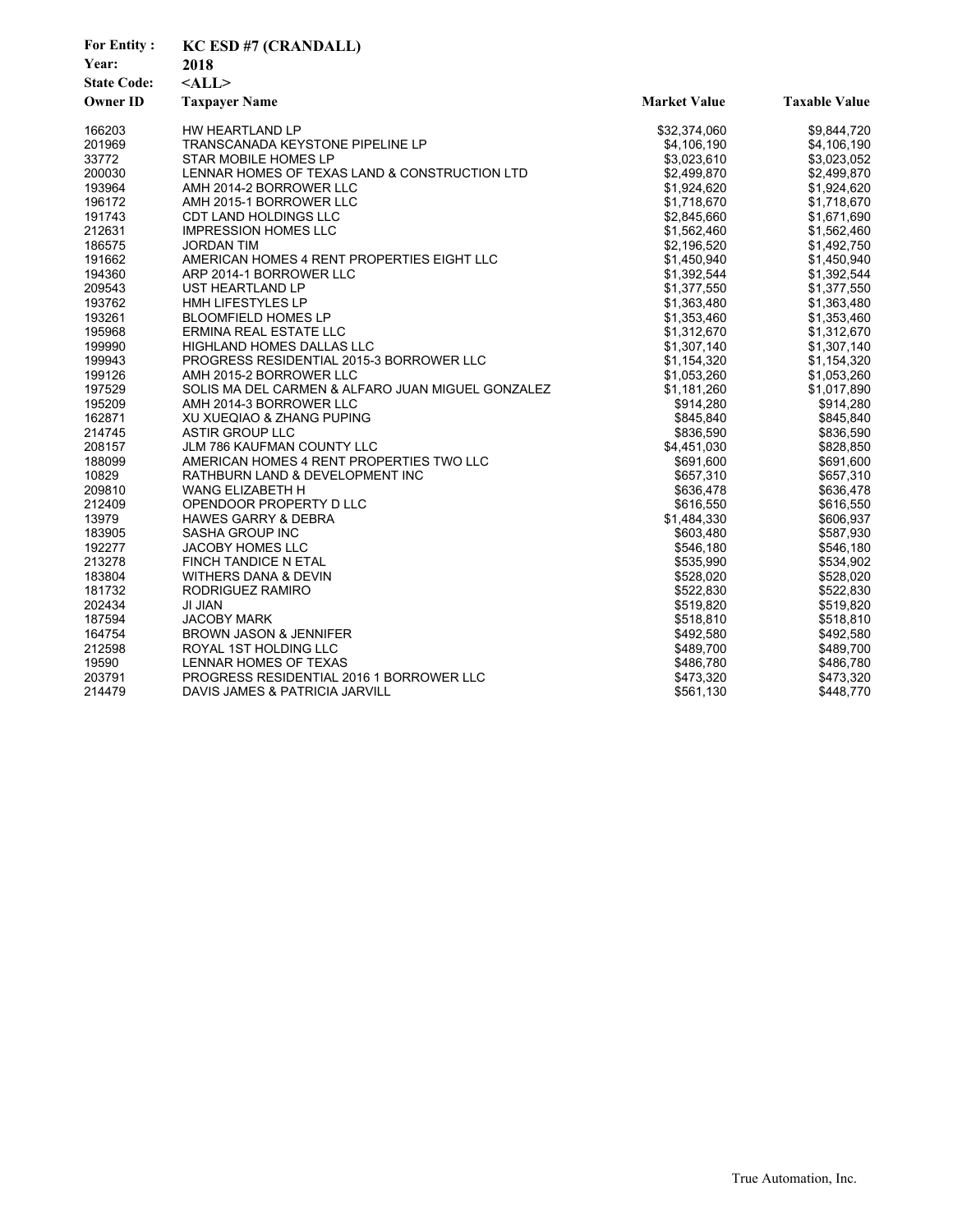| Year:<br>2018                                                  |                      |
|----------------------------------------------------------------|----------------------|
|                                                                |                      |
| <b>State Code:</b><br>$<$ ALL $>$                              |                      |
| <b>Owner ID</b><br><b>Taxpayer Name</b><br><b>Market Value</b> | <b>Taxable Value</b> |
| 77490<br>TRINITY MATERIALS INC<br>\$15,602,220                 | \$11,512,040         |
| 187230<br><b>HAMLINS LLC</b><br>\$7,611,430                    | \$7,611,430          |
| 198280<br>MRT OF KEMP TX SNF LLC<br>\$4,511,250                | \$4,511,250          |
| 13699<br>ONCOR ELECTRIC DELIVERY COMPANY<br>\$4,324,410        | \$4,303,950          |
| 165240<br><b>KEMP LAKESIDE INVESTOR LLC</b><br>\$3,593,050     | \$3,343,300          |
| 169992<br><b>LARSON ELECTRONICS</b><br>\$3,386,810             | \$3,153,400          |
| 196558<br><b>VFS LEASING CO</b><br>\$3,144,690                 | \$3,144,690          |
| 179812<br><b>HENRY &amp; WATSON LAKE LLC</b><br>\$2,535,460    | \$2,426,060          |
| 167467<br>SEAWAY CRUDE PIPELINE LP<br>\$2,297,780              | \$2,297,780          |
| 49054<br>TRINITY VALLEY ELECTRIC CO-OP<br>\$2,157,870          | \$2,157,870          |
| 203735<br><b>CEDAR CREEK PRESERVATION LLC</b><br>\$1,927,000   | \$1,927,000          |
| 179896<br>1273 BEACON SHORE DRIVE LLC<br>\$1,250,000           | \$1,250,000          |
| 49106<br>UNITED TELEPHONE CO OF TX<br>\$1,208,170              | \$1,208,170          |
| 51420<br>FIRST NATIONAL BANK OF KEMP<br>\$1,199,450            | \$1,199,450          |
| 28344<br><b>BROOKSHIRE GROCERY CO</b><br>\$1,187,120           | \$1,187,120          |
| 49557<br><b>KCCC INC</b><br>\$1,112,830                        | \$1,112,830          |
| 195667<br>TFT REAL ESTATE LLC<br>\$1,074,810                   | \$1,074,810          |
| 45018<br>CARNEY LAND & CATTLE L P<br>\$5,893,900               | \$956,350            |
| 211096<br><b>RIGHT THINKING RANCH LLC</b><br>\$2,939,270       | \$758,240            |
| 164938<br>PATTERSON JOHN B & JENNIFER M<br>\$874,930           | \$749,780            |
| 169911<br>RNR INDUSTRIAL SERVICES LLC<br>\$745,950             | \$745,950            |
| 170403<br><b>SCOTT FAMILY TRUST</b><br>\$936,840               | \$736,628            |
| 206513<br>RAND 2017 FAMILY TRUST<br>\$753,430                  | \$718,430            |
| 40101<br>SUTTON KENNETH N & BARBARA<br>\$958,620               | \$709,440            |
| 201270<br>\$696,170<br>SHERRILL MICHAEL LEON & DONNA L         | \$696,170            |
| 161299<br><b>FOURMONT PROPERTIES INC</b><br>\$687,460          | \$687,460            |
| 14894<br><b>CLAMON RUSSELL B &amp; CHERYL A</b><br>\$1,223,170 | \$683,881            |
| 197553<br>HUSSEY PHILLIP RYAN & WANDA T<br>\$704,190           | \$679,190            |
| 37271<br>\$1,206,120<br>COOK JOHNNIE F & VANITIA A             | \$668,080            |
| 189644<br><b>GAINOR CAPITAL LLC</b><br>\$664,480               | \$664,480            |
| 49555<br>INDIAN OAKS GOLF & TREE FARM<br>\$625,690             | \$609,590            |
| 168122<br><b>KEMP GOLD LP</b><br>\$580,000                     | \$580,000            |
| 26863<br>ATMOS ENERGY MID-TEX DIVISION<br>\$560,930            | \$560,930            |
| 194779<br>WHITWORTH FAMILY LIVING TRUST<br>\$956,640           | \$534,655            |
| 183804<br>\$532,430<br>WITHERS DANA & DEVIN                    | \$532,430            |
| 215056<br>HEINES BLAIR & DINA L<br>\$638,170                   | \$517,180            |
| 170623<br>\$513,400<br><b>BRESNAHAN ROBERT T</b>               | \$513,400            |
| 39698<br>\$1,003,820<br>ANDREWS KENNETH E & MARY               | \$511,740            |
| 209032<br><b>KSALI REALTY LLC</b><br>\$498,990                 | \$498,990            |
| 46354<br>\$528,020<br>TAYLOR JOHN L & BOBBIE J                 | \$480,201            |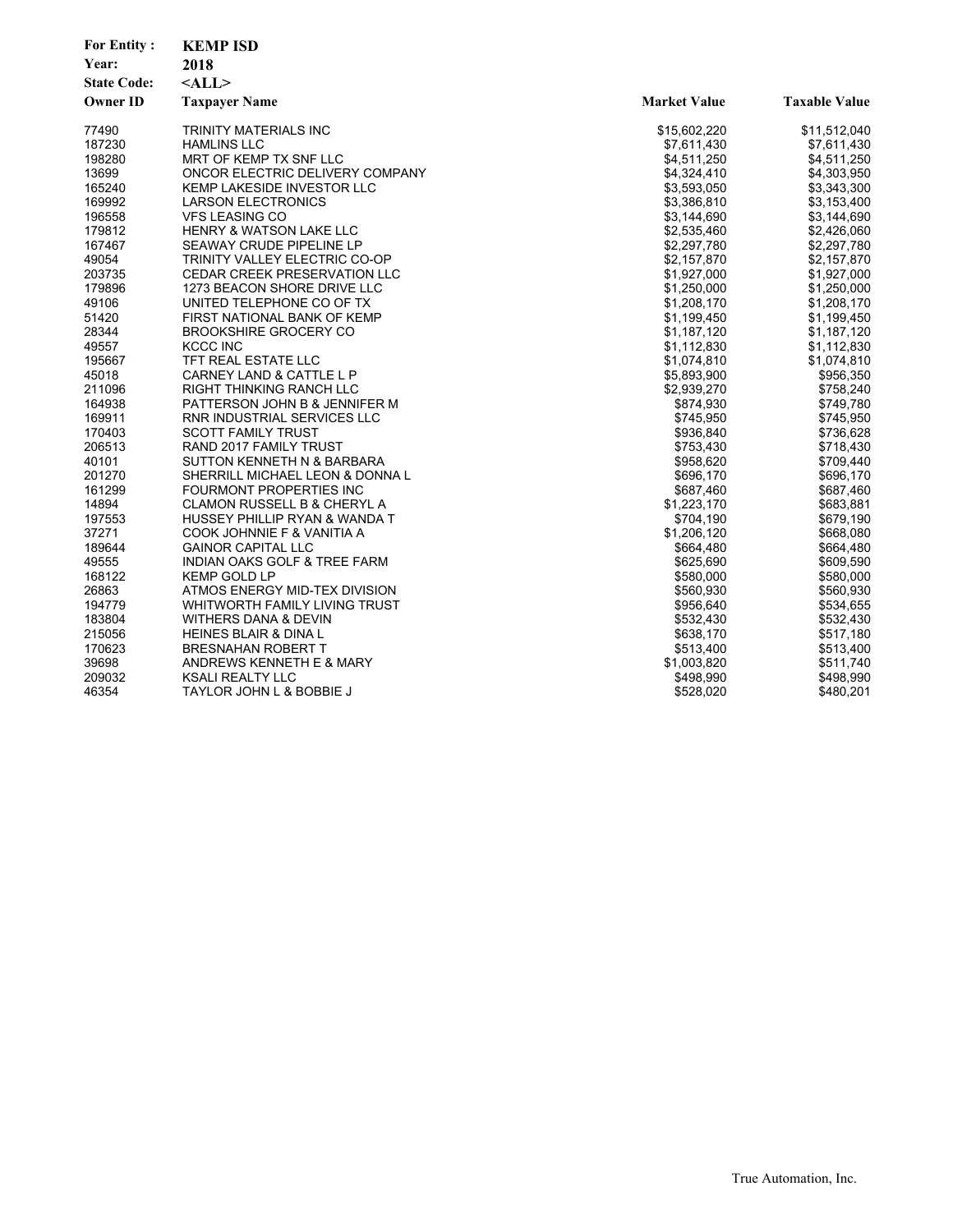| <b>For Entity:</b><br>Year:<br><b>State Code:</b><br><b>Owner ID</b> | <b>MABANK ISD</b><br>2018<br>$<$ ALL $>$<br><b>Taxpayer Name</b> | <b>Market Value</b> | <b>Taxable Value</b> |
|----------------------------------------------------------------------|------------------------------------------------------------------|---------------------|----------------------|
| 30645                                                                | <b>SOLAR TURBINES INC</b>                                        | \$29,583,700        | \$29,583,700         |
| 31638                                                                | LIGHTHOUSE LANDING PARTNERS LP                                   | \$3,452,540         | \$3,452,540          |
| 26863                                                                | ATMOS ENERGY MID-TEX DIVISION                                    | \$3,002,510         | \$2,999,770          |
| 13699                                                                | ONCOR ELECTRIC DELIVERY COMPANY                                  | \$2,597,530         | \$2,597,530          |
| 50388                                                                | <b>EAGLE METAL PRODUCTS</b>                                      | \$2,300,440         | \$2,300,440          |
| 51189                                                                | KAUFMAN CO REC CORP                                              | \$2,108,000         | \$2,108,000          |
| 21456                                                                | NOWELL DAVID J & ALANA                                           | \$1,957,810         | \$1,922,810          |
| 173978                                                               | <b>KBC SIENNA LLC</b>                                            | \$1,850,000         | \$1,850,000          |
| 60105                                                                | ANTHONY WAYNE & MARY ANN                                         | \$1,834,100         | \$1,799,100          |
| 197478                                                               | <b>SASSO FAMILY TRUST</b>                                        | \$1,774,350         | \$1,774,350          |
| 170993                                                               | <b>HOLMAN RONALD &amp; CECILLIE</b>                              | \$1,762,800         | \$1,762,800          |
| 203589                                                               | URECH RONALD W & RYAN K                                          | \$1,713,900         | \$1,713,900          |
| 185145                                                               | PARK LARENCE & BETH A                                            | \$1,707,250         | \$1,707,250          |
| 50413                                                                | TRI COUNTY FORD                                                  | \$1,667,120         | \$1,667,120          |
| 42152                                                                | TEAGUE CHEV-BUICK INC                                            | \$1,583,730         | \$1,583,730          |
| 175094                                                               | <b>RFJ LAKEHOUSE LLC</b>                                         | \$1,508,490         | \$1,508,490          |
| 168548                                                               | WELLS DENNIS L & JANIS F                                         | \$1,438,490         | \$1,438,490          |
| 190472                                                               | DEBORAH OWEN BIERTIZ NO-EXEMPT LEGACY TRUST                      | \$1,430,490         | \$1,430,490          |
| 180914                                                               | J BAR C LLC                                                      | \$1,302,800         | \$1,302,800          |
| 199827                                                               | WBLB 505 LLC                                                     | \$1,192,970         | \$1,192,970          |
| 198152                                                               | DARILEK PROPERTIES LLC                                           | \$1,165,800         | \$1,165,800          |
| 60151                                                                | <b>GIBBS &amp; PICKENS FAMILY LTD PTR</b>                        | \$1,128,440         | \$1,128,440          |
| 162159                                                               | EASTERN 505 L P                                                  | \$1,091,000         | \$1,091,000          |
| 61280                                                                | CHEYENNE SALES INC                                               | \$1,812,140         | \$1,074,500          |
| 170098                                                               | <b>EAN HOLDINGS LLC</b>                                          | \$1,074,480         | \$1,074,480          |
| 177565                                                               | STUBBS PHIN W JR & MERSINA                                       | \$1,050,000         | \$1,050,000          |
| 203136                                                               | <b>CLINE BRIAN &amp; BRANDI</b>                                  | \$979,170           | \$979,170            |
| 186925                                                               | <b>HOLL DAVID B</b>                                              | \$979,070           | \$979,070            |
| 196777                                                               | DEFORD LUMBER CO LTD                                             | \$970,630           | \$970,630            |
| 51285                                                                | <b>MABANK BANK BRANCH</b>                                        | \$945,130           | \$945,130            |
| 30646                                                                | <b>T F W ENTERPRISES</b>                                         | \$897,130           | \$897,130            |
| 79106                                                                | <b>KKD PROPERTIES LTD</b>                                        | \$1,877,809         | \$894,649            |
| 187694                                                               | MABANK GARDENS GROUP LP                                          | \$891,690           | \$891,690            |
| 202630                                                               | STUART SPENCER R & SNOW KAREN A                                  | \$912,030           | \$877,030            |
| 162544                                                               | <b>TRANSPORTATION MANAGEMENT &amp; CONSULTANTS LTD</b>           | \$866,590           | \$866,590            |
| 193930                                                               | MC DONALDS REAL ESTATE CO                                        | \$833,860           | \$833,860            |
| 196129                                                               | <b>WESTBROOK JAMES</b>                                           | \$770,640           | \$770,640            |
| 185559                                                               | HOLSAN JOHN F & DIANE S                                          | \$795,120           | \$770,120            |
| 214166                                                               | TK LIVING TRUST                                                  | \$1,211,440         | \$729,760            |
| 176556                                                               | CAMPBELL JAMES R JR & DENISE                                     | \$716,950           | \$716,950            |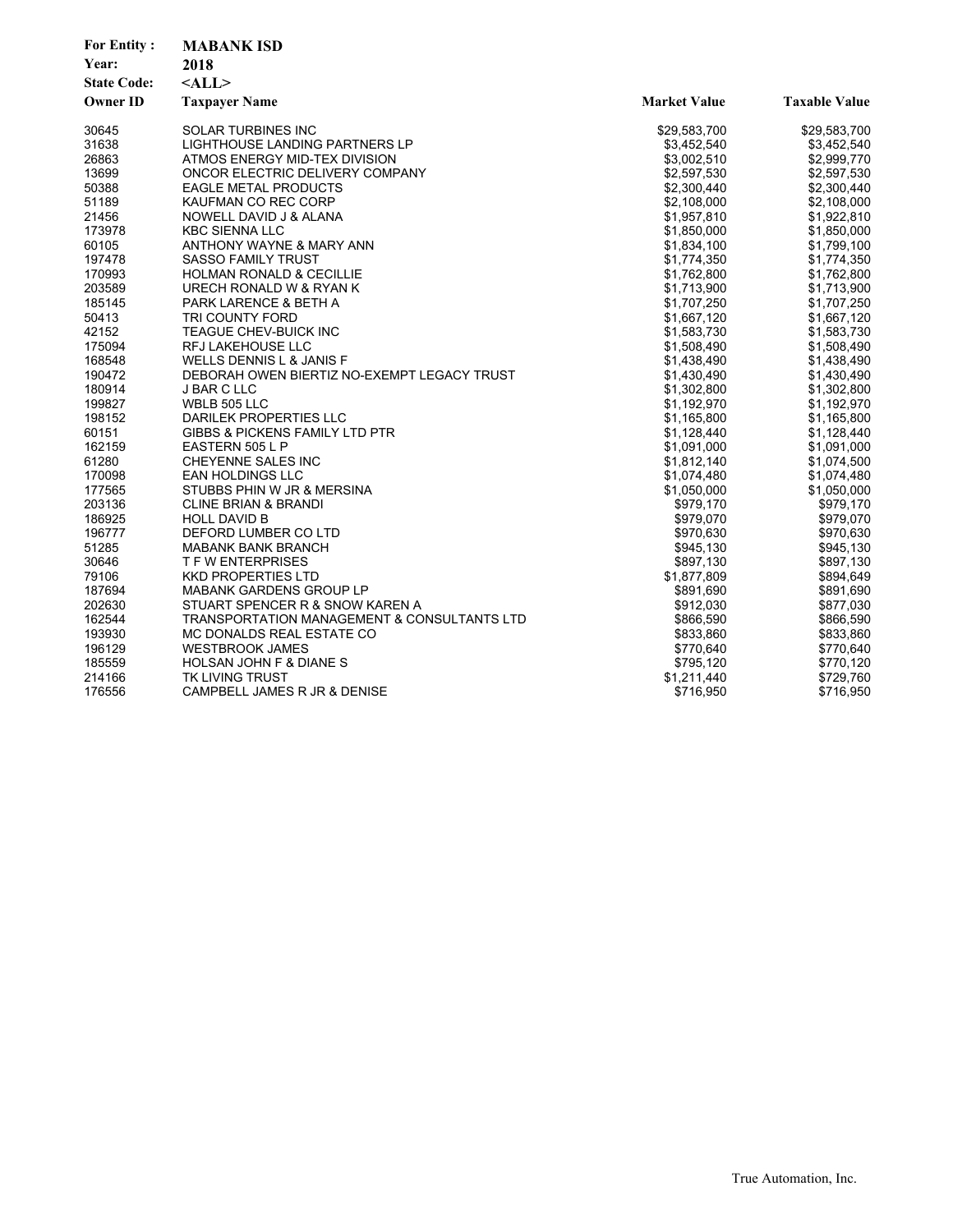| <b>For Entity:</b><br>Year:<br><b>State Code:</b> | <b>MARKET CENTER PUBLIC IMP DIST</b><br>2018<br>$<$ ALL $>$ |                     |                      |
|---------------------------------------------------|-------------------------------------------------------------|---------------------|----------------------|
| <b>Owner ID</b>                                   | <b>Taxpayer Name</b>                                        | <b>Market Value</b> | <b>Taxable Value</b> |
| 191399                                            | <b>BUC-EES LTD</b>                                          | \$14,344,140        | \$14,344,140         |
| 201243                                            | TERFIS LLC                                                  | \$2,512,920         | \$2,512,920          |
| 169172                                            | TERRELL MARKET CENTER LTD                                   | \$1,183,260         | \$1,183,260          |
| 201543                                            | <b>HALLE PROPERTIES LLC</b>                                 | \$1,168,250         | \$1,168,250          |
| 198481                                            | <b>FOX PARTNERS LP</b>                                      | \$1,041,470         | \$1,041,470          |
| 211471                                            | SHIV HOSPITALITY GROUP TERRELL LLC                          | \$959,710           | \$959,710            |
| 195628                                            | WARREN JOHN H & SANDRA A TRUSTEES WARREN FAMILY TRUS        | \$790,080           | \$790,080            |
| 213644                                            | TEXAS SUNFLOWER LTD ET AL                                   | \$554,950           | \$554,950            |
| 205245                                            | <b>DISCOUNT TIRE</b>                                        | \$359,050           | \$359,050            |
| 200967                                            | <b>WHATABURGER OF MESQUITE</b>                              | \$118,310           | \$118,310            |
| 194635                                            | DAIRY QUEEN OF TERRELL                                      | \$100.000           | \$100,000            |
| 201719                                            | TEXAS DOW EMPLOYEES CREDIT UNION                            | \$21,280            | \$21,280             |
| 169253                                            | <b>BAYLOR HEALTH CARE SYSTEMS</b>                           | \$13,009,980        | \$6,720              |
| 19964                                             | STATE OF TEXAS                                              | \$291,190           | \$0                  |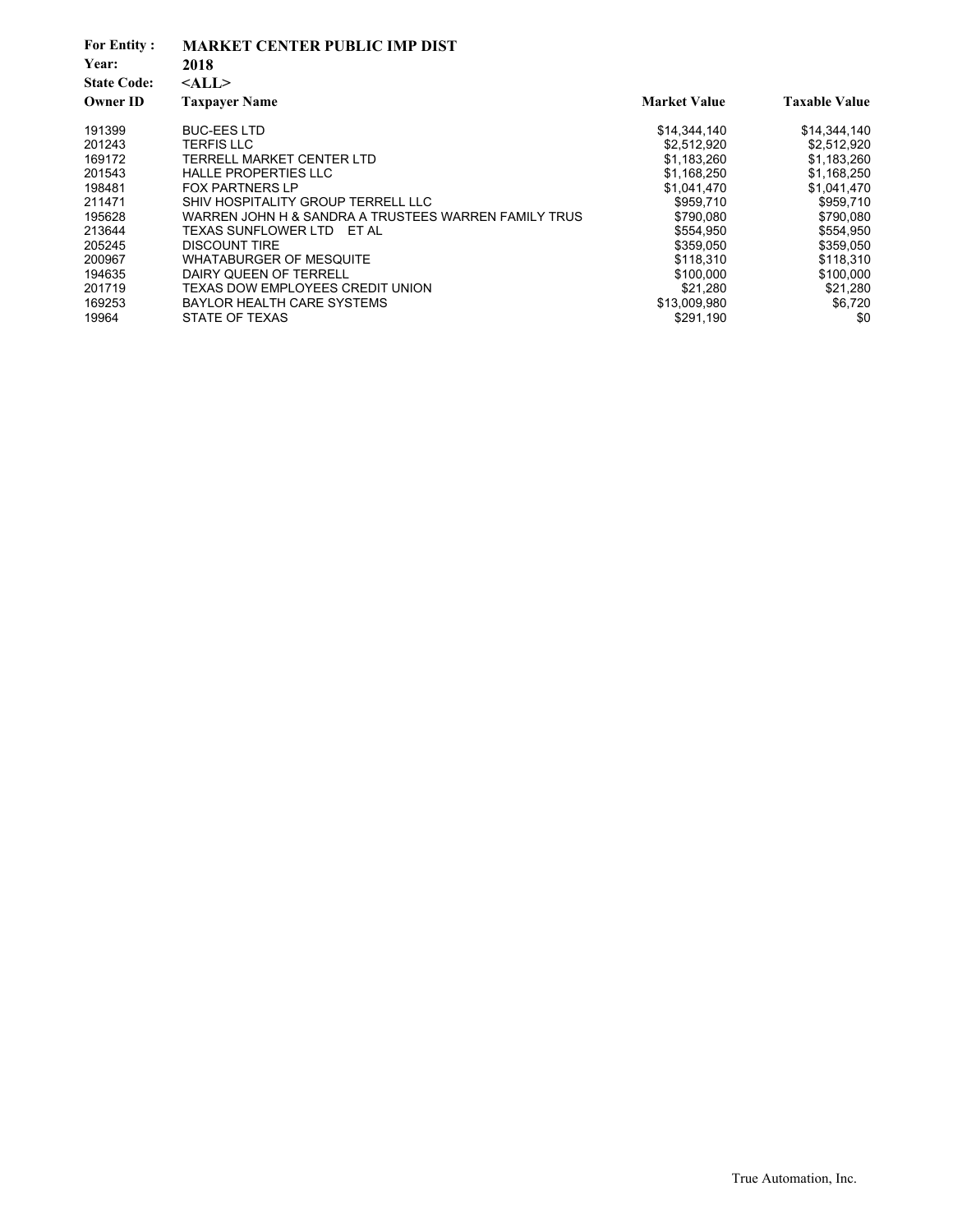| <b>For Entity:</b> | <b>MOORE FARM WCID</b>             |                     |                      |
|--------------------|------------------------------------|---------------------|----------------------|
| Year:              | 2018                               |                     |                      |
| <b>State Code:</b> | $<$ ALL $>$                        |                     |                      |
| <b>Owner ID</b>    | <b>Taxpayer Name</b>               | <b>Market Value</b> | <b>Taxable Value</b> |
| 202950             | MOORE FARM CONTROL AND IMPROVEMENT | \$536.870           | \$0                  |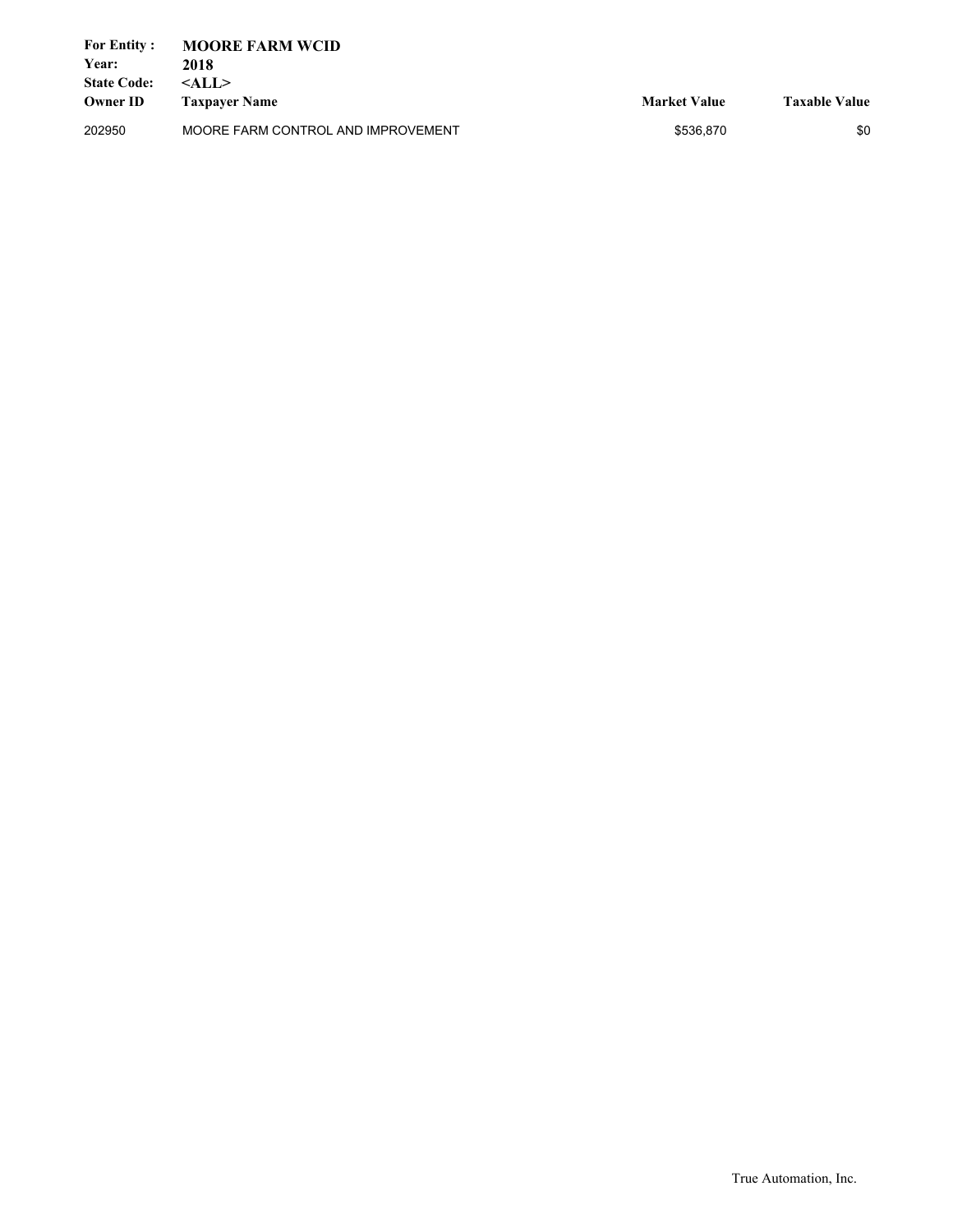| <b>For Entity:</b> | <b>QUINLAN ISD</b>                         |                     |                      |
|--------------------|--------------------------------------------|---------------------|----------------------|
| Year:              | 2018                                       |                     |                      |
| <b>State Code:</b> | $<$ ALL $>$                                |                     |                      |
| <b>Owner ID</b>    | <b>Taxpayer Name</b>                       | <b>Market Value</b> | <b>Taxable Value</b> |
| 13699              | ONCOR ELECTRIC DELIVERY COMPANY            | \$927,590           | \$927,590            |
| 83776              | AVINA PROPERTIES LLC                       | \$566,590           | \$566,590            |
| 74833              | MONTEALVO CANDIDO & CATALINA               | \$363,890           | \$338,890            |
| 16191              | ROCK SOLID CRUSHED STONE                   | \$335,190           | \$335,190            |
| 186253             | WEILDLER CHRISTOPHER D                     | \$321,950           | \$290,846            |
| 167081             | VENTURA NICK C & DIANN M                   | \$381,360           | \$255,235            |
| 196643             | <b>ANDERSON GARY</b>                       | \$279,480           | \$254,455            |
| 212807             | <b>CULLISON AUSTIN W</b>                   | \$220,580           | \$220,580            |
| 208247             | AMMERMAN COURTNEY & PAUL                   | \$241,130           | \$216,130            |
| 45894              | BARNETTE FREDDIE L & CYNTHIA E             | \$241,080           | \$206,080            |
| 41929              | <b>BARLEAN JOSEPH &amp; GLORIA</b>         | \$230,110           | \$195,110            |
| 203485             | SKAGGS TIFFANY K                           | \$217,600           | \$192,600            |
| 33310              | <b>IRWIN ROBERT E &amp; SHERRYL</b>        | \$207,120           | \$182,120            |
| 79351              | JOHN GARY & NANCY                          | \$212,560           | \$177,560            |
| 198310             | <b>TRAVIS TINA DIANE</b>                   | \$173,010           | \$173,010            |
| 36004              | PADGETT GREGORY L & DOROTHY J              | \$292,190           | \$166,901            |
| 195793             | MILLER STEPHANIE A                         | \$190,900           | \$165,900            |
| 200751             | <b>WALLACE JOHNNY &amp; STEPHINA</b>       | \$152,610           | \$152,610            |
| 200158             | <b>WALDIE CARLA ROSE</b>                   | \$172,420           | \$147,420            |
| 201283             | <b>JENKINS TODD &amp; SHANNON</b>          | \$170,110           | \$145,110            |
| 201939             | <b>MARLER VALERI</b>                       | \$174,470           | \$139,470            |
| 160934             | <b>BOWERS KAREN</b>                        | \$165,090           | \$138,253            |
| 198372             | SAULTERS JEFFREY A & JENNIFER R            | \$132,740           | \$132,740            |
| 160835             | <b>MORTON DOUGLAS D &amp; KIMBERLY A</b>   | \$226,210           | \$128,848            |
| 191497             | ONEOK STERLING III PIPELINE                | \$128,620           | \$128,620            |
| 184590             | <b>CHAPMAN MICHAEL</b>                     | \$124,810           | \$124,810            |
| 194902             | VENTURA NICKY C & MARIN KARINA             | \$122,900           | \$122,900            |
| 171817             | ADELPHI ORGANIZATION                       | \$122,790           | \$122,790            |
| 188027             | SMITH JOAN C                               | \$160,320           | \$122,288            |
| 193661             | DIVINE LEGACY FOUNDATION                   | \$121,830           | \$121,830            |
| 198682             | <b>CLINTON CATHERINE &amp; WELCH AARON</b> | \$267,262           | \$119,839            |
| 23140              | <b>BRAND WILLIAM &amp; MARY</b>            | \$154,620           | \$117,847            |
| 40122              | <b>WILSON PATRICIA</b>                     | \$116,060           | \$116,060            |
| 195395             | REEVES JARROD ALAN & PAULA RENE            | \$112,810           | \$112,810            |
| 16316              | PANNKUK BOBBY JR & LIBBY L                 | \$111,110           | \$111,110            |
| 187312             | <b>SHRELL FAMILY TRUST</b>                 | \$109,440           | \$109,440            |
| 44613              | SIMMONS DAVID A JR                         | \$134,620           | \$109,286            |
| 189573             | <b>MORSE JANET</b>                         | \$109,060           | \$109,060            |
| 178925             | <b>CARROLL ROSE CAMILLE</b>                | \$132,350           | \$105,763            |
| 30481              | HALL HAROLD WAYNE & BRENDA                 | \$140,380           | \$105,380            |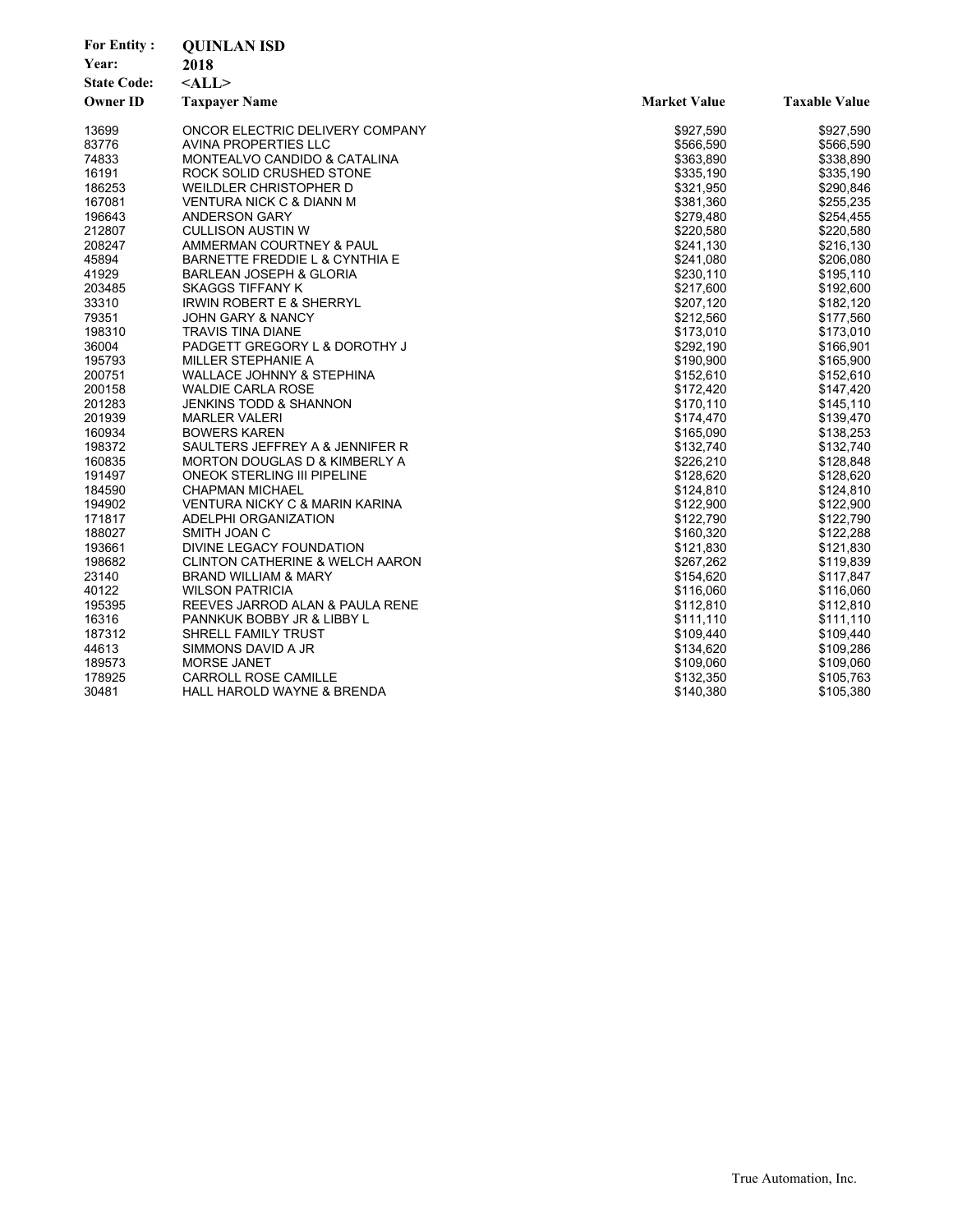| <b>For Entity:</b><br>Year:<br><b>State Code:</b> | <b>ROAD &amp; BRIDGE</b><br>2018<br>$<$ ALL $>$       |                     |                      |
|---------------------------------------------------|-------------------------------------------------------|---------------------|----------------------|
| <b>Owner ID</b>                                   | <b>Taxpayer Name</b>                                  | <b>Market Value</b> | <b>Taxable Value</b> |
| 29105                                             | LA FRONTERA HOLDINGS LLC                              | \$682,380,580       | \$558,064,880        |
| 13699                                             | ONCOR ELECTRIC DELIVERY COMPANY                       | \$74,566,320        | \$73,464,390         |
| 50795                                             | <b>GOODYEAR TIRE &amp; RUBBER CO</b>                  | \$124,415,650       | \$71,776,386         |
| 26863                                             | ATMOS ENERGY MID-TEX DIVISION                         | \$66,942,120        | \$66,709,350         |
| 24594                                             | WAL-MART STORES 01-265                                | \$51,183,530        | \$51,054,606         |
| 28280                                             | SMURFIT KAPPA                                         | \$43,000,000        | \$35,564,822         |
| 212414                                            | DFW GATEWAY OAKS APARTMENTS LLC ETAL                  | \$33,000,000        | \$33,000,000         |
| 200333                                            | ROSE ENGLEBROOK LP & ROSE MARLBOROUGH SQUARE APTS I L | \$30,000,000        | \$30,000,000         |
| 30645                                             | <b>SOLAR TURBINES INC</b>                             | \$29,583,700        | \$29,583,700         |
| 39391                                             | WAL-MART REAL ESTATE BUSINESS TRUST                   | \$29,402,089        | \$29,402,089         |
| 79905                                             | AUTOZONE INC DEPARTMENT 8808                          | \$34,918,770        | \$28,209,948         |
| 24542                                             | <b>MADIX INC</b>                                      | \$47,325,680        | \$26,595,288         |
| 49072                                             | UNION PACIFIC RR CO                                   | \$23,611,530        | \$23,611,530         |
| 23740                                             | STEVE SILVER COMPANY                                  | \$18,300,630        | \$18,300,630         |
| 181842                                            | SOUTH FORNEY LLC                                      | \$25,754,250        | \$17,684,030         |
| 167467                                            | SEAWAY CRUDE PIPELINE LP                              | \$17,328,830        | \$17,328,830         |
| 206801                                            | ITS EQUPMENT LEASING & MAINTENANCE LLC                | \$16,308,320        | \$16,308,320         |
| 77490                                             | TRINITY MATERIALS INC                                 | \$19,212,200        | \$15,122,020         |
| 191399                                            | <b>BUC-EES LTD</b>                                    | \$14,344,140        | \$14,344,140         |
| 184678                                            | <b>KROGER TEXAS LP</b>                                | \$14,192,140        | \$14,192,140         |
| 79835                                             | <b>WAL-MART STORES LP</b>                             | \$14,069,190        | \$14,069,190         |
| 75507                                             | CARLISLE CONSTRUCTION MATERIALS INC/HUNTER PANELS LLC | \$15,491,890        | \$13,914,873         |
| 50837                                             | <b>ABOX PAPERBOARD</b>                                | \$13,849,610        | \$13,849,610         |
| 49054                                             | TRINITY VALLEY ELECTRIC CO-OP                         | \$14,453,640        | \$13,802,970         |
| 11274                                             | <b>VENUS INITIATIVE LLC</b>                           | \$13,079,420        | \$13,079,420         |
| 200209                                            | SEALY SW FORNEY LLC                                   | \$12,912,951        | \$12,912,951         |
| 208618                                            | <b>TANGER TERRELL LLC</b>                             | \$12,362,570        | \$12,362,570         |
| 179395                                            | <b>FGT HOLDINGS LLC</b>                               | \$12,128,310        | \$12,128,310         |
| 33900                                             | NUCOR CORPORATION                                     | \$16,675,500        | \$11,966,751         |
| 69301                                             | <b>COPART EXCAVATION INC</b>                          | \$10,329,540        | \$10,329,540         |
| 166203                                            | HW HEARTLAND LP                                       | \$32,789,670        | \$10,260,330         |
| 206735                                            | DEVONSHIRE DALLAS ASLI VIII LLC                       | \$17,584,560        | \$9,504,000          |
| 28344                                             | <b>BROOKSHIRE GROCERY CO</b>                          | \$9,360,160         | \$9,360,160          |
| 174228                                            | ORANGE COUNTY CONTAINER GROUP LLC                     | \$10,635,710        | \$9,106,450          |
| 50838                                             | OLDCASTLE GLASS ENGINEERED PRODUCTS INC               | \$18,315,230        | \$8,847,637          |
| 181059                                            | <b>HELWIG TRUCKING</b>                                | \$8,811,320         | \$8,811,320          |
| 80052                                             | <b>VEKA INC</b>                                       | \$9,706,960         | \$8,259,278          |
| 187230                                            | <b>HAMLINS LLC</b>                                    | \$7,611,430         | \$7,611,430          |
| 76680                                             | D R HORTON TEXAS LTD                                  | \$7,325,270         | \$7,325,270          |
| 178880                                            | MEGATEL HOMES INC                                     | \$7,089,540         | \$7,089,540          |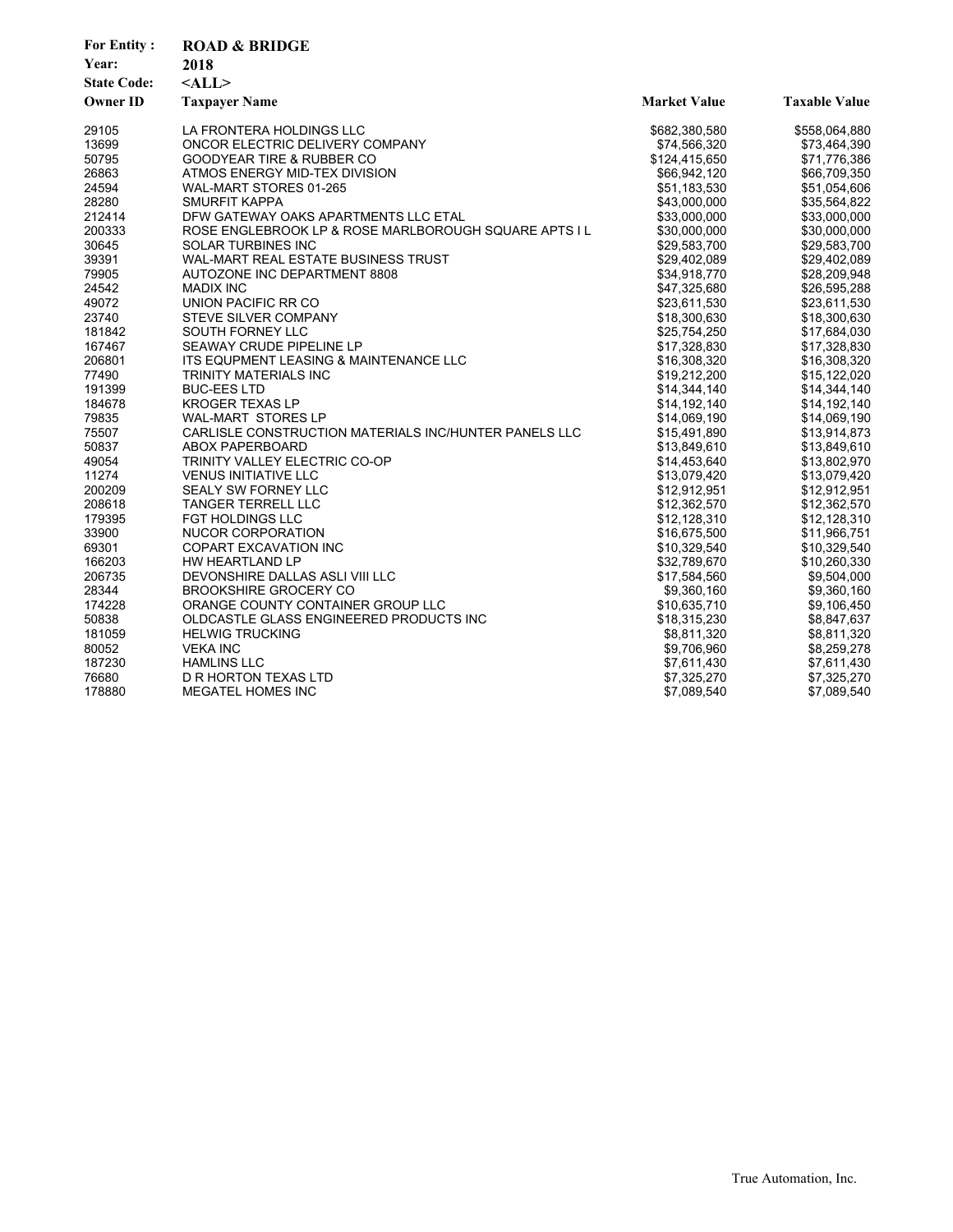| <b>For Entity:</b> | <b>ROCKWALL ISD</b>                      |                     |                      |  |
|--------------------|------------------------------------------|---------------------|----------------------|--|
| Year:              | 2018                                     |                     |                      |  |
| <b>State Code:</b> | $<$ ALL $>$                              |                     |                      |  |
| <b>Owner ID</b>    | <b>Taxpayer Name</b>                     | <b>Market Value</b> | <b>Taxable Value</b> |  |
| 189804             | <b>HGYC LLC</b>                          | \$6,786,990         | \$4,664,380          |  |
| 193653             | DR HORTON TEXAS LTD                      | \$4,230,270         | \$3,137,410          |  |
| 189795             | RILAT TRAVIS S & MARY ANNA               | \$1,258,360         | \$1,258,360          |  |
| 40674              | LOWRANCE STANLEY D & CYNTHIA K           | \$1,402,050         | \$1,070,282          |  |
| 167995             | WHEELER RODNEY A & LOYCE H               | \$1,063,460         | \$941,730            |  |
| 38489              | <b>BISHOP JERRY CHARLES</b>              | \$728,160           | \$728,160            |  |
| 192487             | ROSS JASON & LAUREN                      | \$734,530           | \$709,530            |  |
| 167998             | SWINEY JEFFREY S & CATHERINE P           | \$680,120           | \$654,234            |  |
| 78999              | LEATH WOODSON F & ELIZABETH J            | \$629,690           | \$599,917            |  |
| 199419             | ADAMS BRADLEY E & CARLA                  | \$675,420           | \$589,040            |  |
| 185185             | GLIDEWELL JAMES A & ANGELA N             | \$571,400           | \$546,400            |  |
| 201500             | GALIANO DENNIS JOSEPH & LAURA ANN        | \$536,360           | \$511,360            |  |
| 20397              | SULLIVAN PAUL T & TRACIE A               | \$520,820           | \$495,820            |  |
| 204414             | ROGERS DONALD W JR & TAMERA K            | \$506,510           | \$481,510            |  |
| 201920             | <b>MORGAN MARTIN</b>                     | \$443,590           | \$443,590            |  |
| 201924             | WILEMAN RYAN M & LOMBARD KATHERINE M     | \$459,550           | \$434,550            |  |
| 76680              | D R HORTON TEXAS LTD                     | \$426,280           | \$426,280            |  |
| 188239             | <b>HORVATH SCOTT &amp; MARLENE</b>       | \$552,890           | \$425,200            |  |
| 23492              | SCHNEEMANN ANTHONY A & TRACY L           | \$450,160           | \$425,160            |  |
| 59420              | <b>GRAUPMAN MARK R &amp; RUTH H</b>      | \$445,770           | \$420,770            |  |
| 29857              | ADAMS BART ETHAN                         | \$436,270           | \$411,270            |  |
| 81734              | <b>PAINTBALL PROPERTIES LP</b>           | \$401,670           | \$401,670            |  |
| 205537             | <b>GALBRAITH BRIAN</b>                   | \$426,630           | \$401,630            |  |
| 13662              | SMITH DARRYL E & ANITA K                 | \$410,680           | \$385,680            |  |
| 209045             | <b>CROWSEY NATHANIEL</b>                 | \$409,540           | \$384,540            |  |
| 18797              | <b>GIBSON H M &amp; TERRIE L</b>         | \$376,670           | \$376,670            |  |
| 206152             | DEALESSANDRO MARK & CHANDRA FAMILY TRUST | \$392,320           | \$367,320            |  |
| 207106             | NYANGICHA NYAKUNDI V &                   | \$390,000           | \$365,000            |  |
| 208278             | <b>COULTER RYAN &amp; KAREN</b>          | \$362,280           | \$362,280            |  |
| 18068              | <b>GERBA DAVID</b>                       | \$350,500           | \$350,500            |  |
| 210496             | JOHNSON MOLLY L & JONATHON GUTHRIE       | \$373,310           | \$348,310            |  |
| 184351             | <b>GRAY TROY A &amp; ANGELA L</b>        | \$370,490           | \$345,490            |  |
| 206424             | <b>BYRD BRITTANY K</b>                   | \$343,750           | \$343,750            |  |
| 206661             | <b>SHOWERS PORSCHA</b>                   | \$364,590           | \$339,590            |  |
| 207160             | KAHL CHRISTOPHER M & LORI M              | \$363,660           | \$338,660            |  |
| 213342             | <b>GRIFFIN BENNIE JR</b>                 | \$337,950           | \$337,950            |  |
| 208777             | <b>FRANKLIN JOE C</b>                    | \$337,830           | \$337,830            |  |
| 207554             | <b>HONG JOHN K</b>                       | \$337,460           | \$337,460            |  |
| 74629              | DAVIS LORI K                             | \$375,510           | \$336,173            |  |
| 63135              | COLEMAN JAMES B & LISA E                 | \$360,350           | \$335,350            |  |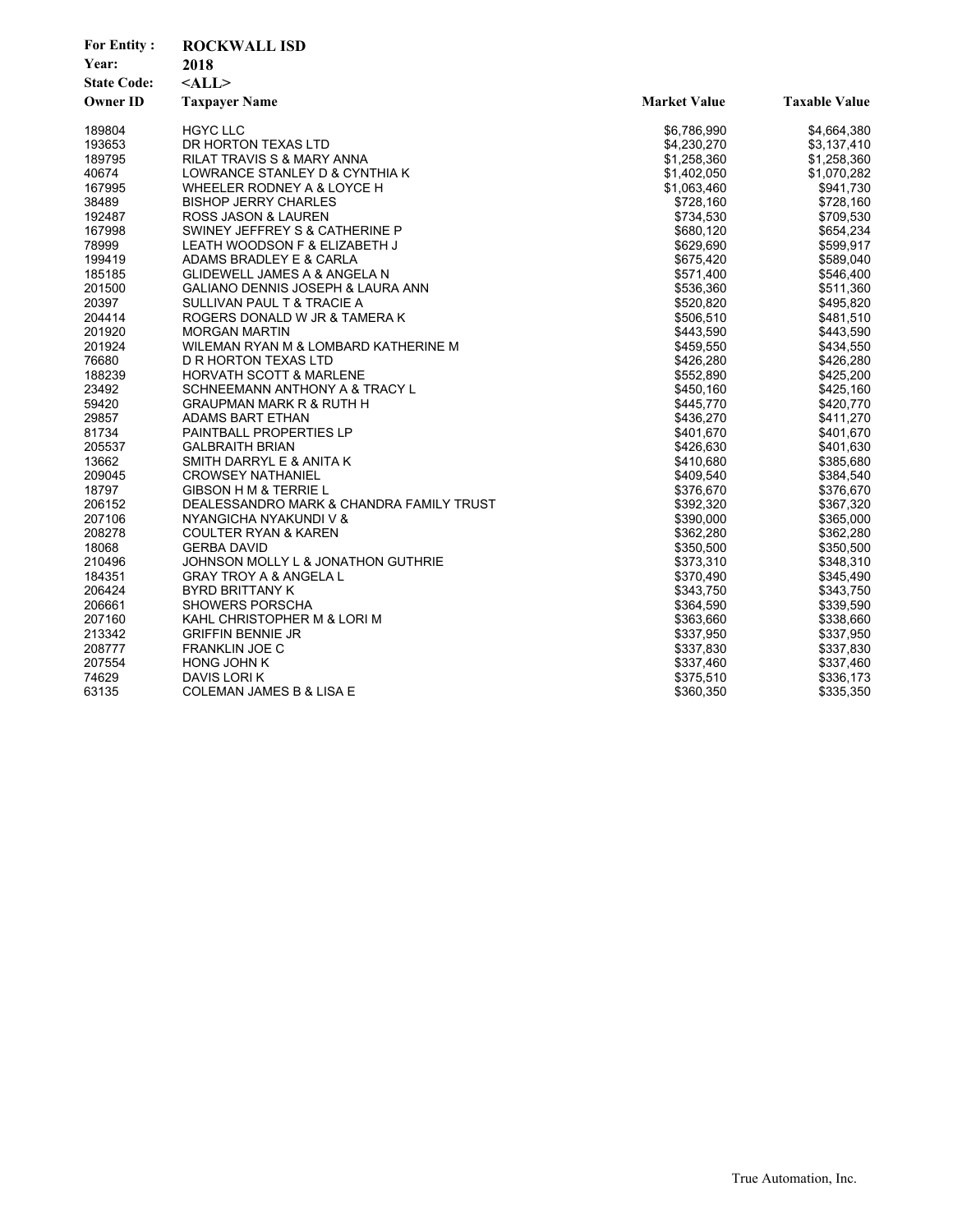| <b>For Entity:</b> | <b>SCURRY-ROSSER ISD</b>                   |                     |                      |
|--------------------|--------------------------------------------|---------------------|----------------------|
| Year:              | 2018                                       |                     |                      |
| <b>State Code:</b> | $<$ ALL $>$                                |                     |                      |
| <b>Owner ID</b>    | <b>Taxpayer Name</b>                       | <b>Market Value</b> | <b>Taxable Value</b> |
| 167467             | SEAWAY CRUDE PIPELINE LP                   | \$3,609,170         | \$3,609,170          |
| 193770             | FREEDOM HEALTHCARE PROPERTIES OF TEXAS LLC | \$3,608,350         | \$3,556,240          |
| 46032              | LATTIMORE MATERIALS CO L P                 | \$6,162,140         | \$3,101,690          |
| 69183              | PAPPY S SAND & GRAVEL                      | \$2,682,360         | \$2,682,360          |
| 24590              | CATERPILLAR FINANCIAL SERVICES CORP        | \$1,568,230         | \$1,568,230          |
| 50451              | LEASE PLAN USA INC                         | \$1,396,390         | \$1,396,390          |
| 49054              | TRINITY VALLEY ELECTRIC CO-OP              | \$1,425,200         | \$1,392,270          |
| 181980             | <b>WILBUR ELLIS COMPANY</b>                | \$1,264,740         | \$1,264,740          |
| 13699              | ONCOR ELECTRIC DELIVERY COMPANY            | \$1,152,910         | \$1,152,910          |
| 63333              | <b>TEXAS ALLTEL</b>                        | \$785,950           | \$785,950            |
| 32215              | SEWELL CAMERON D & SANDRA M                | \$1,323,060         | \$763,303            |
| 192989             | ARMOR CARL D & JUDY A                      | \$1,235,710         | \$732,611            |
| 205881             | <b>WILBUR ELLIS FEED LLC</b>               | \$653,610           | \$653,610            |
| 198400             | MITCHELL FAMILY TRUST                      | \$2,646,860         | \$596,610            |
| 199289             | DADA DG SCURRY LLC                         | \$580,500           | \$580,500            |
| 76384              | MOORE JEFFREY & ANDREA                     | \$886,710           | \$569,996            |
| 63420              | <b>TAYLOR KEN &amp; LANDA</b>              | \$567,310           | \$567,310            |
| 49087              | <b>AT&amp;T MOBILITY LLC</b>               | \$520,310           | \$520,310            |
| 205743             | FREEDOM HEALTHCARE PROPERTIES LLC          | \$504,410           | \$504,410            |
| 17428              | W & R PROPERTIES INC                       | \$499,180           | \$499,180            |
| 16618              | LEAVERTON HENRY C & TAMMY D                | \$629,600           | \$497,383            |
| 51234              | <b>ENERGY TRANSFER FUEL LP</b>             | \$491,920           | \$491,920            |
| 39346              | CORNERSTONE LODGE INC                      | \$487,650           | \$487,650            |
| 189405             | PEYTON RANCH LLC                           | \$3,634,760         | \$481,510            |
| 68036              | HUDDLESTON DANNY R & KAREN                 | \$665,300           | \$466,260            |
| 207852             | STRUMOLO VINCENT JR                        | \$453,420           | \$453,420            |
| 209339             | LAMBETH SHEILA R & RANDY N                 | \$477,880           | \$452,880            |
| 180486             | HUFFMAN KENT L & SUSAN S                   | \$693,700           | \$439,350            |
| 45115              | DEVEAUX BRIAN KEITH & LISA L               | \$478,890           | \$435,076            |
| 63739              | <b>ORMAN BROTHERS</b>                      | \$428.770           | \$428,770            |
| 63382              | SLOAN LLOYD A                              | \$425,630           | \$425,630            |
| 69886              | VILLAGE PLANT FARM INC                     | \$423,100           | \$423,100            |
| 199227             | <b>WARD ERIC &amp; ASHLEY</b>              | \$422,980           | \$422,980            |
| 168589             | SMITH KENNETH & LYNN                       | \$529,070           | \$418,350            |
| 202112             | <b>HUDDLESTON BASIL GLEN</b>               | \$468,230           | \$414,504            |
| 210768             | REYNOLDS WILLIAM E & MELANIE C             | \$437,040           | \$412,040            |
| 184208             | <b>ARMOR MICHAEL P</b>                     | \$556,230           | \$410,398            |
| 200364             | ZALETA SARA LOIS & SERGIO ARTURO           | \$460,380           | \$410,346            |
| 188530             | DICUS ANDREW F JR                          | \$433,300           | \$408,300            |
| 70875              | COLLUM JAMES R JR & SHELLY R               | \$502,040           | \$403,212            |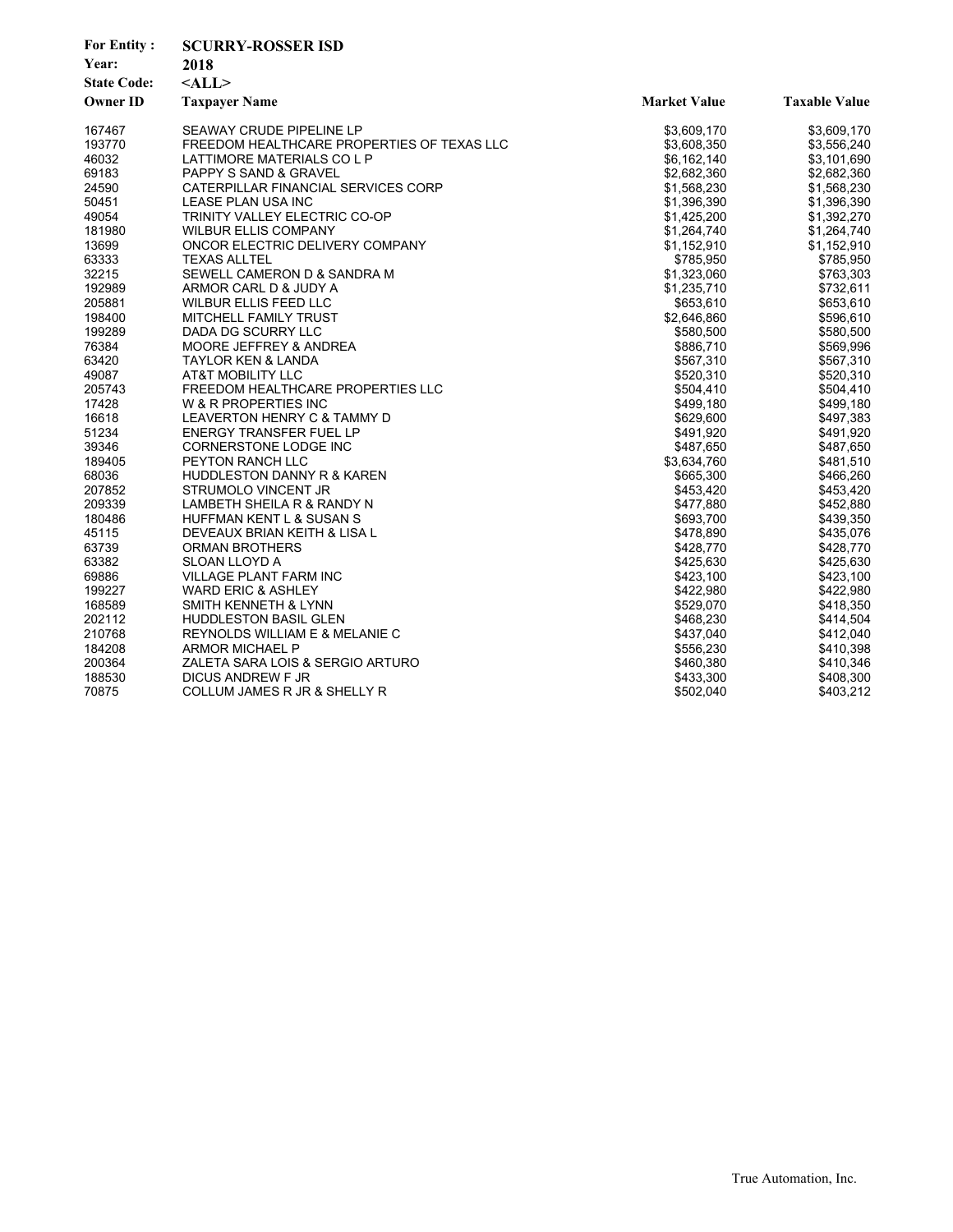| Year:<br>2018<br><b>State Code:</b><br>$<$ ALL $>$<br><b>Owner ID</b><br><b>Taxpayer Name</b><br><b>Market Value</b><br><b>Taxable Value</b><br><b>GOODYEAR TIRE &amp; RUBBER CO</b><br>50795<br>\$124,415,650<br>\$71,776,386<br>24594<br>WAL-MART STORES 01-265<br>\$45,107,610<br>\$44,978,686<br>24542<br><b>MADIX INC</b><br>\$47,325,680<br>\$30,846,688<br>79905<br>AUTOZONE INC DEPARTMENT 8808<br>\$34,918,770<br>\$28,209,948<br>13699<br>ONCOR ELECTRIC DELIVERY COMPANY<br>\$25,558,580<br>\$25,558,580<br>191399<br><b>BUC-EES LTD</b><br>\$14,344,140<br>\$14,344,140<br>79835<br>WAL-MART STORES LP<br>\$14,069,190<br>\$14,069,190<br>CARLISLE CONSTRUCTION MATERIALS INC/HUNTER PANELS LLC<br>75507<br>\$15,491,890<br>\$13,914,873<br>11274<br><b>VENUS INITIATIVE LLC</b><br>\$13,079,420<br>\$13,079,420 |
|------------------------------------------------------------------------------------------------------------------------------------------------------------------------------------------------------------------------------------------------------------------------------------------------------------------------------------------------------------------------------------------------------------------------------------------------------------------------------------------------------------------------------------------------------------------------------------------------------------------------------------------------------------------------------------------------------------------------------------------------------------------------------------------------------------------------------|
|                                                                                                                                                                                                                                                                                                                                                                                                                                                                                                                                                                                                                                                                                                                                                                                                                              |
|                                                                                                                                                                                                                                                                                                                                                                                                                                                                                                                                                                                                                                                                                                                                                                                                                              |
|                                                                                                                                                                                                                                                                                                                                                                                                                                                                                                                                                                                                                                                                                                                                                                                                                              |
|                                                                                                                                                                                                                                                                                                                                                                                                                                                                                                                                                                                                                                                                                                                                                                                                                              |
|                                                                                                                                                                                                                                                                                                                                                                                                                                                                                                                                                                                                                                                                                                                                                                                                                              |
|                                                                                                                                                                                                                                                                                                                                                                                                                                                                                                                                                                                                                                                                                                                                                                                                                              |
|                                                                                                                                                                                                                                                                                                                                                                                                                                                                                                                                                                                                                                                                                                                                                                                                                              |
|                                                                                                                                                                                                                                                                                                                                                                                                                                                                                                                                                                                                                                                                                                                                                                                                                              |
|                                                                                                                                                                                                                                                                                                                                                                                                                                                                                                                                                                                                                                                                                                                                                                                                                              |
|                                                                                                                                                                                                                                                                                                                                                                                                                                                                                                                                                                                                                                                                                                                                                                                                                              |
|                                                                                                                                                                                                                                                                                                                                                                                                                                                                                                                                                                                                                                                                                                                                                                                                                              |
|                                                                                                                                                                                                                                                                                                                                                                                                                                                                                                                                                                                                                                                                                                                                                                                                                              |
| 208618<br><b>TANGER TERRELL LLC</b><br>\$12,362,570<br>\$12,362,570                                                                                                                                                                                                                                                                                                                                                                                                                                                                                                                                                                                                                                                                                                                                                          |
| 179395<br><b>FGT HOLDINGS LLC</b><br>\$12,128,310<br>\$12,128,310                                                                                                                                                                                                                                                                                                                                                                                                                                                                                                                                                                                                                                                                                                                                                            |
| 33900<br>NUCOR CORPORATION<br>\$11,966,751<br>\$16,675,500                                                                                                                                                                                                                                                                                                                                                                                                                                                                                                                                                                                                                                                                                                                                                                   |
| 50838<br>OLDCASTLE GLASS ENGINEERED PRODUCTS INC<br>\$9,827,737<br>\$18,315,230                                                                                                                                                                                                                                                                                                                                                                                                                                                                                                                                                                                                                                                                                                                                              |
| 167453<br>OLDCASTLE GLASS ENGINEERED PRODUCTS INC<br>\$9,822,840<br>\$9,822,840                                                                                                                                                                                                                                                                                                                                                                                                                                                                                                                                                                                                                                                                                                                                              |
| 26863<br>ATMOS ENERGY MID-TEX DIVISION<br>\$9,313,230<br>\$9,236,460                                                                                                                                                                                                                                                                                                                                                                                                                                                                                                                                                                                                                                                                                                                                                         |
| 181059<br><b>HELWIG TRUCKING</b><br>\$8,811,320<br>\$8,811,320                                                                                                                                                                                                                                                                                                                                                                                                                                                                                                                                                                                                                                                                                                                                                               |
| 49072<br>UNION PACIFIC RR CO<br>\$8,368,650<br>\$8,368,650                                                                                                                                                                                                                                                                                                                                                                                                                                                                                                                                                                                                                                                                                                                                                                   |
| 80052<br>\$9,706,960<br><b>VEKA INC</b><br>\$8,259,278                                                                                                                                                                                                                                                                                                                                                                                                                                                                                                                                                                                                                                                                                                                                                                       |
| 39391<br>WAL-MART REAL ESTATE BUSINESS TRUST<br>\$7,587,829<br>\$7,587,829                                                                                                                                                                                                                                                                                                                                                                                                                                                                                                                                                                                                                                                                                                                                                   |
| 167467<br>SEAWAY CRUDE PIPELINE LP<br>\$6,430,610<br>\$6,430,610                                                                                                                                                                                                                                                                                                                                                                                                                                                                                                                                                                                                                                                                                                                                                             |
| 51094<br>RUSSELL STOVER CANDIES INC<br>\$7,652,600<br>\$6,310,168                                                                                                                                                                                                                                                                                                                                                                                                                                                                                                                                                                                                                                                                                                                                                            |
| 188307<br>DARDEN DIRECT DISTRIBUTION INC<br>\$8,081,340<br>\$6,207,790                                                                                                                                                                                                                                                                                                                                                                                                                                                                                                                                                                                                                                                                                                                                                       |
| 37312<br><b>HEATHER LANE LTD</b><br>\$5,710,210<br>\$5,710,210                                                                                                                                                                                                                                                                                                                                                                                                                                                                                                                                                                                                                                                                                                                                                               |
| 50793<br><b>CONECSUS LLC</b><br>\$9,281,470<br>\$4,948,497                                                                                                                                                                                                                                                                                                                                                                                                                                                                                                                                                                                                                                                                                                                                                                   |
| 182705<br><b>MTAC LLC</b><br>\$4,831,980<br>\$4,831,980                                                                                                                                                                                                                                                                                                                                                                                                                                                                                                                                                                                                                                                                                                                                                                      |
| 210515<br><b>WPI TERRELL LLC</b><br>\$4,754,160<br>\$4,754,160                                                                                                                                                                                                                                                                                                                                                                                                                                                                                                                                                                                                                                                                                                                                                               |
| 214760<br>TERRELL AMERICA FUND I INC<br>\$4,625,420<br>\$4,625,420                                                                                                                                                                                                                                                                                                                                                                                                                                                                                                                                                                                                                                                                                                                                                           |
| 185805<br><b>ES BUILDING LLC</b><br>\$4,548,300<br>\$4,548,300                                                                                                                                                                                                                                                                                                                                                                                                                                                                                                                                                                                                                                                                                                                                                               |
| 24699<br>HOME DEPOT USA #6579<br>\$4,471,570<br>\$4,471,570                                                                                                                                                                                                                                                                                                                                                                                                                                                                                                                                                                                                                                                                                                                                                                  |
| 37360<br>HOME DEPOT U S A INC<br>\$4,427,850<br>\$4,427,850                                                                                                                                                                                                                                                                                                                                                                                                                                                                                                                                                                                                                                                                                                                                                                  |
| 71859<br><b>RENFRO INDUSTRIES INC</b><br>\$4,403,660<br>\$4,403,660                                                                                                                                                                                                                                                                                                                                                                                                                                                                                                                                                                                                                                                                                                                                                          |
| 44048<br>LRIXLTD<br>\$4,234,880<br>\$4,234,880                                                                                                                                                                                                                                                                                                                                                                                                                                                                                                                                                                                                                                                                                                                                                                               |
| 71134<br>SOUTHWESTERN BELL<br>\$4,212,580<br>\$4,212,580                                                                                                                                                                                                                                                                                                                                                                                                                                                                                                                                                                                                                                                                                                                                                                     |
| 13328<br>CARLISLE COATINGS AND WATERPROOFING<br>\$8,360,280<br>\$4,186,839                                                                                                                                                                                                                                                                                                                                                                                                                                                                                                                                                                                                                                                                                                                                                   |
| 186119<br><b>TXHP TERRELL LLC</b><br>\$4,109,410<br>\$4,109,410                                                                                                                                                                                                                                                                                                                                                                                                                                                                                                                                                                                                                                                                                                                                                              |
| \$4,000,000<br>\$4,000,000<br>191445<br>LONGHORN FABRICATION & DESIGN                                                                                                                                                                                                                                                                                                                                                                                                                                                                                                                                                                                                                                                                                                                                                        |
| 201124<br>ROCKMOOR TOWN WEST LP<br>\$3,900,000<br>\$3,900,000                                                                                                                                                                                                                                                                                                                                                                                                                                                                                                                                                                                                                                                                                                                                                                |
| 201602<br>INNOCOR FOAM TECHNOLOGIES-ACP INC<br>\$3,952,040<br>\$3,870,162                                                                                                                                                                                                                                                                                                                                                                                                                                                                                                                                                                                                                                                                                                                                                    |
| 181061<br><b>BROCK SUPPLY CO TEXAS LLC</b><br>\$3,600,220<br>\$3,600,220                                                                                                                                                                                                                                                                                                                                                                                                                                                                                                                                                                                                                                                                                                                                                     |
| 212691<br>\$3,590,760<br>\$3,590,760<br>PLATINUM FORD LLC                                                                                                                                                                                                                                                                                                                                                                                                                                                                                                                                                                                                                                                                                                                                                                    |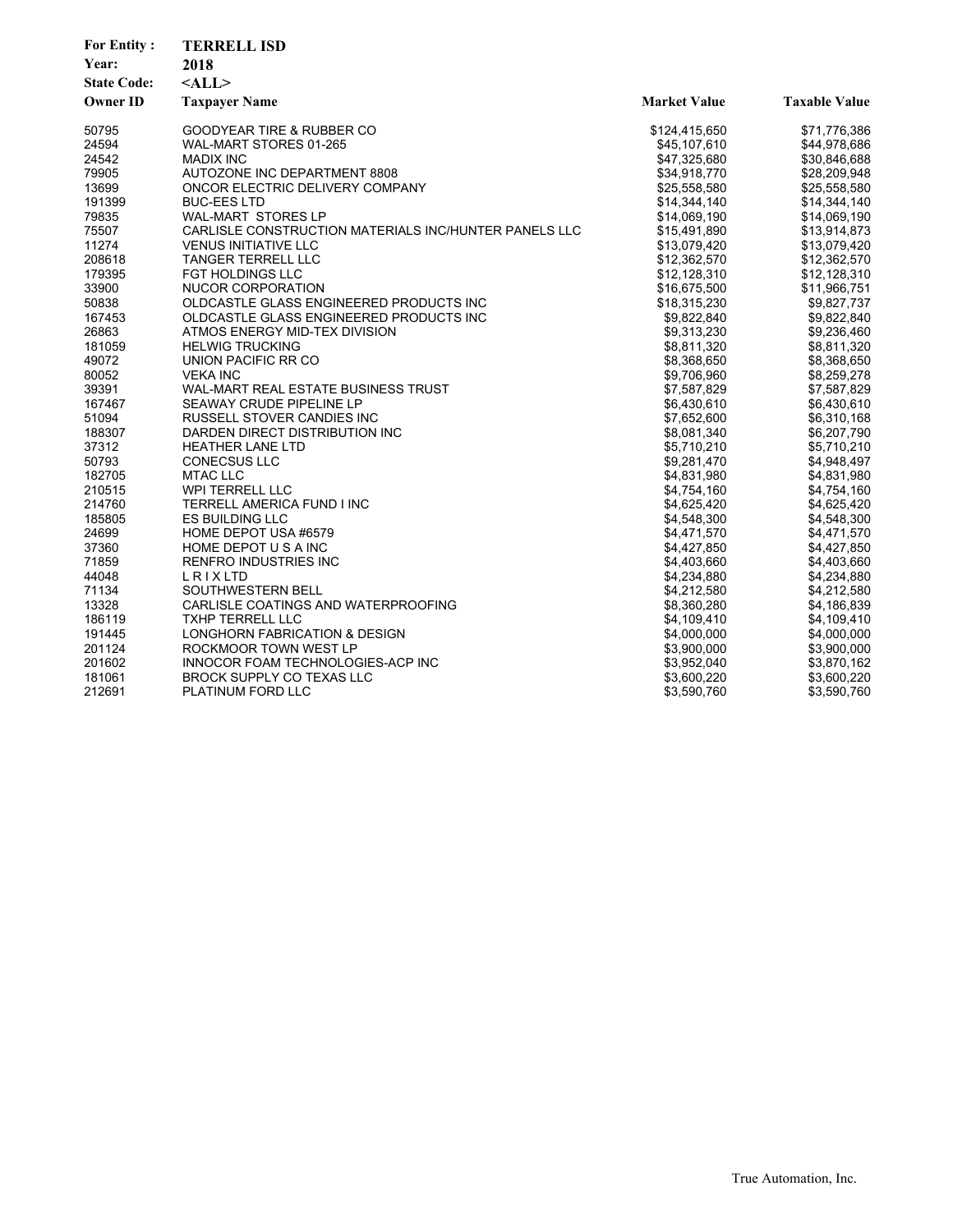| <b>For Entity:</b> | <b>TRINITY VALLEY CC</b>                              |                     |                      |
|--------------------|-------------------------------------------------------|---------------------|----------------------|
| Year:              | 2018                                                  |                     |                      |
| <b>State Code:</b> | $<$ ALL $>$                                           |                     |                      |
| <b>Owner ID</b>    | <b>Taxpayer Name</b>                                  | <b>Market Value</b> | <b>Taxable Value</b> |
| 50795              | <b>GOODYEAR TIRE &amp; RUBBER CO</b>                  | \$124,415,650       | \$124,415,650        |
| 24594              | WAL-MART STORES 01-265                                | \$51,183,530        | \$51,183,530         |
| 13699              | ONCOR ELECTRIC DELIVERY COMPANY                       | \$46,138,760        | \$46,118,300         |
| 24542              | <b>MADIX INC</b>                                      | \$47,325,680        | \$42,880,570         |
| 26863              | ATMOS ENERGY MID-TEX DIVISION                         | \$42,900,270        | \$42,759,270         |
| 79905              | AUTOZONE INC DEPARTMENT 8808                          | \$34.918.770        | \$34,918,770         |
| 30645              | <b>SOLAR TURBINES INC</b>                             | \$29,583,700        | \$29,583,700         |
| 49072              | UNION PACIFIC RR CO                                   | \$19,641,800        | \$19,641,800         |
| 167467             | SEAWAY CRUDE PIPELINE LP                              | \$17,328,830        | \$17,328,830         |
| 33900              | NUCOR CORPORATION                                     | \$16,675,500        | \$16,575,500         |
| 50838              | OLDCASTLE GLASS ENGINEERED PRODUCTS INC               | \$18,315,230        | \$16,084,580         |
| 39391              | WAL-MART REAL ESTATE BUSINESS TRUST                   | \$15,984,411        | \$15,984,411         |
| 75507              | CARLISLE CONSTRUCTION MATERIALS INC/HUNTER PANELS LLC | \$15,491,890        | \$15,265,040         |
| 191399             | <b>BUC-EES LTD</b>                                    | \$14,344,140        | \$14,344,140         |
| 79835              | <b>WAL-MART STORES LP</b>                             | \$14,069,190        | \$14,069,190         |
| 11274              | <b>VENUS INITIATIVE LLC</b>                           | \$13,079,420        | \$13,079,420         |
| 49054              | TRINITY VALLEY ELECTRIC CO-OP                         | \$12,994,170        | \$12,444,450         |
| 208618             | <b>TANGER TERRELL LLC</b>                             | \$12,362,570        | \$12,362,570         |
| 179395             | FGT HOLDINGS LLC                                      | \$12,128,310        | \$12,128,310         |
| 77490              | TRINITY MATERIALS INC                                 | \$15,810,710        | \$11,720,530         |
| 166203             | HW HEARTLAND LP                                       | \$32,760,980        | \$10,231,640         |
| 80052              | <b>VEKA INC</b>                                       | \$9,706,960         | \$9,343,280          |
| 50793              | <b>CONECSUS LLC</b>                                   | \$9,281,470         | \$8,817,840          |
| 181059             | <b>HELWIG TRUCKING</b>                                | \$8,811,320         | \$8,811,320          |
| 13328              | CARLISLE COATINGS AND WATERPROOFING                   | \$8,360,280         | \$8,305,970          |
| 188307             | DARDEN DIRECT DISTRIBUTION INC                        | \$8,081,340         | \$8,081,340          |
| 51094              | RUSSELL STOVER CANDIES INC                            | \$7,652,600         | \$7,652,600          |
| 187230             | <b>HAMLINS LLC</b>                                    | \$7,611,430         | \$7,611,430          |
| 28344              | <b>BROOKSHIRE GROCERY CO</b>                          | \$6,603,910         | \$6,603,910          |
| 50379              | <b>FALCON STEEL INC</b>                               | \$6,182,800         | \$6,182,800          |
| 37312              | <b>HEATHER LANE LTD</b>                               | \$5,710,210         | \$5,710,210          |
| 67803              | AMERICAN NATIONAL BANK OF TEXAS                       | \$5,435,500         | \$5,435,500          |
| 193886             | <b>BWR APARTMENTS LP</b>                              | \$4,819,880         | \$4,819,880          |
| 71134              | SOUTHWESTERN BELL                                     | \$4,809,140         | \$4,809,140          |
| 210515             | WPI TERRELL LLC                                       | \$4,754,160         | \$4,754,160          |
| 214760             | TERRELL AMERICA FUND I INC                            | \$4,625,420         | \$4,625,420          |
| 198280             | MRT OF KEMP TX SNF LLC                                | \$4,511,250         | \$4,511,250          |
| 24699              | HOME DEPOT USA #6579                                  | \$4,471,570         | \$4,471,570          |
| 37360              | HOME DEPOT U S A INC                                  | \$4,427,850         | \$4,427,850          |
| 71859              | RENFRO INDUSTRIES INC                                 | \$4,403,660         | \$4,403,660          |